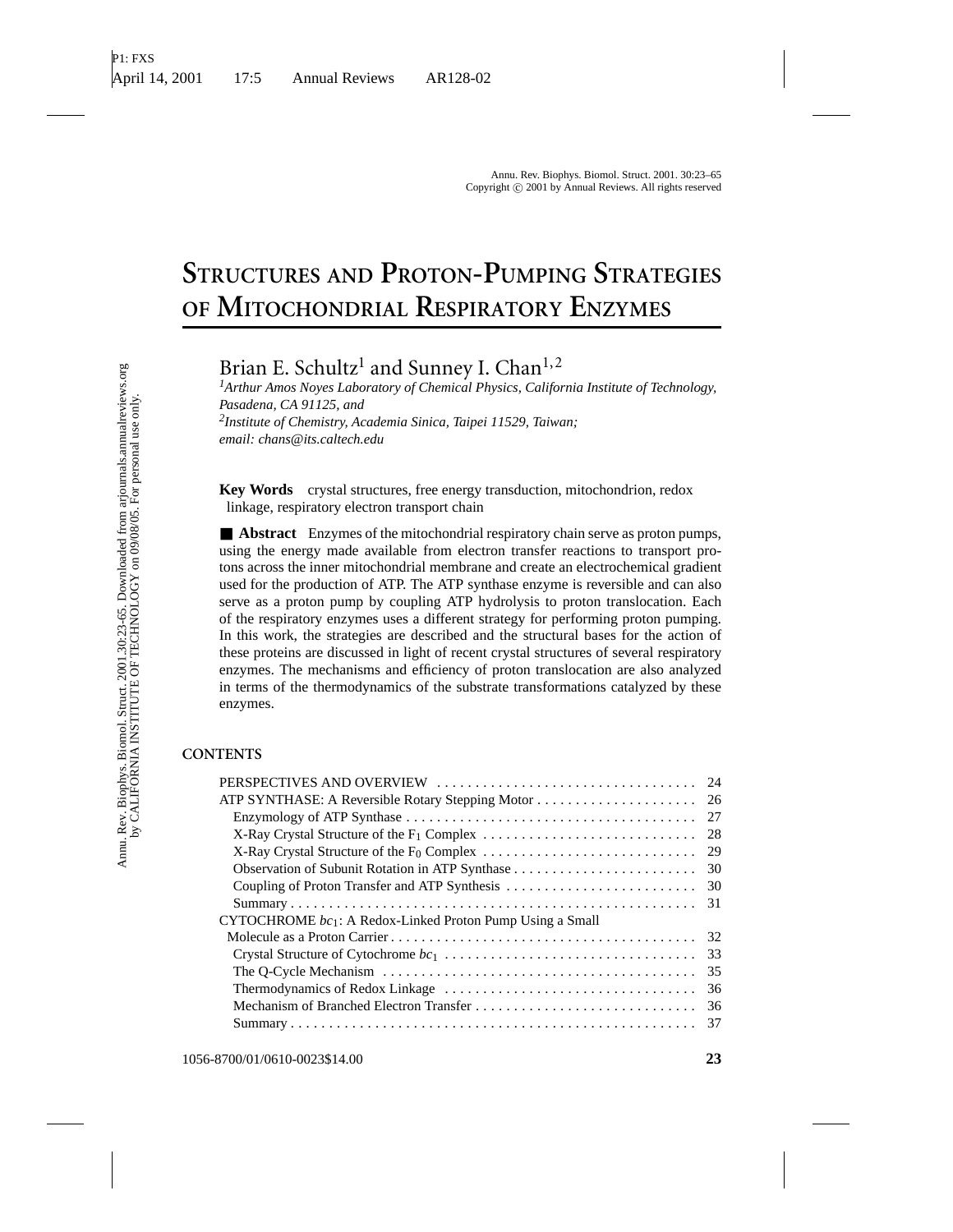| CYTOCHROME c OXIDASE: A Redox-Linked Proton Pump Using          |    |
|-----------------------------------------------------------------|----|
|                                                                 | 38 |
|                                                                 | 39 |
|                                                                 | 40 |
| Mutagenesis Studies and Proton Translocation                    | 41 |
| Comparison of the Crystal Structures of Reduced and Oxidized    |    |
|                                                                 | 41 |
| Redox-Linked Changes in Metal Environment and Protein Structure | 42 |
|                                                                 | 42 |
| Redox-Coupled Proton Uptake by Cytochrome Oxidase               | 44 |
|                                                                 | 45 |
| Prospects for Further Understanding of the Enzyme               | 47 |
| NADH:UBIQUINONE OXIDOREDUCTASE: A Proton Pump with an           |    |
|                                                                 | 47 |
|                                                                 | 48 |
| Subunit Description and Localization of Prosthetic Groups       | 49 |
|                                                                 | 49 |
|                                                                 | 50 |
|                                                                 | 51 |
|                                                                 | 51 |
|                                                                 | 51 |
| SUCCINATE: UBIQUINONE OXIDOREDUCTASE: A Respiratory             |    |
|                                                                 | 52 |
|                                                                 | 53 |
|                                                                 | 55 |
|                                                                 |    |
|                                                                 | 56 |
|                                                                 |    |

#### **PERSPECTIVES AND OVERVIEW**

The inner mitochondrial membrane of eukaryotes plays host to a fascinating set of molecular machines, the enzymes of the respiratory electron transport chain. This set of enzymes, diagrammed in Figure 1, consists of NADH:ubiquinone oxidoreductase (Complex I), succinate:ubiquinone oxidoreductase (Complex II, SQR), ubiquinone:cytochrome *c* oxidoreductase (Complex III, cytochrome reductase, cytochrome *bc*1), cytochrome *c* oxidase (Complex IV, cytochrome oxidase), and ATP synthase (Complex V,  $F_1F_0$ -ATPase). Complexes I, III, and IV serve as proton pumps, using the energy of electron transfers to perform the electrical work of translocating protons from the matrix to the cytosol of the mitochondrion to produce and sustain an electrochemical gradient across the inner membrane. Under normal physiological conditions, Complex V uses the free energy released from the flow of protons back across the membrane in order to perform the chemical work of producing ATP from ADP and inorganic phosphate. A steady state is achieved in which the translocation of protons from the matrix into the intermembrane space is balanced by the utilization of the protons for ATP synthesis.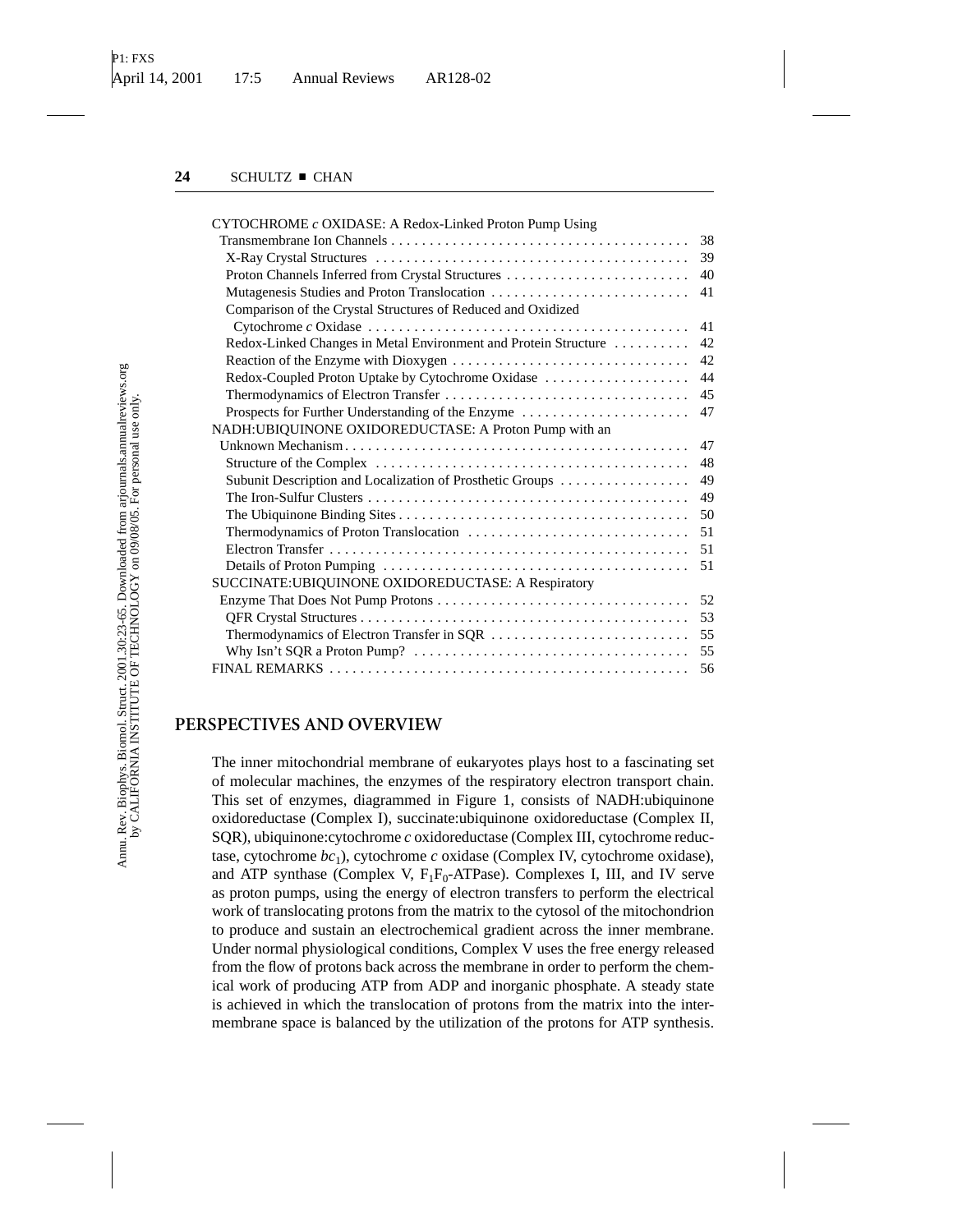However, under conditions of a high [ATP]/[ADP] ratio and low membrane energization, complex V can work backwards and serve as a proton pump as well. Each of the proton-pumping enzymes utilizes a different strategy for promoting proton translocation, a strategy that is defined by and can be understood in terms of the molecular structures of the proteins. Recently, X-ray crystal structures have been reported for part or all of Complexes II–V. In light of these structures, a glimpse of the mechanisms of these proteins can be obtained.

Complexes I, III, and IV are redox-linked proton pumps. That is, the electron transfers through the enzyme are coupled to an increase in the potential energy of the protein itself, so that the associated conformational changes in the protein drive the unidirectional (vectorial) flow of protons across the membrane. A set of common physical principles applies to these pumps, though the chemical details are different for each one. Three necessities for efficient proton translocation by these enzymes are (*a*) redox linkage, (*b*) electron gating, and (*c*) proton gating.

The first requirement, as mentioned above, is that the redox changes that occur during turnover of the protein induce conformational changes in the protein that serve to drive vectorial proton transfer. Three factors can contribute to this linkage: substrate binding, electrostatic interactions involving the redox centers, and changes of coordination geometry at the metal centers involved in the electron transfer and substrate transformation. It should be noted that binding of a redoxactive substrate to an enzyme is in fact redox-linked, as the binding free energy of the substrate is reflected in a change in the reduction potential of the substrate.

Electron gating refers to the necessity that when an electron is transferred to a given redox center, all of the requisite conformational changes and proton transfers must occur prior to the electron passing to the next center in the protein. Failure of this requirement leads to a decoupling of electron transfer and proton transfer referred to as an electron leak. Similarly, proton gating is the requirement that as a proton is moved against the electrochemical potential gradient, protein structural and conformational barriers exist to prevent the backflow of protons toward the matrix side of the membrane. If this condition is not met, electron transfer and proton transfer are again decoupled; this situation is referred to as a proton slip.

It is important to note that redox linkage is predominantly a thermodynamic issue, whereas electron and proton gating are kinetic in nature. For a given reaction intermediate in the proton-pumping reaction pathway, the protein structure is defined by the oxidation state of all of the redox centers and the protonation state of the protein. Hence, redox linkage can be defined completely through the structural description of all of the intermediates in the reaction cycle. Electron leaks and proton slips remove the protein from the proton-pumping reaction pathway. Since electron leaks and proton slips are thermodynamically favored, the thermodynamically most favored outcome in the reaction of a proton-pumping enzyme with its substrates is electron transfer without the associated translocation of protons. Thus, the gating requirements state that the proton pumping reaction pathway must be the most favorable from a kinetic standpoint. Finally, it follows that there must be sufficient redox linkage at each reaction intermediate to allow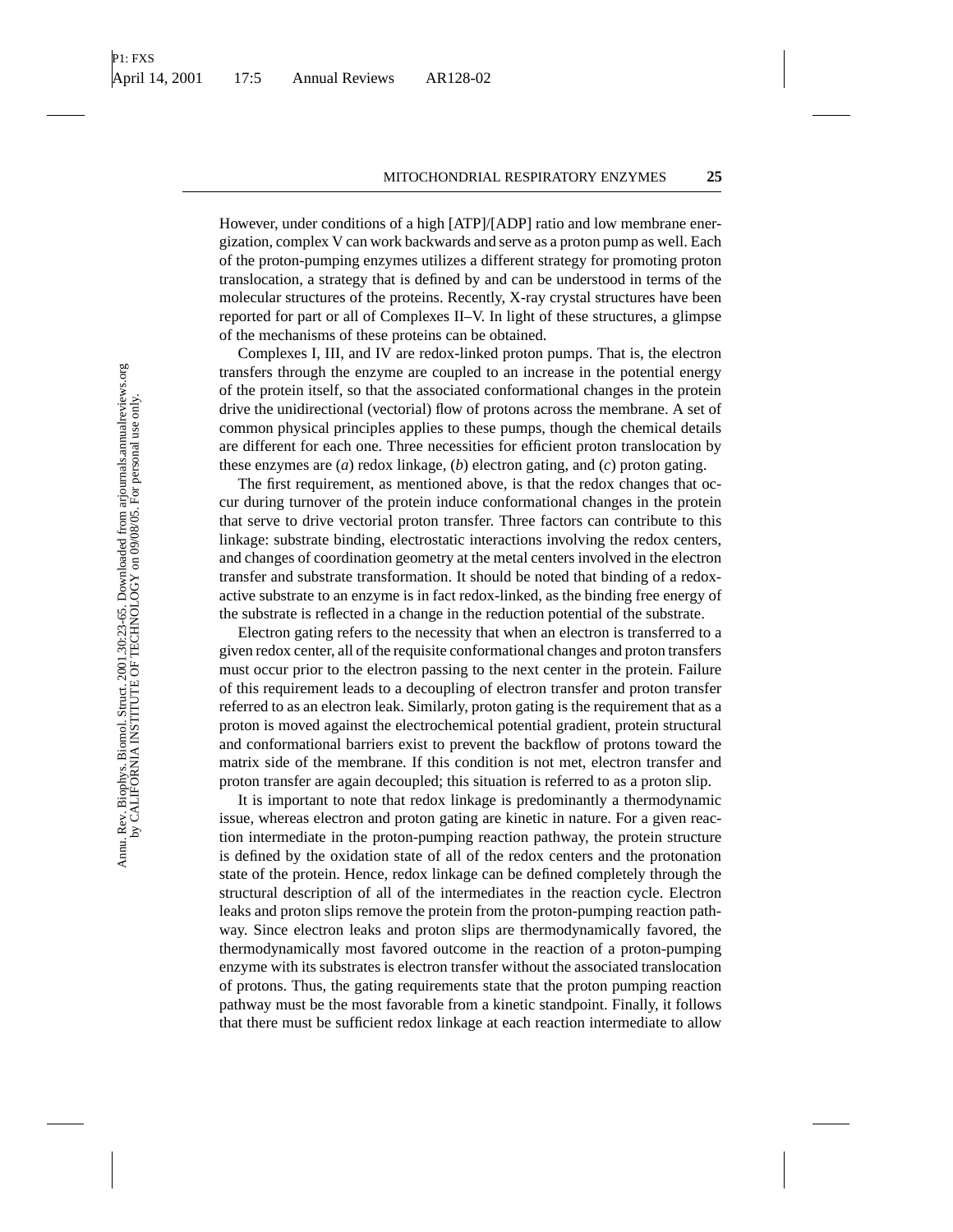the protein reorganization necessary to ensure the vectorial nature of the overall proton-translocation process.

This review summarizes the current structural knowledge of the enzymes of the respiratory chain and how these structures and associated spectroscopic and enzymological studies have defined the mechanism of proton translocation in the proteins. Emphasis is placed on the structural and thermodynamic aspects of these enzymes. Other biophysical and enzymological data is mentioned only as necessary with regard to the proton translocation function of the enzymes. More detailed information on these aspects of enzyme function may be found elsewhere. Rather than proceeding through the canonical order of Complex I to Complex V, the enzymes are presented in the order of best-understood to least-understood in terms of the proton translocation mechanism. Complex II is not a proton pump and is considered briefly at the end of this work.

### **ATP SYNTHASE: A Reversible Rotary Stepping Motor**

ATP synthase ( $F_1F_0$ -ATPase), Complex V of the respiratory chain, utilizes the electrochemical gradient across the inner mitochondrial membrane to promote the phosphorylation of ADP in order to produce ATP, according to Equation 1, where *n* is in the range of  $3-4$  (15, 16, 39, 109). In terms of function, this protein assembly is analogous to a turbine or rotary motor. The flow of protons through the enzyme promotes the rotation of a large subunit assembly, and the energy from this rotation is utilized for ATP synthesis. The protein is able to function in the opposite direction under conditions of a high [ATP]/[ADP] ratio and low membrane energization (75).

$$
ADP + P_i + H^+ + nH^+(\text{cytosol}) \rightarrow ATP + H_2O + nH^+(\text{matrix})
$$
 (1)

The enzyme consists of a membrane-bound subcomplex  $F_0$ , a large extramembranous complex  $F_1$  that resides in the matrix space, and a stalk connecting the two complexes. Figure 2 shows a partial structure of the enzyme that is described in greater detail below. The  $F_0$  complex contains an ion channel that allows the flow of protons from the cytoplasmic to the matrix side of the mitochondrial membrane and couples this flow of protons to subunit rotation within the enzyme complex. The mammalian  $F_0$  complex contains nine distinct subunits, termed a, b, c, d, e, f, g, A6L, and  $F_6$ . There are 9–12 c subunits in the complex, with one copy each of subunits b, d, and  $F_6$  (20, 26, 27). The stoichiometry of the remaining subunits has not been determined to date. A simpler  $F_0$  complex from *Escherichia coli* possesses an ab<sub>2</sub>c<sub>9-12</sub> subunit composition (42). This latter composition can be considered the minimum necessary for a functional  $F_0$  complex.

ATP synthesis and hydrolysis occurs in the  $F_1$  complex. This complex has an  $\alpha_3\beta_3\gamma\delta\epsilon$  subunit composition with a molecular weight of 371,000. The active sites for ATP synthesis/hydrolysis reside on the  $\beta$  subunits, all three of which are involved in overall catalysis in a cooperative fashion as described below.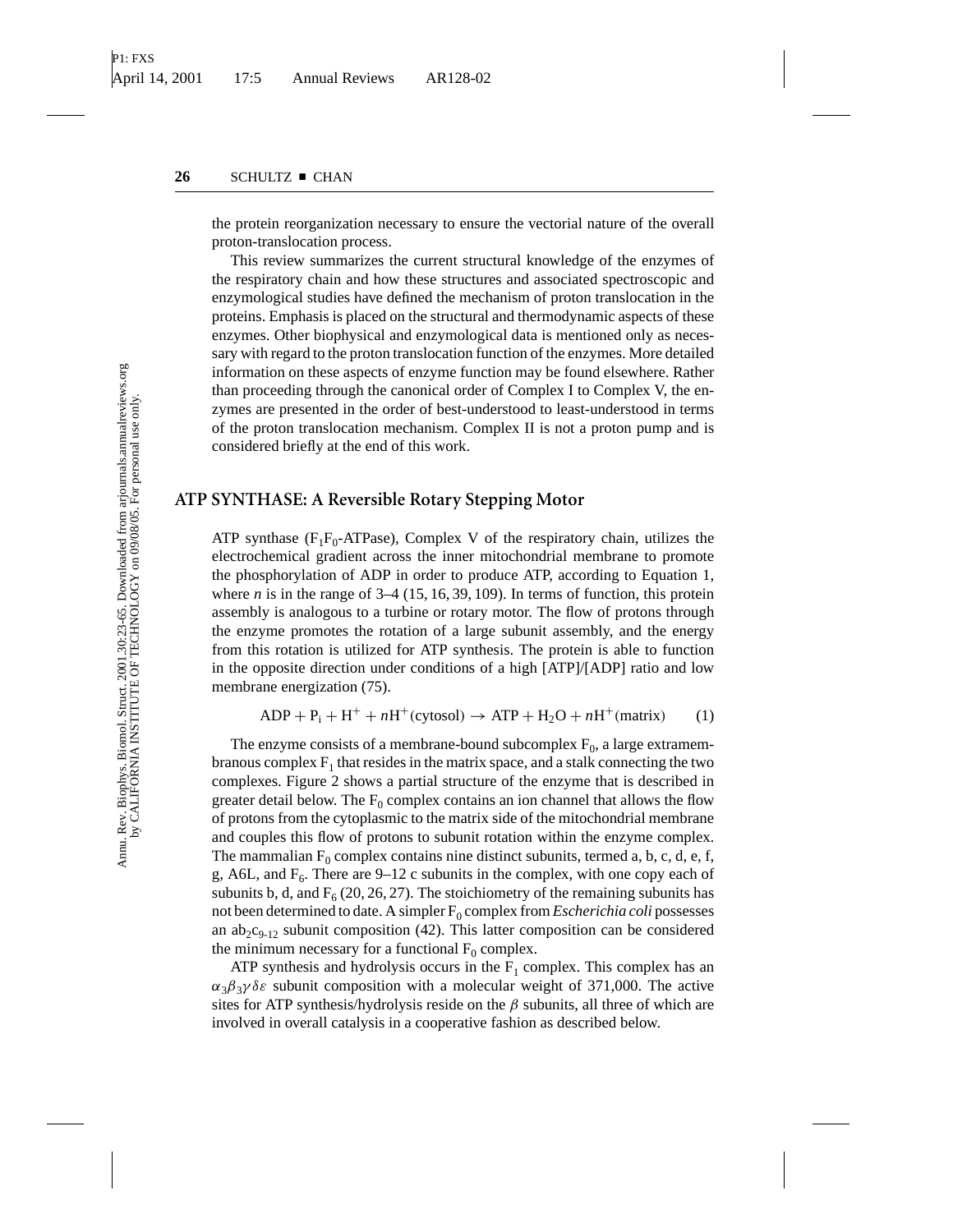The stalk region of the  $F_1F_0$ -ATPase consists of subunits from both the  $F_0$  and  $F_1$  complexes. In the mitochondrial enzyme, the subunit OSCP (oligomycin sensitivity conferring protein) is associated with this region. The stalk provides the mechanical coupling between the proton translocation in the  $F_0$  subunit and ATP synthesis/hydrolysis in the  $F_1$  complex. With respect to nomenclature, the mitochondrial subunits OSCP and  $\delta$  are equivalent to the  $\delta$  and  $\varepsilon$  subunits in bacteria, respectively, but there is no equivalent to the mitochondrial  $\varepsilon$  subunit in bacteria.

### **Enzymology of ATP Synthase**

The reaction mechanism for ATP synthesis, or in the reverse direction, hydrolysis, was proposed as a binding change mechanism by Paul Boyer in the late 1970s (15). This mechanism has several major features: (*a*) the function of the  $F_1$ -ATPase as an integrated trimer; (b) asymmetry of the catalytic  $\beta$  subunits, each having different substrate binding and catalysis characteristics; (*c*) cooperativity between the  $\beta$  subunits such that the conformation at one subunit dictates the conformations at the other subunits and vice versa; and (*d*) an interconversion of the binding characteristics of each subunit as catalysis proceeds. The interconversion between forms was postulated to occur through rotational catalysis, in which the flow of protons through the  $F_0$  subcomplex causes a subunit rotation in the  $F_1$  complex that changes the properties of the  $\beta$  subunits. The mechanism is shown schematically in Figure 3.

The three conformations of the  $\beta$  subunits are referred to as the *tight, open*, and *loose* forms. In the reaction cycle, ADP and P<sub>i</sub> bind to the subunit in the loose



**Figure 3** The binding change mechanism of  $F_1$ -ATPase. Only the substrate transformations in the top  $\beta$  subunit are shown. Note that in this mechanism only the central  $\gamma$  subunit rotates; the β subunits change their binding characteristics as a result of the  $\gamma$  subunit rotation.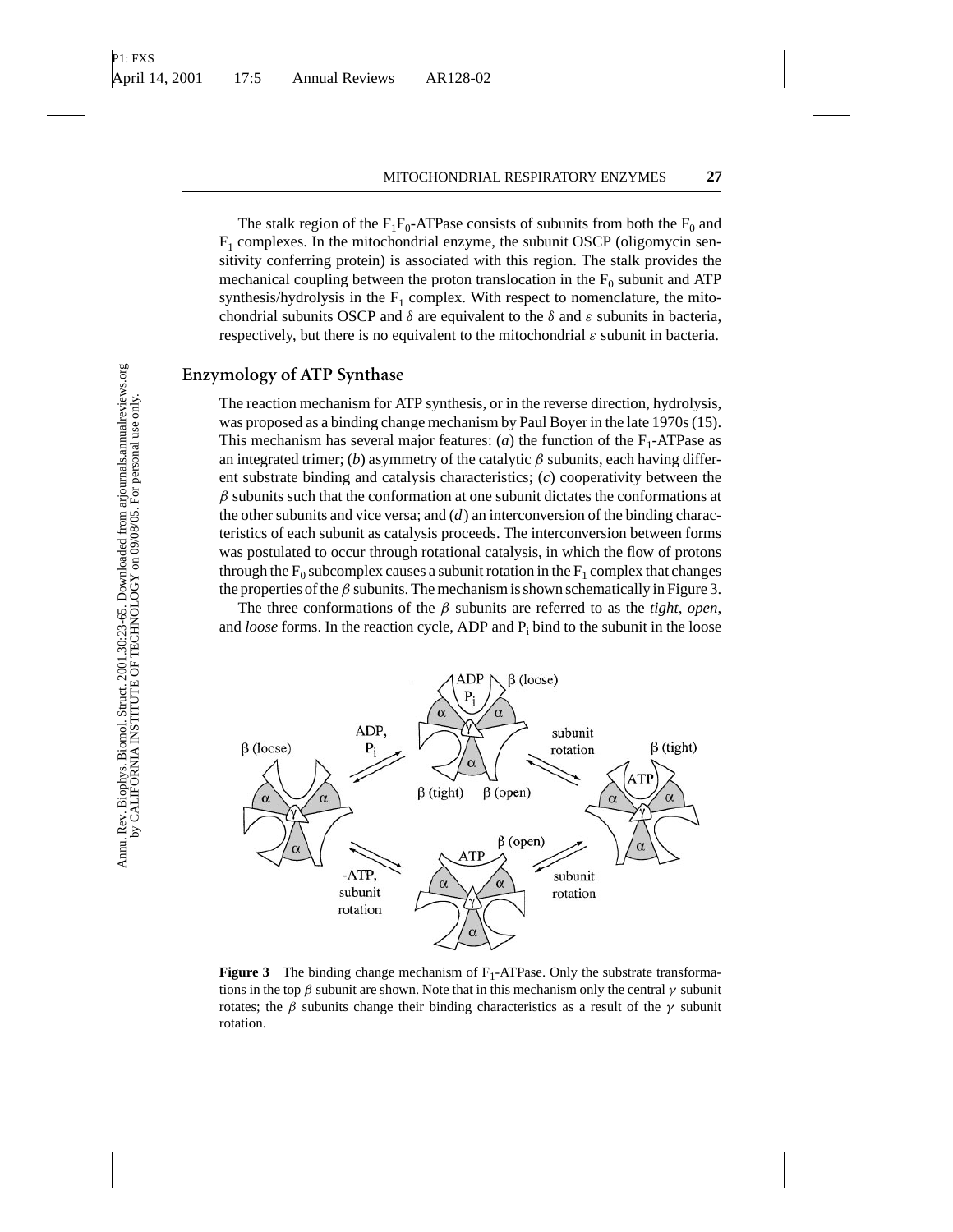form. Once this binding occurs, this site is converted to the tight configuration. In the tight configuration, the  $\beta$  subunit catalyzes the reaction of ADP and phosphate to form tightly bound ATP. This step does not require energy transduction from the proton gradient, as ATP formation from ADP and phosphate can be observed in isolated  $F_1$ -ATPase. In the next step in the reaction cycle, the reaction site is converted to its open form and ATP is released. This is the step that is coupled to proton translocation, as energy is needed to eliminate the strong binding interaction between ATP and the protein. In a subsequent step, the open form is converted to the loose form to complete the reaction cycle. At any given point in the reaction cycle, one subunit has ATP bound in the tight form, one subunit is in the open form, and the third subunit is in the loose form that will bind ADP and  $P_i$ . Only when ATP is released from the open subunit and ADP and  $P_i$  are bound in the loose subunit can the subunit interconversion occur to drive the release of one molecule of ATP and the formation of a second molecule. This strict requirement for the forward reaction of ATP synthase is what gives the holoenzyme tight energy coupling.

Prior to the solution of X-ray crystal structures, the mechanistic insight with regard to this enzyme came from classical enzymology, isotope exchange studies, inhibition and derivatization of the enzyme, and more recently, site-directed mutagenesis. Excellent summaries of these studies have been presented elsewhere (15, 16). The following sections provide salient results of recent crystallographic and biophysical studies that reveal the details of the binding change mechanism and validate this hypothesis.

### **X-Ray Crystal Structure of the F1 Complex**

The crystal structure of the F<sub>1</sub>-ATPase from bovine heart, with the  $\alpha_3\beta_3\gamma$  subassembly resolved, provided a structural basis for mechanistic proposals of ATP synthesis. Several structures of the  $F_1$ -ATPase have been published (1, 2, 11, 96, 110, 123), most of which are variants of the original 2.8  $\AA$  structure solved by Walker and coworkers (2). This structure, the crystals for which were grown in the presence of ADP and the ATP analog 5'-adenylyl-imidodiphosphate (AMP-PNP), is the most illustrative with respect to the reaction mechanism of the enzyme and serves as the source of the information that follows.

The overall shape of the protein complex is ellipsoidal, with a height of 80 Å and a diameter of 100 Å. The complex consists of a pseudo-threefold symmetric ring of alternating  $\alpha$  and  $\beta$  subunits, with the  $\gamma$  subunit sitting asymmetrically in the center of this ring. The  $\alpha$  and  $\beta$  subunits have a very high sequence similarity (20% identity) and have nearly identical folds. Each of subunits  $\alpha$  and  $\beta$  consists of  $\beta$ -barrel, nucleotide-binding, and helix bundle domains. One of the  $\beta$  subunits contains a molecule of AMP-PNP at the catalytic site. A second  $\beta$  subunit contains bound ADP at its catalytic site. The third subunit has an empty catalytic site. These subunits appear to correspond to the tight, loose, and open conformations, respectively, of the  $\beta$  subunits.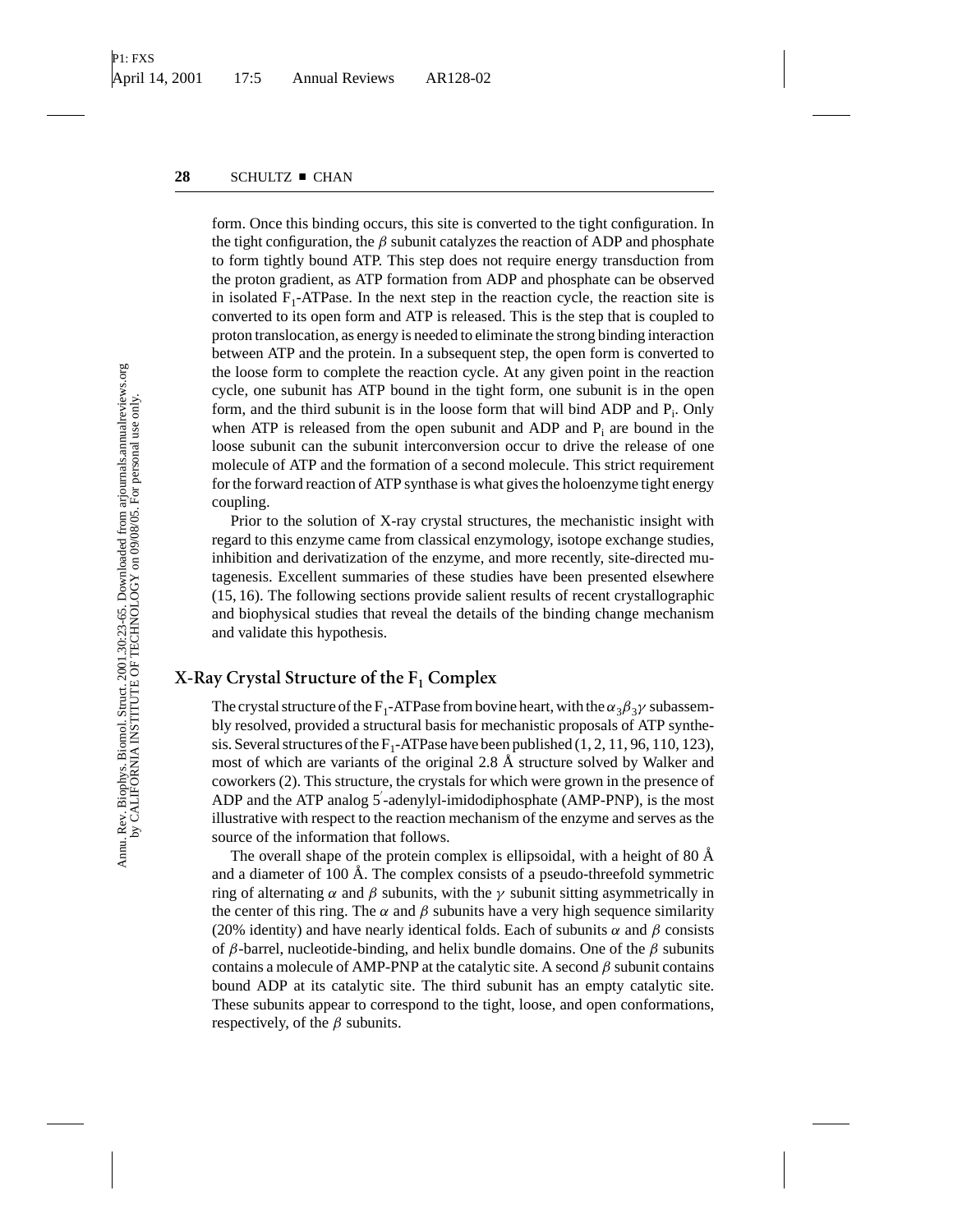The nucleotide binding site of the  $\beta$  subunits consists of a hydrophobic region in which the adenine moiety binds, and a binding region for the phosphate tail of the nucleotides. The hydrophobic pocket includes residues V164, Y345, F418, A421, and F424. In the AMP-PNP-bound form, shown in Figure 4, residues G159 (amide NH), K162, R189, R373 from an adjacent  $\alpha$  subunit, and an Mg<sup>2+</sup> ion form electrostatic interactions/hydrogen bonds with the phosphate groups. In the ADP-bound form, residues 159–164, along with R373 from the  $\alpha$  subunit and an  $Mg^{2+}$  ion, serve to bind the diphosphate, while an ordered water molecule occupies the position that the terminal phosphate takes in the AMP-PNP-bound form. The overall structures of the ADP-bound and AMP-PNP-bound subunits are very similar.

The empty  $\beta$  subunit shows a marked structural change with respect to the AMP-PNP-bound form. A disruption of the  $\beta$ -sheet structure of the nucleotide-binding domain opens up the catalytic site. The distances between F424 and residues K162, R189, and R373 ( $\alpha$  subunit) increase by 2.7 Å, 8.6 Å, and 12.3 Å, respectively, in going from the AMP-PNP form to the empty form. This opening allows the release of bound ATP from the  $\beta$  subunit.

The asymmetry of the  $\beta$  subunits is at least in part induced by the  $\gamma$  subunit. In addition, coupling of proton transfer and ATP synthesis requires tight interaction between the  $\gamma$  subunit and the  $\alpha_3\beta_3$  ring. Both hydrogen-bonding and hydrophobic interactions were observed between the  $\gamma$  subunit and specific subunits on the ring. Specific hydrogen-bonding interactions include those of R254 and Q255 of the  $\gamma$ subunit interacting with D316, T318, and D319 on the empty  $\beta$  subunit, R252 of the  $\gamma$  subunit hydrogen bonding to D333 of an  $\alpha$  subunit adjacent to the empty  $\beta$ subunit, and K87 of the  $\gamma$  subunit interacting with E398 of the AMP-PNP-bound  $\beta$  subunit. These, in combination with several hydrophobic interactions occurring between the  $\gamma$  subunit and the  $\alpha_3\beta_3$  subcomplex, provide the coupling between these subunits.

### **X-Ray Crystal Structure of the F<sub>0</sub> Complex**

A recent crystal structure of an F1c10 complex from *Saccharomyces cerevisiae* at 3.9 Å resolution has yielded a partial structural description of the  $F_0$  complex of ATP synthase, as well as structural information regarding the linkage between the  $F_0$  and  $F_1$  complexes (116). The structure is shown in Figure 2. In this structure, the  $\alpha$ ,  $\beta$ ,  $\gamma$ , and  $\delta$  subunits of F<sub>1</sub> were present, along with 10 c subunits of F<sub>0</sub>. The c subunits are arranged in a ring. Each c subunit consists of two membranespanning  $\alpha$ -helices connected by a loop region that extends into the matrix space. The subunits are oriented so that they form a cylindrical shell, with the N-terminal helices on the inside of the shell and the C-terminal helices on the outside. Although the resolution of the structure is low, it appears that the  $\delta$  subunit of F<sub>1</sub> makes contact with five c subunits, interacting with the loop regions of these subunits. The  $\gamma$  subunit shows interactions with three c subunits. The  $\varepsilon$  subunit, while not yet structurally or spatially defined, is believed to be present in the stalk region as well.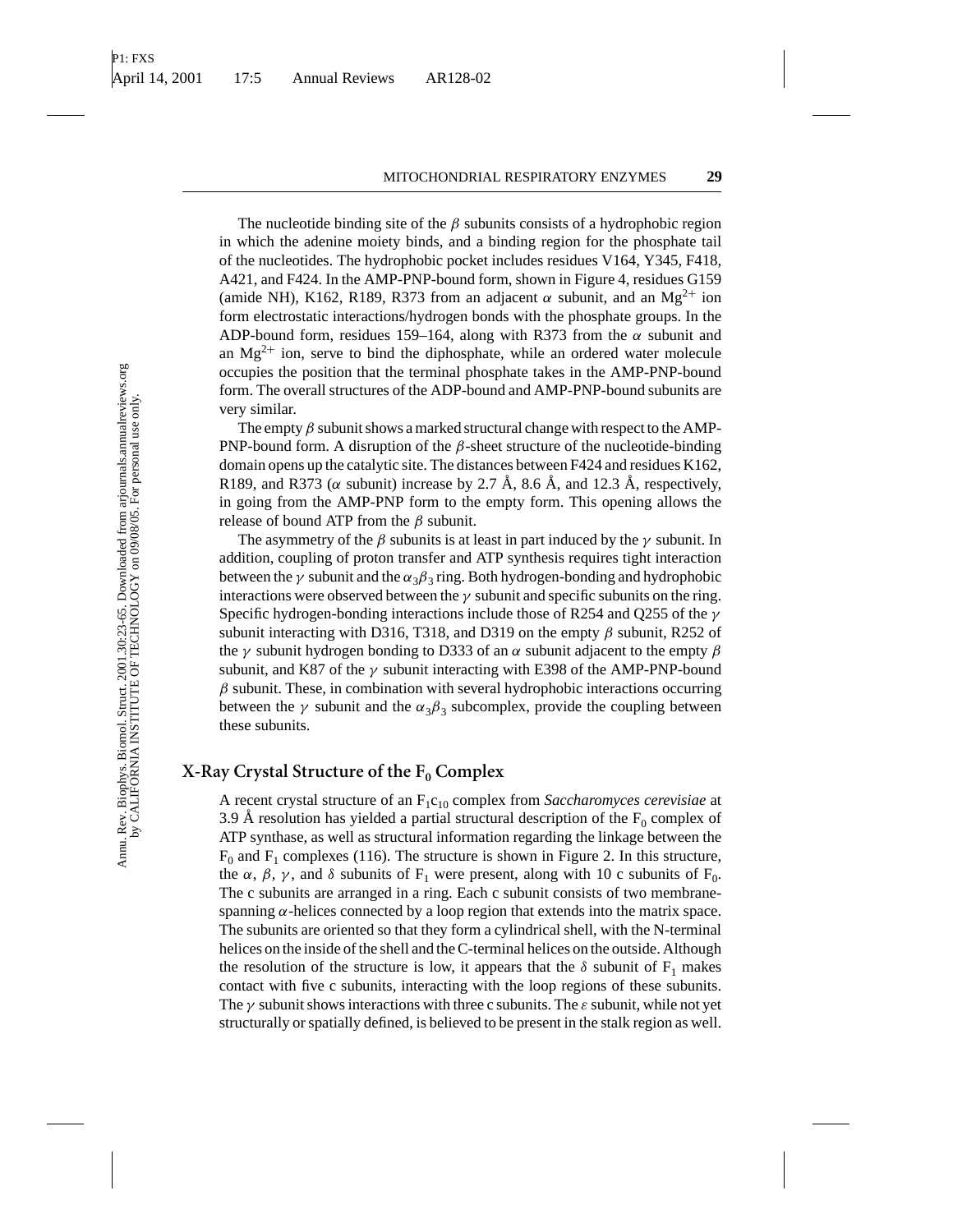Each of the c subunits of all known  $F_0$ -ATPases contains a carboxylate group (Asp or Glu) that can react with DCCD to inactivate the enzyme (39, 108). This residue, D61 in *E. coli*, was shown through NMR structures to reside near the middle of the C-terminal helix of the subunit (47), which places the residue in the middle of the mitochondrial membrane. The equivalent residue E59 in the *Saccharomyces cerevisiae* enzyme was not resolved in the  $F_1c_{10}$  structure but is predicted to lie in a similar position. Mutagenesis studies have shown that residues R210, E219, and H245 in the *E. coli* a subunit are also crucial for proton translocation (60). Thus, it is assumed that the proton channel lies in the interface between the a and c subunits, and that interactions between the a and c subunits involving the aforementioned amino acids are crucial for proton translocation.

### **Observation of Subunit Rotation in ATP Synthase**

Direct observation of rotation of the  $\gamma$  subunit of ATP synthase with respect to the  $\alpha_3\beta_3$  subunit cluster was accomplished in a truly elegant experiment by Noji et al (87). An  $F_1$ -ATPase from the thermophilic bacterium *Bacillus PS3* was expressed in *E. coli* and modified with polyhistidine tags on the  $\beta$  subunits and with a cysteine residue introduced on the  $\gamma$  subunit. The His-tags were used to immobilize the  $\alpha_3\beta_3$ substructure on a coverslip coated with nickel nitrilotriacetate. The cysteine on the  $\gamma$  subunit was biotinylated and attached to an actin filament that was modified with both a fluorophor and a biotin molecule, using streptavidin as a linker. When ATP was introduced to these molecules, hydrolysis of the ATP by the  $F_1$  complex caused the  $\gamma$  subunit and the attached actin filament to rotate. The actin filament was sufficiently long ( $\sim$ 2.5  $\mu$ m) that the rotation of this filament was observable by epifluorescence microscopy. Rotation was only observed in a counterclockwise direction. A similar experiment demonstrated that the  $\varepsilon$  subunit is also part of the rotor (66).

Using the same methodology as described above, Sambongi et al demonstrated rotation of the oligomer of c subunits during ATP hydrolysis by the *E. coli*  $F_1F_0$ -ATPase (107). A glutamate in the c subunit of the  $F_0$  complex was replaced by a cysteine, and this cysteine was used as above to bind a fluorescently labeled actin filament. Again, a counterclockwise rotation of the actin filament was observed upon addition of ATP.

These two experiments demonstrated the operation of the  $F_1F_0$ -ATPase as a rotary motor, showed the linkage between the  $F_0$  and  $F_1$  complexes, and revealed at least in part the role that the subunits play in the functioning of this machine. The bacterial c,  $\gamma$ , and  $\varepsilon$  subunits are involved in the rotor portion of the molecule, whereas the a, b,  $\alpha$ , and  $\beta$  subunits remain stationary during enzyme turnover. It should be noted that in the absence of a tether between the  $(\alpha \beta)_3$  trimer and the F<sub>0</sub> subunit, rotation of the  $\gamma$  subunit would rotate the entire  $F_1$  subunit. The b subunit appears to provide this tether in the functioning holoenzyme.

### **Coupling of Proton Transfer and ATP Synthesis**

The energy cost  $\Delta G^{\circ}$  for the formation of ATP and water from ADP, phosphate, and one proton is 8.2 kcal/mol. The protonmotive force  $(\Delta \psi - 2.3RT\Delta pH/F)$  across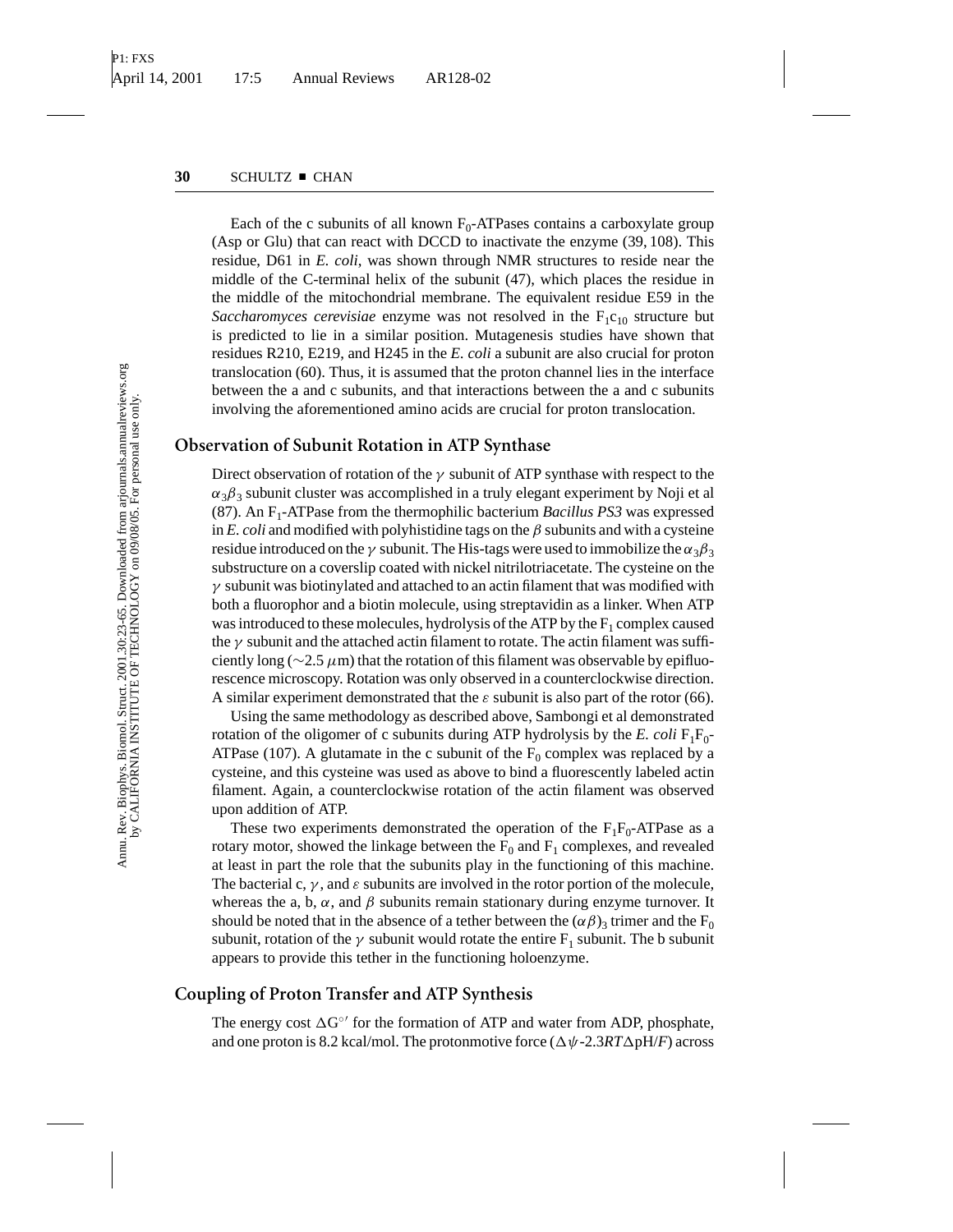an energized membrane is approximately 200 mV. On this basis, the flow of two protons through the F<sub>1</sub>F<sub>0</sub>-ATPase complex ( $\Delta G \sim 9.2$  kcal/mol) would be sufficient to produce one molecule of ATP under standard conditions. Experimental measurements suggest a stoichiometry of 3–4 protons per ATP molecule formed (30, 117, 124). Assuming that the ten-subunit structure of the c assembly of  $F_0$  is correct, and that the rotation of this assembly  $36° (360°/10)$  requires one proton, 3.3 protons would be required for the synthesis of one molecule of ATP. Thus, the efficiency of ATP synthesis with respect to free energy consumption is much less than unity. The transmembrane potential must provide an important driving force and kinetic determinant in the coupling of the proton gradient to the subunit rotation of the  $F_1F_0$  stepping motor if the coupling of ATP hydrolysis to the subunit rotation is very tight.

The strength of the coupling of ATP hydrolysis to  $\gamma$  and c subunit rotation has been assessed through the direct observation of the subunit rotation described above (87, 107). For actin filaments with lengths in the range of  $1-4 \mu m$ , a consistent torque of approximately 40 pN nm was produced in the presence of a high concentration (2–5 mM) of ATP. This torque corresponds to a free energy requirement of 36 kcal/mol for a full rotation of the ATPase motor. The hydrolysis of 3 molecules of ATP under standard conditions is associated with a  $\Delta G$  of  $-24.6$  kcal/mol; therefore, the extra driving force necessary to rotate the actin filaments arose from the high [ATP]/[ADP] ratio used in the experiments. Because the rotation of the actin filament can be driven with only a small excess of driving force, the coupling of the ATP hydrolysis and subunit rotation must be both thermodynamically and kinetically very tight.

At a fundamental level, the energy transduction in ATP synthase is relatively straightforward. In the forward direction, electrostatic interactions between the protons and amino acids in the subunits of the  $F_0$  complex drive the rotor. Uncoupling of the proton transfer and ATP synthesis is prevented by the apparent requirement that the  $\gamma$  subunit, and hence the entire rotor, cannot move until the proper nucleotides bind to the  $F_1$  complex. In the opposite direction, ATP hydrolysis can allow the rotor to rotate, but the rotation will either break favorable electrostatic interactions within the  $F_0$  subcomplex or create unfavorable ones. Without the uptake and transport of protons to counteract these unfavorable electrostatic interactions, ATP hydrolysis will not provide enough energy to move the rotor. Thus, through simple, mechanical coupling, the reversible energy transduction between an electrochemical gradient and a phosphate bond in ATP can be achieved.

#### **Summary**

The structural, enzymological, and biophysical information gathered to date has led to a detailed understanding of the action of the  $F_1F_0$ -ATPase. The structural basis for ATP synthesis/hydrolysis has been characterized, the operation of the enzyme as a rotary stepping motor has been confirmed, the subunits involved in the rotor have for the most part been elucidated, and the coupling of proton transfer to ATP synthesis is clear at least at a conceptual level. Several questions still remain,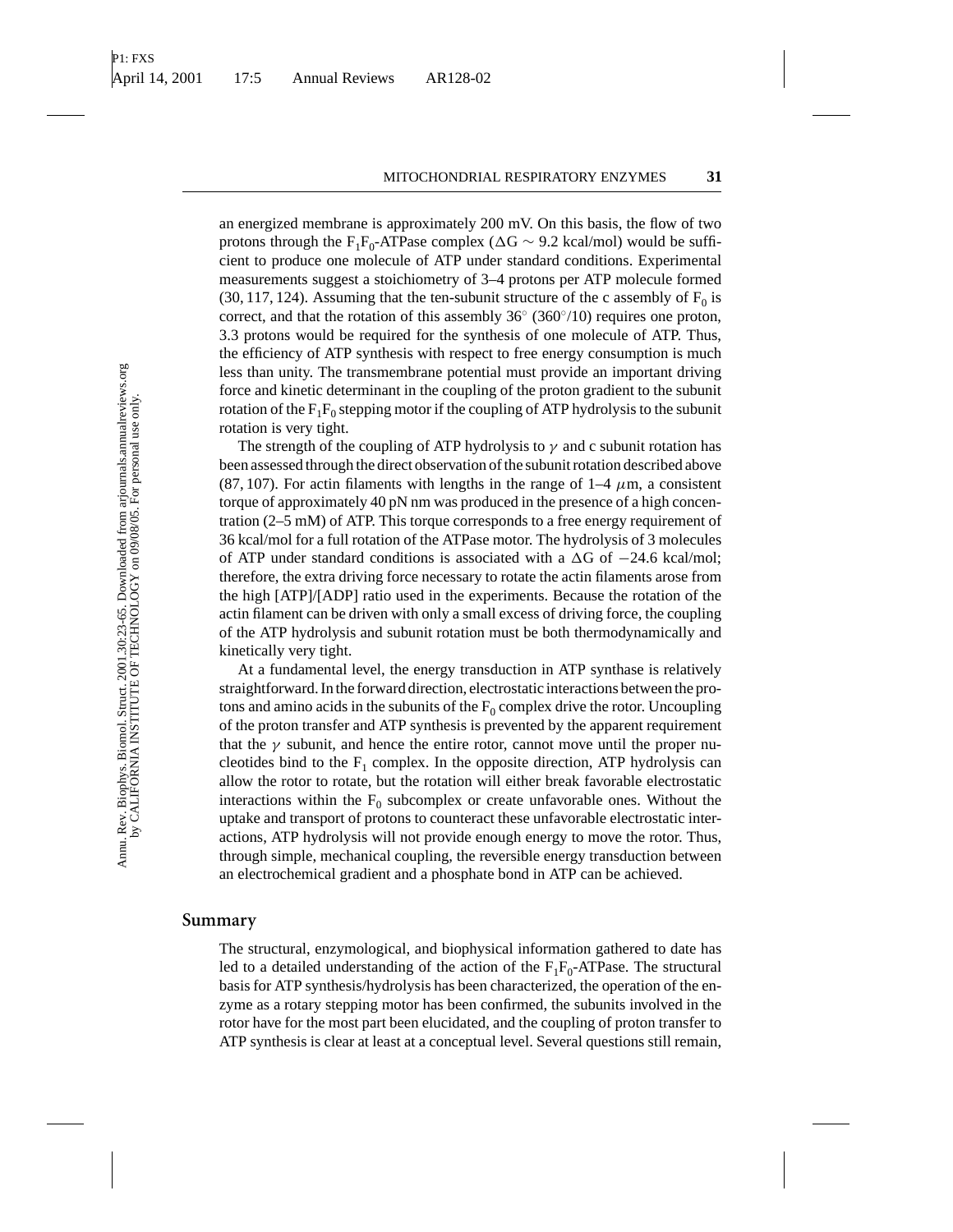however. The location of the remaining subunits in the overall structure of the holoenzyme needs to be defined at a molecular level, and the roles of the subunits that are found in mitochondrial  $F_1F_0$ -ATPase but not in *E. coli* need to be understood. The precise pathway of proton transfer through the  $F_0$  subunit is still unknown, and the interactions between the a and the c subunits that lead to rotation of the rotor are still poorly understood. Also, when the enzyme is performing ATP hydrolysis, the mechanism by which this hydrolysis is tightly coupled to proton transfer against the electrochemical gradient across the membrane needs to be discerned.

### **CYTOCHROME** *bc***1: A Redox-Linked Proton Pump Using a Small Molecule as a Proton Carrier**

Cytochrome  $bc_1$  catalyzes the transfer of electrons from ubiquinol to ferricytochrome  $c$ , according to Equation 2 (18, 118, 119). The reaction is complicated in that both oxidation of ubiquinol  $(QH<sub>2</sub>)$  and reduction of ubiquinone  $(Q)$  occur during the reaction cycle as part of the proton-translocating apparatus.

Proton translocation mediated by this enzyme occurs in two ways. First, the oxidation of ubiquinol and the accompanying release of protons occur on the cytoplasmic side of the mitochondrial membrane, whereas the reduction of ubiquinone by Complexes I and II (see below) involves uptake of protons from the matrix space. In this way, ubiquinone acts as a shuttle for protons, transporting them in an uncharged form across the mitochondrial membrane. The second method of proton translocation involves a Q-cycle, a branched electron transfer pathway in which one electron from the oxidation of ubiquinol is used to reduce ferricytochrome *c* on the cytoplasmic side of the membrane, while the other electron is used to reduce ubiquinone (or ubisemiquinone) to ubisemiquinone (or ubiquinol) with the associated uptake of protons from the matrix space. Two ubiquinol molecules are oxidized in each reaction cycle, reducing two molecules of ferricytochrome c and one molecule of ubiquinone. The Q-cycle is the mechanism by which cytochrome  $bc_1$  serves as a proton pump.

$$
2QH_2 + 2cyt c^{3+} + Q + 2H^+(matrix) \to 2Q + 2cyt c^{2+} + QH_2 + 4H^+(cytosol)
$$
\n(2)

Mitochondrial cytochrome  $bc_1$  exists functionally as a dimer, where each monomer consists of eleven subunits and has a molecular weight of 240,000. Three subunits, cytochrome  $b$ , cytochrome  $c<sub>1</sub>$ , and an iron-sulfur protein, contain all of the redox-active metal centers of the enzyme and constitute the catalytic core of the protein. Cytochrome  $b$  contains two six-coordinate low-spin  $b$  hemes,  $b<sub>L</sub>$  and  $b_H$  (also called  $b_{565}$  and  $b_{560}$ ), and two ubiquinol/ubiquinone binding sites, the P center and the N center (also known as the  $Q_0$  and  $Q_i$  sites). The iron-sulfur protein contains a high-potential  $Fe<sub>2</sub>S<sub>2</sub>$  cluster, and cytochrome  $c<sub>1</sub>$  contains a six-coordinate low-spin  $c$  heme. Cytochrome  $c_1$  serves as the electron donor to cytochrome  $c$ .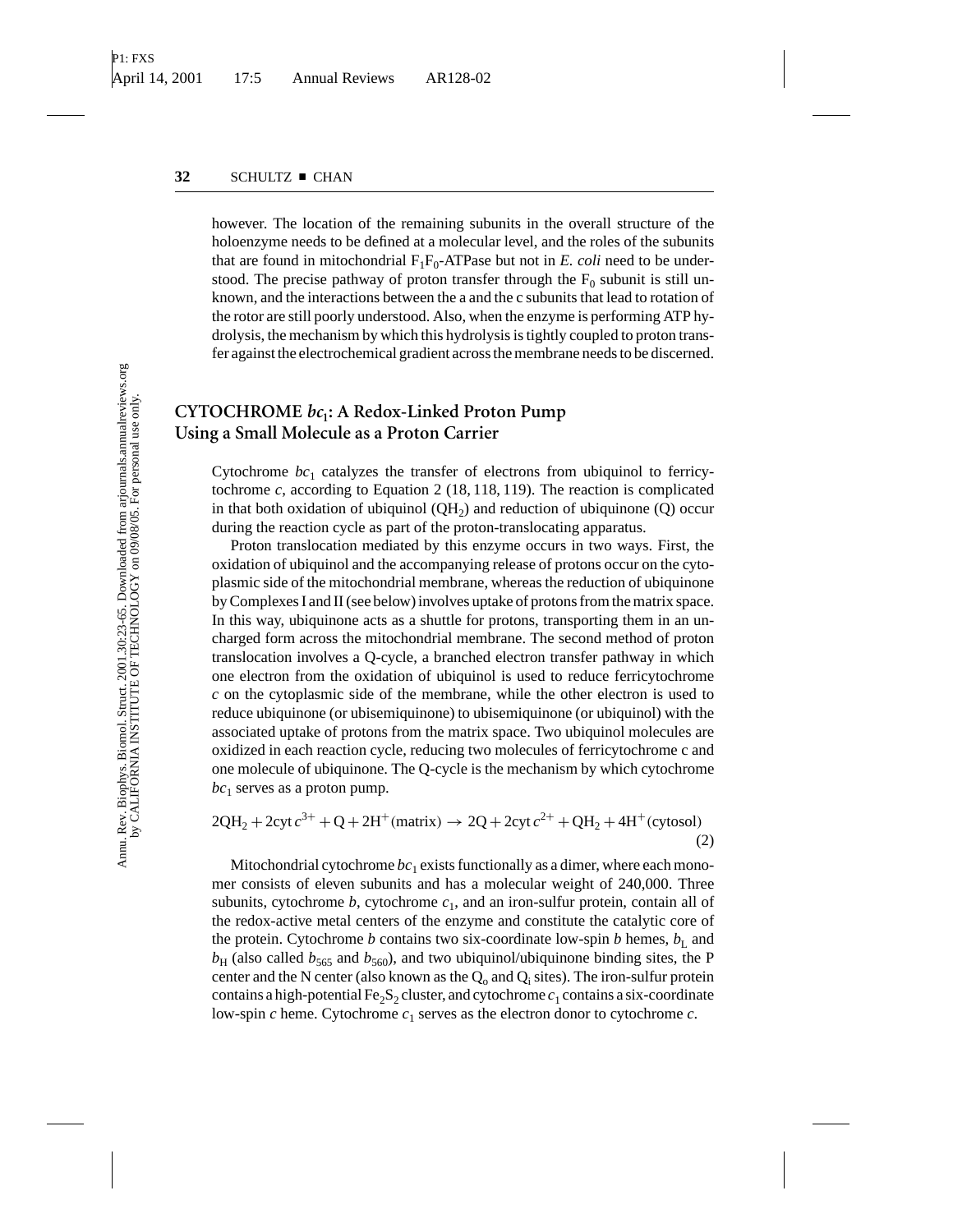### **Crystal Structure of Cytochrome** *bc***<sup>1</sup>**

Several X-ray crystal structures of mitochondrial cytochrome  $bc<sub>1</sub>$  have been reported (28, 29, 63, 67, 142, 147). Through the analysis of enzymes from different species and with the use of enzyme inhibitors, a set of conformational states of the enzyme has been defined. With the exception of the iron-sulfur protein and the inhibitor binding sites, the structural information concerning the enzyme has been consistent between studies, and thus the consensus structure will not be described except when necessary.

The structure of the enzyme is dimeric and is best described as pear-shaped (see Figure 1). The height of the protein is approximately 150  $\AA$ , and its diameter at its widest point in the matrix space is about 130 Å. The enzyme extends 30–40 Å into the cytoplasmic space, spans the 40 Å inner mitochondrial membrane, and projects  $75-80$  Å into the matrix space. Besides cytochrome  $b$ , cytochrome  $c_1$ , and the iron-sulfur protein, the monomer is made up of two subunits termed the core 1 and core 2 proteins, and subunits 6–11. The core 1 and core 2 subunits, along with subunits 6 and 9, lie entirely in the matrix space. Cytochrome  $b$ , cytochrome  $c_1$ , the iron-sulfur protein, and subunits 7, 10, and 11 span the membrane, whereas subunit 8 lies solely on the cytoplasmic side of the membrane. Figure 5 shows the structure of cytochrome  $b$ , cytochrome  $c_1$ , and the iron-sulfur protein, the subunits in which the enzyme reaction chemistry occurs.

Cytochrome *b* consists of eight transmembrane helices (A–H) connected by loop regions. Helices A–D form a four-helix bundle within which both *b* hemes are bound. Heme  $b_L$  is bound by residues H83 and H182 on helices B and D, respectively. Heme  $b_H$  is ligated by H97 and H196 from helices B and D. The closest approach of the two hemes is at 8.2  $\AA$ , allowing for efficient electron transfer between the two hemes. The N center of the protein has been defined by structures of the enzyme in the presence and absence of the N center inhibitor antimycin. The binding pocket is formed by residues from helices A, D, and E, and a short helix near the N terminus of the peptide chain. Heme  $b<sub>H</sub>$  is adjacent to this pocket, and the electron density for antimycin suggests that this inhibitor binds within 4  $\AA$  of heme  $b_H$ . By analogy, ubiquinone should bind in a similar if not identical fashion at this site. The P center of the protein lies within cytochrome *b* near the interface of this subunit and the iron-sulfur protein. It consists primarily of residues from helix C, helix F, the loop region connecting helices C and D, and the loop connecting helices E and F. Residues from the iron-sulfur protein interact with this site as well, as described below.

Cytochrome  $c_1$  consists of a sizable extramembranous domain on the cytoplasmic side of the membrane along with a single transmembrane helix to anchor the subunit to the membrane. The fold of the extramembranous domain is related to that of other cytochromes *c*, as discussed elsewhere (7, 147). Residues C37 and C40 are involved in thioether linkages to the heme, and H41 and M160 serve as the axial ligands of the heme. A methyl group on the porphyrin ring is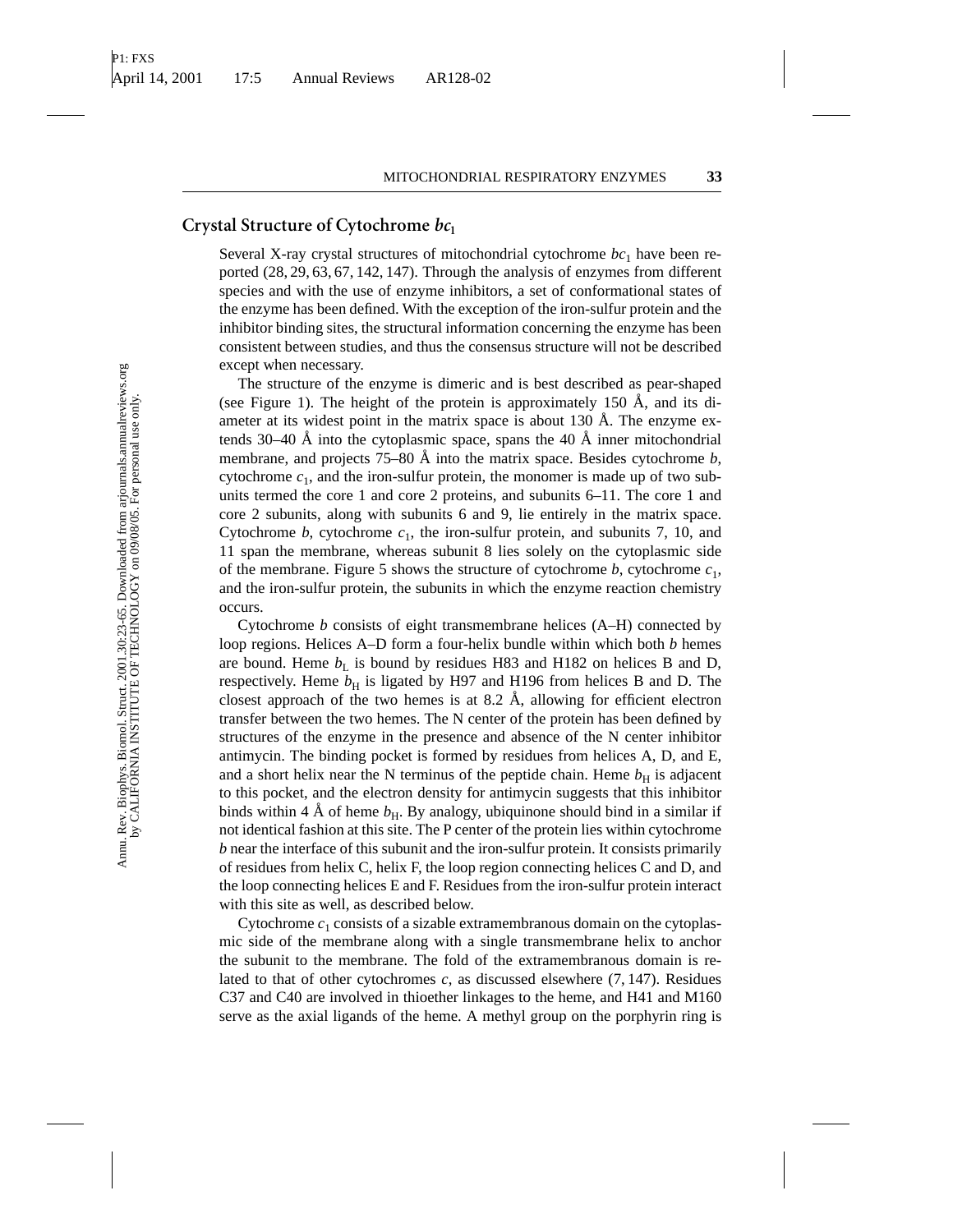solvent-exposed, likely near the binding site for cytochrome *c*, while one of the propionate groups of the heme extends toward the iron-sulfur protein.

The iron-sulfur protein contains a transmembrane helix (removed from Figure 5 for clarity) and a hydrophilic domain on the cytoplasmic side of the inner mitochondrial membrane. The subunit extends across the interface between the two monomeric units, with the transmembrane helix in one monomer and the extramembranous domain within the other. This bridging of the monomeric units implies that the structural integrity of the complex and thus its activity depends on the existence of the complex in its dimeric form. However, each of the two catalytic units, composed of cytochrome  $b$ , cytochrome  $c<sub>1</sub>$ , and the extramembranous domain of the iron-sulfur protein, is spatially isolated and operates independently of the other unit. In the iron-sulfur protein, the  $Fe<sub>2</sub>S<sub>2</sub>$  cluster lies near the edge of the extramembranous domain, bound by C139, H141, C158, and H161.

A comparison of reported crystal structures has revealed that the extramembranous domain of the iron-sulfur protein can adopt a range of positions, suggesting that domain movement is an integral part of the reaction mechanism of the enzyme. The motion connecting the observed forms is a rotation of the iron-sulfur cluster domain made possible by a flexible tether consisting of amino acid residues 67–73 in the iron-sulfur protein. The range of this motion is illustrated in Figure 5 by the superposition of the structures of the iron-sulfur protein at the two extremes of subunit movement. One structure was determined in the presence of the inhibitors stigmatellin and antimycin; the other was determined in the absence of inhibitors (147). In the presence of inhibitors, the iron-sulfur cluster is adjacent to the P center of the enzyme, with a distance between the iron-sulfur cluster and the iron of the  $b_L$  heme of 26 Å, and a 32 Å gap between the iron-sulfur cluster and the  $c$ heme iron. In the absence of inhibitors, the iron-sulfur cluster is adjacent to the *c* heme, with H161 in hydrogen-bonding contact with a propionate on the *c* heme. In this configuration, the distance between the iron-sulfur cluster and the iron of the  $b<sub>L</sub>$  heme is 34 Å, and the distance between the iron-sulfur cluster and the  $c$  heme iron is  $21$  Å. The implications of this domain movement with respect to reaction mechanism are discussed below.

Binding of inhibitors at the P center of the enzyme has revealed two overlapping pockets at which substrate can bind. In the crystal structure of the enzyme incubated with stigmatellin, the iron-sulfur cluster is in contact with the P center (28, 67). The electron density for stigmatellin suggests a close interaction with H161 of the ironsulfur protein, most likely in the form of a hydrogen bond. A distance of  $12 \text{ Å}$  was estimated between the stigmatellin and heme  $b<sub>L</sub>$ . Crystals grown in the presence of myxothiazole or methoxyacrylate-stilbene reveal that the ring structures of these two inhibitors are displaced approximately 5.5 Å toward heme  $b<sub>L</sub>$ , relative to the position of stigmatellin (28). Also, the iron-sulfur cluster was oriented toward the  $c_1$  heme in these crystals and was thus not interacting directly with the inhibitors. 5-Undecyl-6-hydroxy-4,7-dioxobenzothiazol (UHDBT) appears to bind in a position intermediate between those of stigmatellin and myxothiazole, with a weak interaction between the inhibitor and the iron-sulfur protein (67).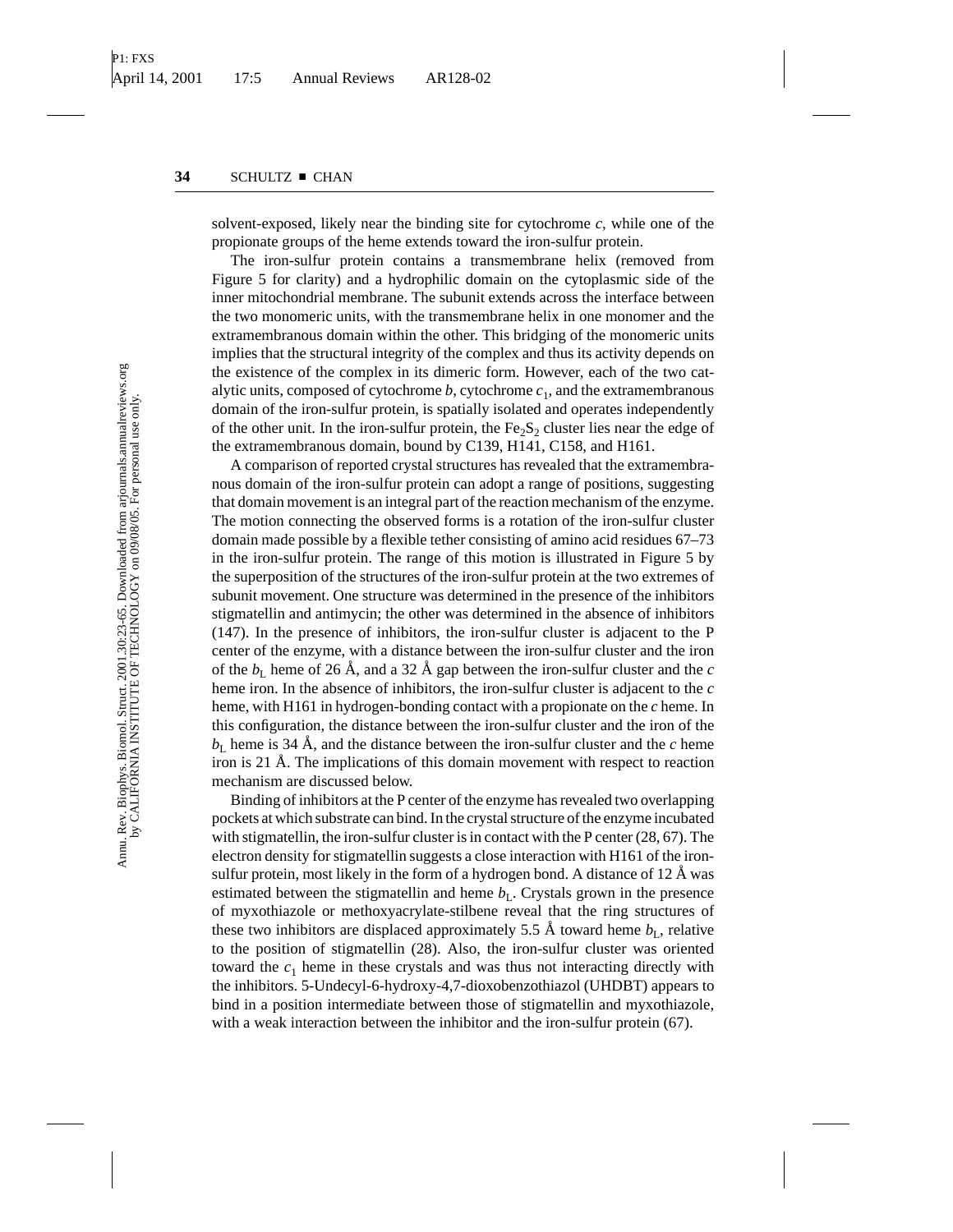

**Figure 6** Schematic diagram of the Q-cycle mechanism of cytochrome *bc*1. Thick arrows denote substrate transformation or movement. Thin, barbed arrows denote electron transfer. Q: ubiquinone; Q•: ubisemiquinone;  $QH_2$ : ubiquinol.

### **The Q-Cycle Mechanism**

The Q-cycle mechanism for turnover of cytochrome  $bc_1$  was first proposed by Mitchell (81) to explain the phenomenon of oxidant-induced reduction, in which the reduction level of the *b* hemes in anaerobic, succinate-reduced mitochondria increased upon exposure of the mitochondria to dioxygen, particularly in the presence of the inhibitor antimycin. The cycle, diagrammed in Figure 6, takes advantage of the fact that ubiquinol is a two-electron reductant but is oxidized in one-electron steps. The reaction cycle begins with ubiquinol binding to the P center of the enzyme. In the oxidation of ubiquinol, one electron is passed to the high-potential iron-sulfur cluster, which subsequently transfers the electron to cytochrome  $c_1$ , after which the electron is passed to ferricytochrome *c*. The second electron in the oxidation of ubiquinol is transferred to heme  $b_L$ , then to heme  $b_H$ , where it is used to reduce a molecule of ubiquinone at the N site to its semiquinone form (Q• ). The two protons released during the oxidation of the quinol molecule are released on the cytoplasmic side of the membrane. To complete the reaction cycle, a second molecule of ubiquinol is oxidized at the P center with the associated release of two protons to the cytoplasmic side of the membrane. Again, one electron is transferred to the iron-sulfur protein, then to cytochrome  $c<sub>1</sub>$ , and finally to a second molecule of ferricytochrome *c*. The second electron is transferred through hemes  $b_L$  and  $b_H$ and used to promote the reduction of the semiquinone at the N center to ubiquinol, with the associated uptake of two protons from the matrix side of the membrane. The full reaction cycle consists of the oxidation of two molecules of ubiquinol with the associated release of four protons to the cytoplasmic side of the membrane, the reduction of one molecule of ubiquinone coupled to the uptake of two protons from the matrix space, and the reduction of two molecules of ferricytochrome *c*. Overall, four protons are released for every two molecules of ferricytochrome c reduced, giving a  $2H^+/1e^-$  proton translocation stoichiometry.

Two points regarding this mechanism are especially noteworthy. First, the branched electron transfer doubles the efficiency of proton translocation mediated by this enzyme. If the reaction catalyzed by this enzyme consisted solely of electron transfer from ubiquinol to cytochrome *c*, the reduction of one molecule of ferricytochrome *c* would be associated with the release of one proton, not two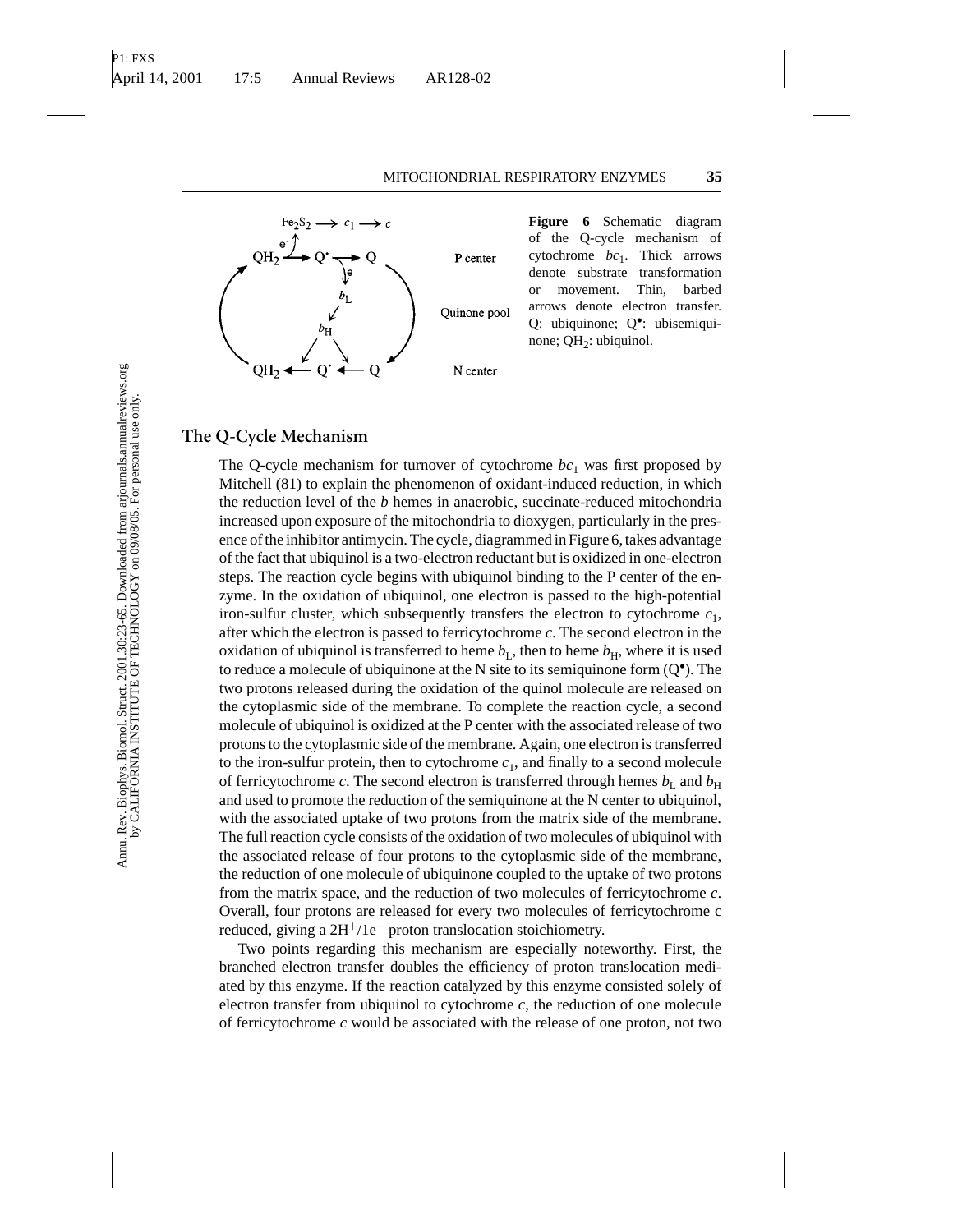as is observed. By cycling half of the electrons from ubiquinol oxidation back into the membrane-bound quinone pool, the enzyme combines proton pumping with the simple redox-linked release of protons that occurs during ubiquinol oxidation. Second, the branched electron transfer in the enzyme is under kinetic control, not thermodynamic control. The thermodynamically favored reaction is the transfer of both electrons from ubiquinol to ferricytochrome *c*, bypassing the *b* hemes altogether. Thus, directing the second electron from the oxidation of ubiquinol into cytochrome *b* instead of the iron-sulfur cluster is at the heart of proton pumping in this enzyme.

#### **Thermodynamics of Redox Linkage**

The overall reaction of cytochrome  $bc_1$  as shown in Equation 2 is associated with a free energy change of 380 meV under standard conditions. Proton translocation consists of the transfer of 2 protons across the entire mitochondrial membrane and the transfer of 2 protons from membrane-bound ubiquinol to the cytoplasmic space. Two electrons are transferred from ubiquinol to ferricytochrome *c* in the intermembrane space as well. Assuming a protonmotive force of 200 mV across the mitochondrial membrane, a minimum of 400 meV of energy is necessary to promote proton translocation at the observed stoichiometry. Thus, the enzyme must operate at a high ([QH2][ferricytochrome *c*])/([Q][ferrocytochrome *c*]) ratio under physiological conditions. By comparison, the electron transfer from two molecules of ubiquinol to four molecules of ferricytochrome *c* has a free energy change of 760 meV under standard conditions. Thus, it is clear that the non-proton-pumping pathway in cytochrome  $bc_1$  is much more favored thermodynamically than the proton-pumping pathway. In order for proton pumping to occur, the branching of electron transfer in the enzyme must be kinetically favored over transfer of all electrons to ferricytochrome *c*.

The approximate reduction potentials of the heme  $b_L$ , heme  $b_H$ , the Fe<sub>2</sub>S<sub>2</sub> cluster, and heme  $c_1$  are  $-90$ , 40, 280, and 250 mV, respectively (105, 119). Ubiquinol has a two-electron reduction potential of 60 mV. However, the one-electron  $Q^{\bullet}/QH_2$ couple associated with the transfer of the first electron from ubiquinol will be substantially higher than 60 mV, and conservation of energy requires that the  $Q/Q^{\bullet}$ couple be much less than 60 mV. This divergence of one-electron potentials for ubiquinone means that (*a*) a high-potential redox center (Fe<sub>2</sub>S<sub>2</sub>) is necessary to promote the one-electron oxidation of ubiquinol, and (*b*) heme  $b<sub>L</sub>$ , in spite of its low reduction potential, is still thermodynamically competent to accept an electron from ubisemiquinone at the P center of the enzyme. In addition, destabilization of ubisemiquinone at the P center through protein movements could increase the driving force for electron transfer to heme  $b<sub>L</sub>$ . Thus, the branched electron transfer in cytochrome  $bc_1$  is reasonable from a thermodynamic standpoint.

#### **Mechanism of Branched Electron Transfer**

As described above, branched electron transfer in cytochrome  $bc<sub>1</sub>$  requires that one of the two electrons in the oxidation of ubiquinol is directed through cytochrome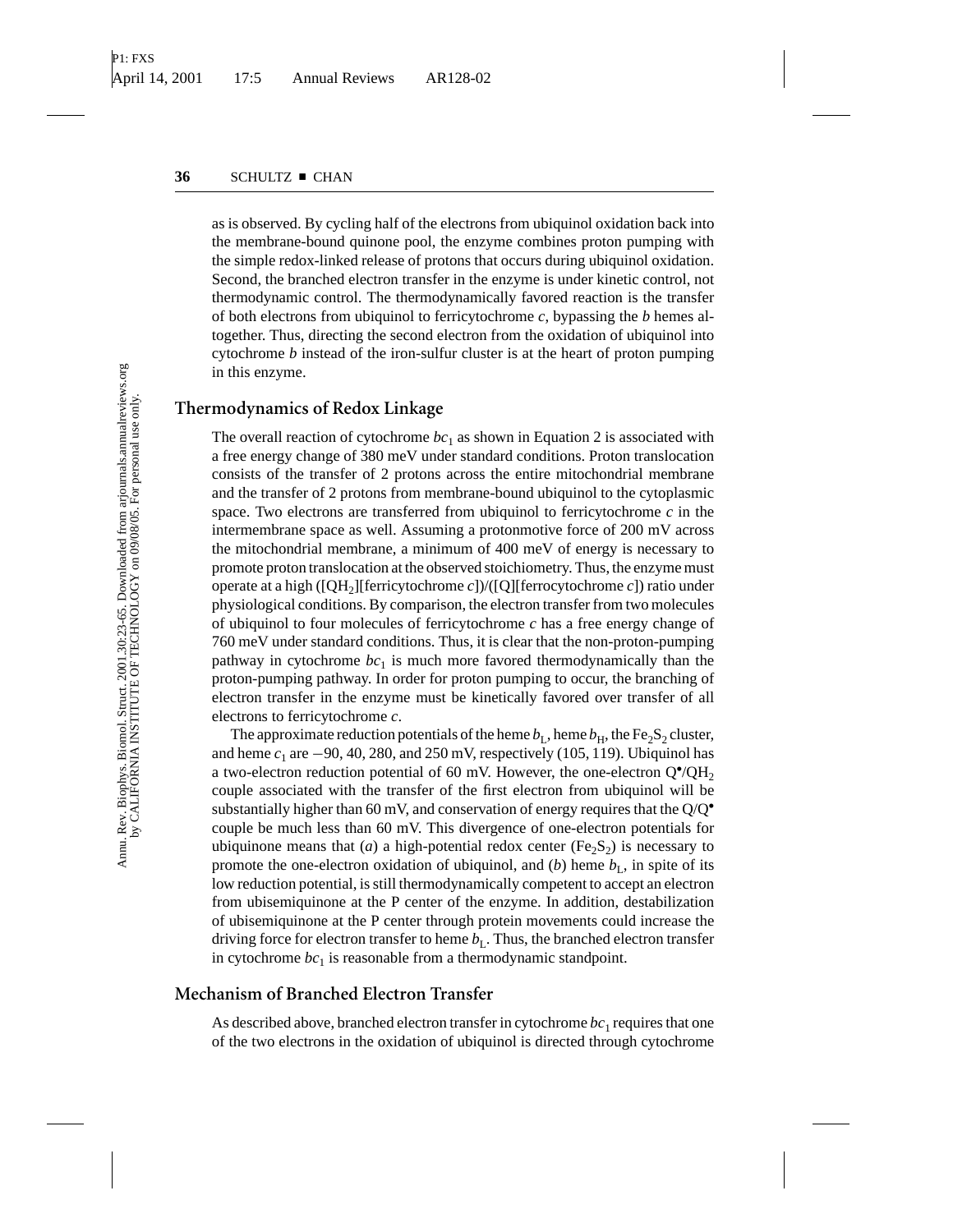*b* rather than the iron-sulfur cluster. The crystal structures of the enzyme have provided clues as to why this branched electron transfer occurs. First, the domain movement of the iron-sulfur protein suggests that electron transfer from semiquinone to heme  $b<sub>L</sub>$  is likely to be more rapid than the diffusional motion of the iron-sulfur cluster that is necessary for the reduction of heme  $c_1$ . In the time it takes for the iron-sulfur cluster to diffuse toward cytochrome  $c<sub>1</sub>$ , be oxidized, and return to the P center, the electron will have already travelled through the *b* hemes. This is in accord with single-turnover experiments of quinol with cytochrome  $bc_1$ , in which heme *b* reduction is more rapid than that of heme  $c_1$  (32, 54, 115). Additionally, the different sites of inhibitor binding in the P center suggest two binding modes for the intermediates in quinol oxidation, of which one may be specific for ubiquinol, whereas the other is appropriate for ubisemiquinone. Under this hypothesis, ubiquinol would bind to the P center in a position similar to that observed for stigmatellin. After one electron has been transferred to the iron-sulfur cluster, movement of the semiquinone into a binding site similar to that for myxathiazole would occur. This places the semiquinone closer to heme  $b<sub>L</sub>$ , increasing the rate of electron transfer to the heme and decreasing the chance that the semiquinone will bypass the proton-pumping pathway and transfer its electron to the re-oxidized iron-sulfur cluster instead. This aspect of the reaction chemistry was proposed as a "catalytic switch" model, prior to the solution of the enzyme crystal structure, on the basis of biochemical evidence (19). It serves as an example of the protein conformational changes necessary for redox linkage, proton gating, and electron gating. Another factor in the branched electron transfer is the possibility that the reduced iron-sulfur cluster is held at the P center until the semiquinone migrates to the second binding site, providing a further impediment to electron leakage through the high-potential electron transfer pathway. Resolution of the nature and importance of these various effects constitutes the major remaining issue in understanding the fundamental proton translocation process in this enzyme.

Following the formation of semiquinone at the P center, the remaining energy transduction by cytochrome  $bc_1$  arises from electron transfer through cytochrome *b* to generate semiquinone or quinol at the N center. The electron transfer from semiquinone to the  $b<sub>H</sub>$  heme and the N center increases the potential energy of cytochrome *b* by introducing a negative charge at the N center. Relaxation of the protein involves compensation of the negative charge through proton uptake, and reduction of quinone or semiquinone at the N center completes the electron transfer through the enzyme. This latter step might be linked to movement of the  $Fe<sub>2</sub>S<sub>2</sub>$ center as well.

#### **Summary**

The crystal structures of cytochrome  $bc_1$  have provided a structural context for the Q-cycle model of proton translocation in the enzyme and have provided insight into the details of the branched electron transfer that lies at the heart of the proton-translocating mechanism. As expected for a molecular machine, significant changes in the structure of the protein take place during the reaction cycle as a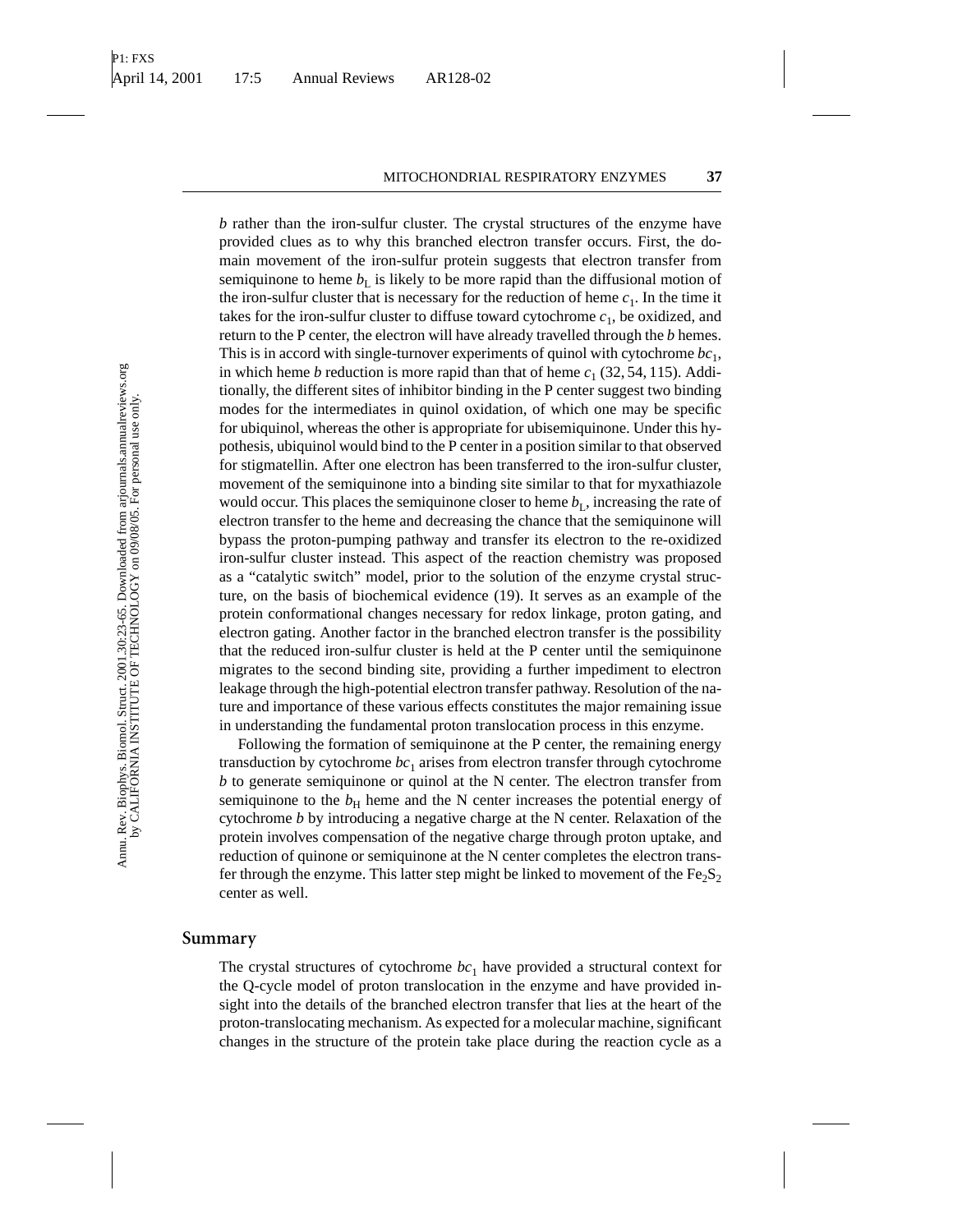result of substrate binding, electrostatic interactions, and intrinsic domain movements. Of the redox-linked proton pumps in the respiratory chain, cytochrome  $bc<sub>1</sub>$  is the most thoroughly understood from a mechanistic standpoint. Although the other redox-linked proton pumps in the respiratory chain operate via different mechanisms, the mechanism of cytochrome  $bc_1$  can serve as a basis for understanding the requirements for proton pumping on a molecular level, particularly with regard to how conformational changes within an enzyme can promote proton pumping in preference to nonproductive electron transfer through the enzyme that is thermodynamically favored.

### **CYTOCHROME** *c* **OXIDASE: A Redox-Linked Proton Pump Using Transmembrane Ion Channels**

Cytochrome *c* oxidase catalyzes the transfer of electrons from ferrocytochrome *c* to dioxygen in the terminal step of respiration, oxidizing cytochrome *c* to its ferric form and reducing the dioxygen to water (Equation 3; 74, 77, 86). Four protons are taken up from the matrix side of the membrane to form the water (scalar protons). In addition, up to four protons are pumped vectorially from the matrix side to the cytoplasmic side of the membrane (vectorial protons). Both of these processes contribute to the formation of the electrochemical gradient across the membrane. Unlike cytochrome  $bc_1$ , cytochrome oxidase does not utilize a small molecule to transport protons across the mitochondrial membrane. Rather, the enzyme relies on one or more transmembrane ion channels as conduits for protons and uses conformational changes to move the pumped protons across the osmotic barrier. Thus, redox linkage is manifested in conformational changes in these channels that promote the unidirectional flow of protons. The presence of the transmembrane proton channels introduces proton slippage in this enzyme, in addition to the ever-present issue of electron leaks.

$$
4\text{cyt}c^{2+} + \text{O}_2 + 4\text{H}^+(\text{scalar}) + 4\text{H}^+(\text{matrix}) \rightarrow 4\text{cyt}c^{3+} + \text{H}_2\text{O} + 4\text{H}^+(\text{cytosol})
$$
\n(3)

Mitochondrial cytochrome *c* oxidase is a 13-subunit enzyme with a molecular weight of 200,000. Subunits I–III are encoded in the mitochondrial DNA, while the remaining genes are located in the nuclear DNA. The enzyme contains four redox centers:  $Cu<sub>A</sub>$ , a binuclear copper center located in subunit II;  $Cu<sub>B</sub>$ , a mononuclear copper found in subunit I; and two hemes, a six-coordinate low-spin heme *a* and a five-coordinate high-spin heme  $a_3$ , both of which are also located in subunit I. Heme  $a_3$  and Cu<sub>B</sub> form a binuclear site at which dioxygen binds and is reduced to water. Cu<sub>A</sub> serves as the initial electron acceptor from cytochrome  $c$ , and heme  $a$ mediates electron transfer from  $Cu<sub>A</sub>$  to the heme-copper center.

Bacterial cytochrome *c* oxidases (*aa*<sub>3</sub> oxidases) typically contain three or four subunits, and almost all have homologs to the mammalian subunits I–III. Other enzymes related structurally and functionally to cytochrome oxidase exist in bacteria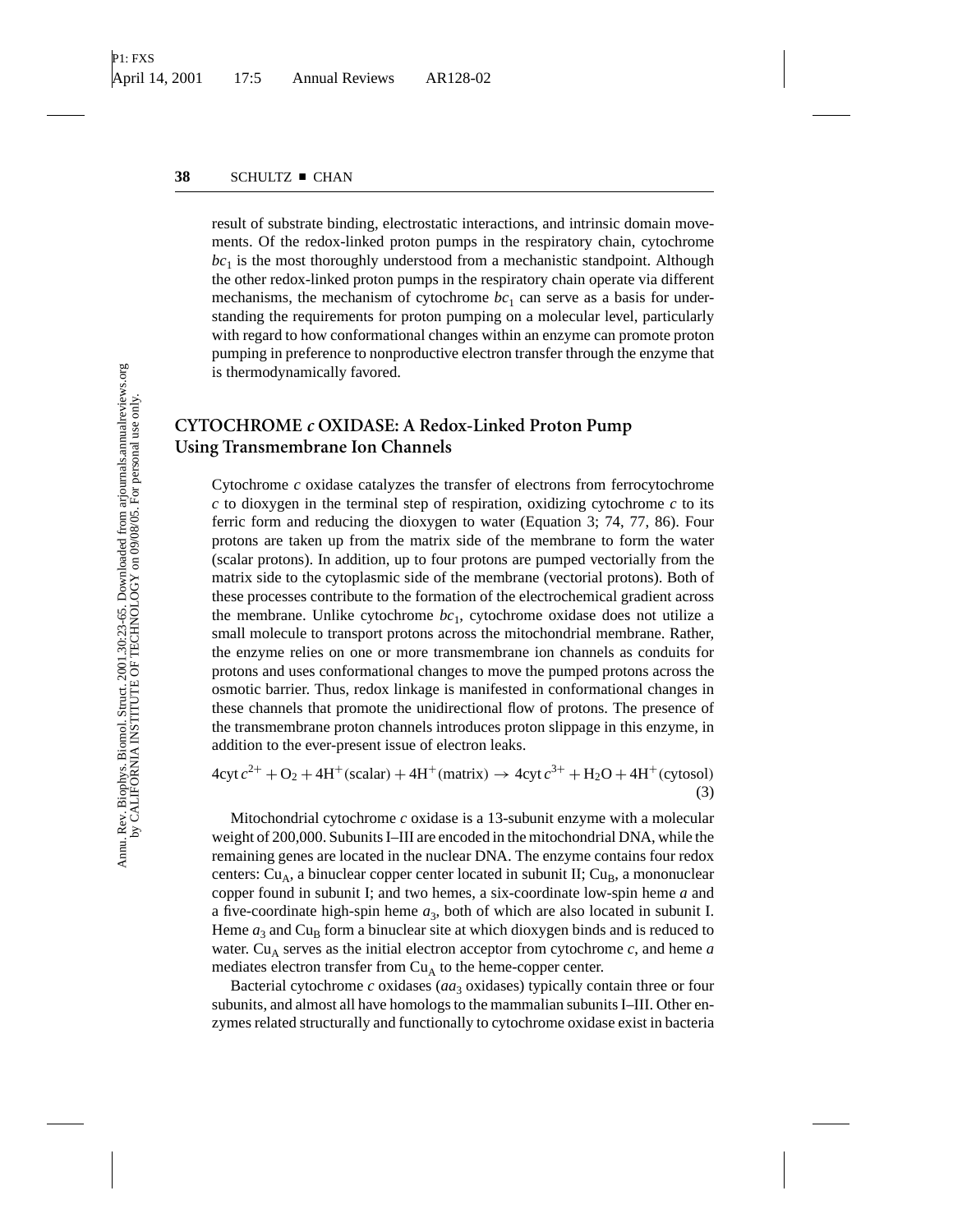as well. In particular, many bacteria possess quinol oxidase enzymes that are closely related to the cytochrome *c* oxidases (46). As with the cytochrome *c* oxidases, these quinol oxidases contain a highly conserved subunit containing a low-spin heme and a heme-copper dioxygen reduction site. The orientation of the redox centers and the dioxygen reduction chemistry of these enzymes are essentially the same as in the cytochrome oxidases. However, the quinol oxidase enzymes do not contain the  $Cu<sub>A</sub>$  site. In addition, the use of quinol as an electron donor rather than ferrocytochrome *c* requires mechanistic differences in proton translocation between quinol oxidases and cytochrome *c* oxidases. Nevertheless, on account of the many structural and chemical similarities between the two types of enzymes, the absence of  $Cu<sub>A</sub>$  from the quinol oxidases, and the relative ease of performing mutagenesis experiments, quinol oxidases have been useful in understanding cytochrome oxidases as well.

#### **X-Ray Crystal Structures**

The crystal structures of the 13-subunit bovine heart cytochrome *c* oxidase in its oxidized, reduced, azide-bound, and carbon monoxide–bound forms (120, 121, 145), and of the four-subunit enzyme from *Paracoccus denitrificans* in both oxidized and reduced forms (55, 64), have been published. In addition, structures of the complex of subunits I and II of the *Paracoccus* enzyme bound to an antibody fragment (97), and the water-soluble domain of subunit II of the  $baa_3$  oxidase from *Thermus thermophilus* (137), have also been reported. Figure 7 shows the structure of the redox centers and the location of several important amino acid residues in subunits I and II of the oxidized bovine enzyme. Except where noted, the structural description and amino acid numbering given in the text applies to this enzyme.

Subunit I contains 12 transmembrane helices arranged in a three-arm spiral pattern, with each arm consisting of four helices. These helices serve as a scaffold for the binding of heme  $a_3$ , heme  $a_3$ , and Cu<sub>B</sub>; they also contain the ion channels used to conduct protons to the dioxygen-reduction site and to pump protons across the mitochondrial membrane. All three of the metal centers are at approximately the same depth in the membrane, about 13  $\AA$  away from the cytoplasmic side. Heme *a* is bound by H61 of helix II and H378 of helix X. The heme group is oriented such that the propionate moieties are directed roughly toward the cytoplasmic surface, with residues Y371, R438, and R439 at or near hydrogen-bonding distance. Heme  $a_3$  contains a five-coordinate, high-spin iron bound by H376 of helix X. The relative orientations of H376 and H378 place heme  $a$  and heme  $a_3$  on nearly opposite sides of helix X, yet the porphyrin planes of the hemes are oriented such that they come within 5 Å of each other at their nearest approach, with an angle of 104 $\degree$  between the two planes. As with heme  $a_1$ , heme  $a_3$  has its propionate groups oriented toward the cytoplasmic side of the membrane, with hydrogen-bonding interactions between the propionates and residues W126 and D364. In the as-isolated enzyme, the sixth coordination site of the iron center of heme  $a_3$  is vacant.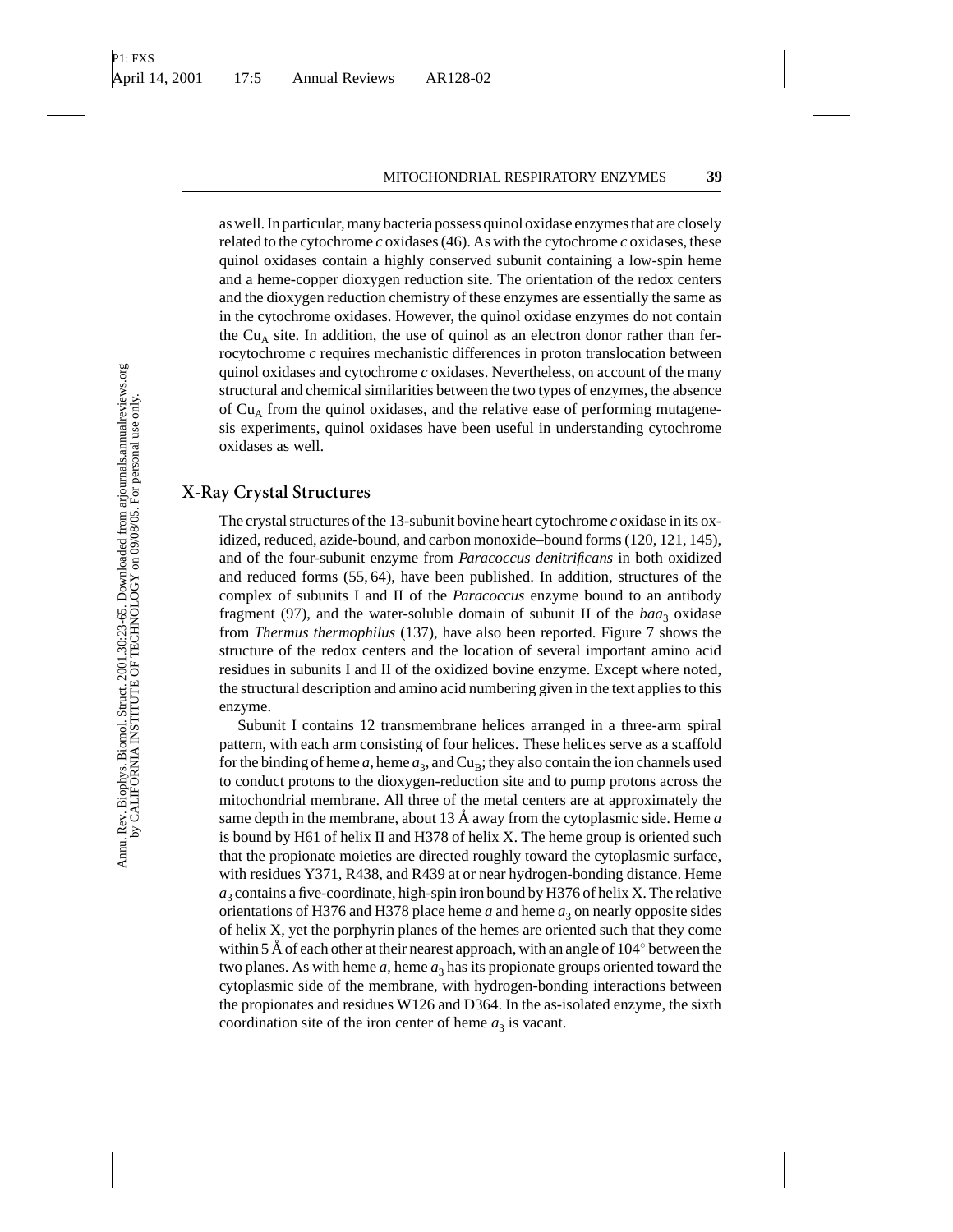The Cu<sub>B</sub> center, which lies 5 Å away from heme  $a_3$ , is ligated by three histidine residues, H240 in helix VI and H290 and H291 in a short helix. The coordination geometry of the copper is trigonal, with the copper displaced out of the plane of the three nitrogen ligands toward heme  $a_3$ . H240 is covalently linked through its  $\varepsilon^2$  nitrogen to the  $\varepsilon^1$  carbon of Y244 to form a structure not observed to date in any protein except the cytochrome oxidases (and presumably the related quinol oxidases). This tyrosine is believed to be involved in both electron and proton transfer in this enzyme.

Subunit II of cytochrome oxidase consists of two transmembrane helices and a large extramembranous domain capping the enzyme. The soluble domain displays a cupredoxin fold motif (84) and contains the binuclear  $Cu<sub>A</sub>$  center. The two copper atoms in this center are bridged in a  $\mu_2$ ,  $\mu_2$  fashion by cysteines C196 and C200. For one of the two copper atoms, H161 and M207 complete the coordination sphere, while H204 and the carbonyl oxygen of E198 bind to the other copper atom. The coordination geometry of the copper atoms is best described as distorted trigonal pyramidal, with M207 and E198 as the apical ligands.

A magnesium ion was detected in the bovine enzyme, ligated by H368 and D369 of subunit I and E198 of subunit II. This ion was proposed to be part of a hydrogen-bond network linking  $Cu<sub>A</sub>$  and heme  $a<sub>3</sub>$  and may constitute part of either an electron transfer pathway or a gated ion channel through the enzyme.

Subunit III of cytochrome oxidase is composed mainly of seven transmembrane helices. This subunit is encoded in the mitochondrial DNA, and most bacterial cytochrome oxidases contain a homolog of this subunit. Modification of cytochrome oxidase with *N,N*-dicyclohexylcarbodiimide (DCCD), a reagent known to react at subunit III, or removal of subunit III during the protein purification process, disrupts proton translocation by this enzyme (99). However, the function of the subunit remains uncertain. Subunit III contains no metal centers and plays no direct role in catalysis. In addition, a two-subunit cytochrome oxidase lacking subunit III from *P. denitrificans* displays catalysis and proton pumping comparable to that of the beef heart enzyme in spite of the absence of subunit III (56), suggesting that the subunit is not tied intimately to the proton translocation mechanism of cytochrome oxidase.

The remaining subunits, IV–VIII, are encoded in the nuclear DNA, are not necessarily found in bacterial oxidases, and probably serve a regulatory function. Subunits IV, VIa, VIc, VIIa, VIIb, VIIc, and VIII are small, membrane-spanning subunits; subunits Va and Vb are extramembranous subunits on the matrix side of the mitochondrial membrane, and subunit VIb exists entirely on the cytosolic side of the membrane. Subunit Vb contains a zinc ion bound by four cysteine residues, which likely serves solely a structural role in the protein.

### **Proton Channels Inferred from Crystal Structures**

From the three-dimensional structures of the bovine and *Paracoccus* cytochrome *c* oxidase enzymes, in combination with the protein sequences of other cytochrome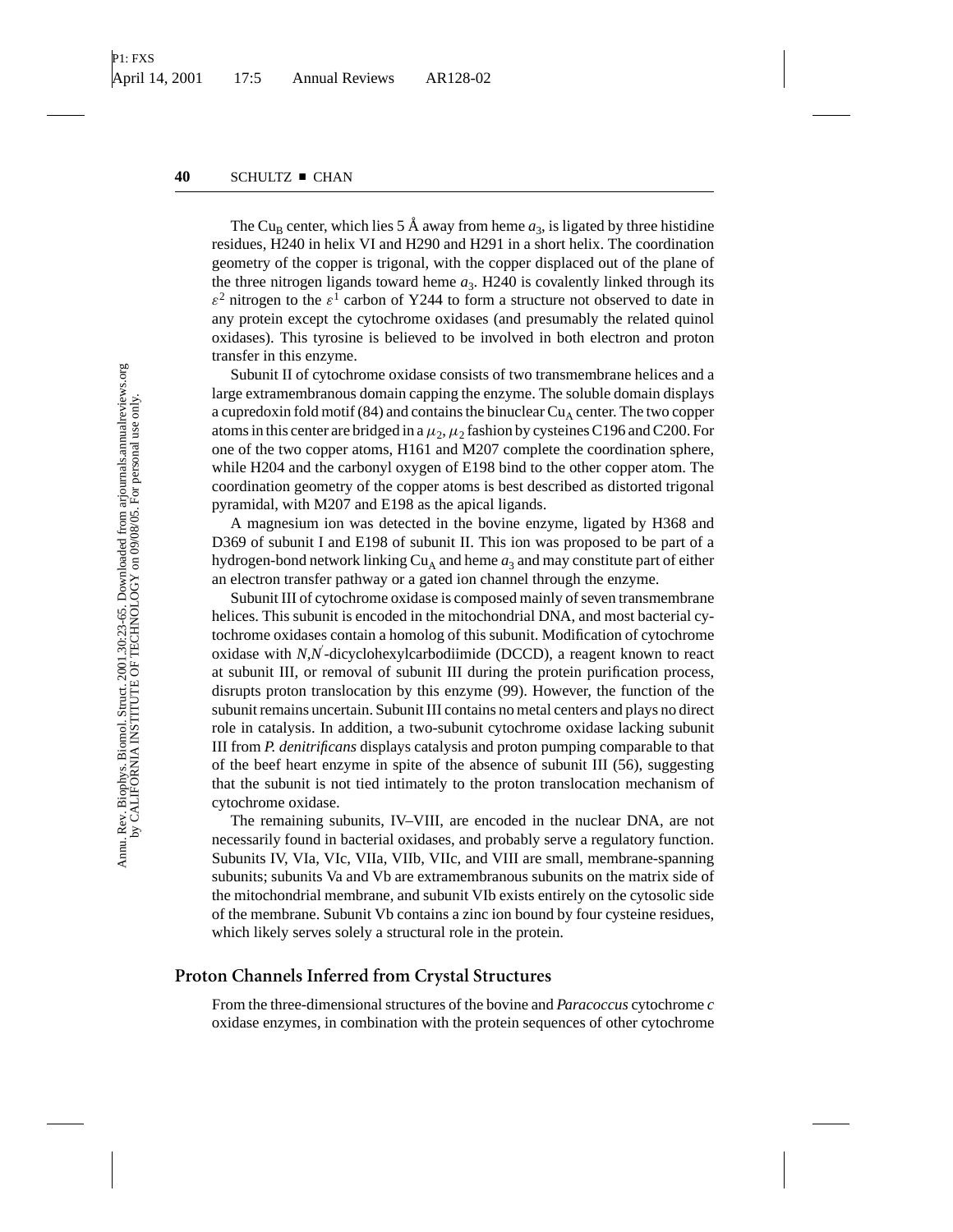oxidases, putative channels for delivery of protons to the dioxygen reduction site and for pumping of protons across the membrane were proposed (64, 97, 121, 145). Three channels were deduced, the D channel, the K channel, and the H channel, named after the amino acid residues at the matrix side of these channels (D91, K319, and H413 in subunit I of the bovine enzyme, D124, K354, and H448 in the *Paracoccus* enzyme). The K channel extends from the matrix side of the protein to the dioxygen reduction center, whereas the D and H channels span the entire membrane. The full pathways are described elsewhere (97, 121). The key features of the amino acids lining these channels are the presence of protonatable side chains and the ability to form hydrogen bonds with nearby amino acids to form a network through the protein. As mentioned below, a few of these amino acids have been shown through mutagenesis studies to be crucial to proper enzyme function. However, a recent study suggests that the H channel is not involved in proton translocation (70).

#### **Mutagenesis Studies and Proton Translocation**

Most of the site-directed mutagenesis on cytochrome oxidase has been performed on the enzymes from *Rhodobacter sphaeroides* (38, 58, 59, 70, 80) and *P. denitrificans* (10, 98, 138). A large number of mutants from the related quinol oxidase from *E. coli*, cytochrome  $bo_3$ , have been generated and studied as well (58). Mutants are typically assayed through measurements of the turnover of dioxygen in the enzyme and the ratio of protons pumped per electron travelling through the enzyme. For those mutants that retain some ability to catalyze electron transfer through the enzyme but show a decreased  $H^+/e^-$  ratio, decoupling of proton and electron transfer may occur through structural alterations in the protein that change the electron transfer pathways or from direct hindrance of proton transport. Residues whose mutations cause drastic effects on the movement of protons through the enzyme include D132, E286, T359, and K362 in subunit I (*R. sphaeroides* numbering). All of these are found in either the D or the K channel. Mutations of other residues produce small effects on protein structure and/or activity, but no conclusive role has been demonstrated with respect to active involvement in a proton channel. Even though these results may serve to define the proton conduits that may be involved in proton translocation, they do not pinpoint the sites at which protons cross the osmotic barrier during the proton translocation process.

### **Comparison of the Crystal Structures of Reduced and Oxidized Cytochrome** *c* **Oxidase**

To date, two crystal structures of fully reduced cytochrome *c* oxidase have been reported, a 2.35 Å resolution structure of the bovine enzyme  $(145)$  and a 3.3 Å resolution structure of the enzyme from *P. denitrificans* (55). In the case of the *Paracoccus* enzyme, no significant structural changes were seen from the reduction of the enzyme when crystals of the oxidized enzyme were treated with dithionite.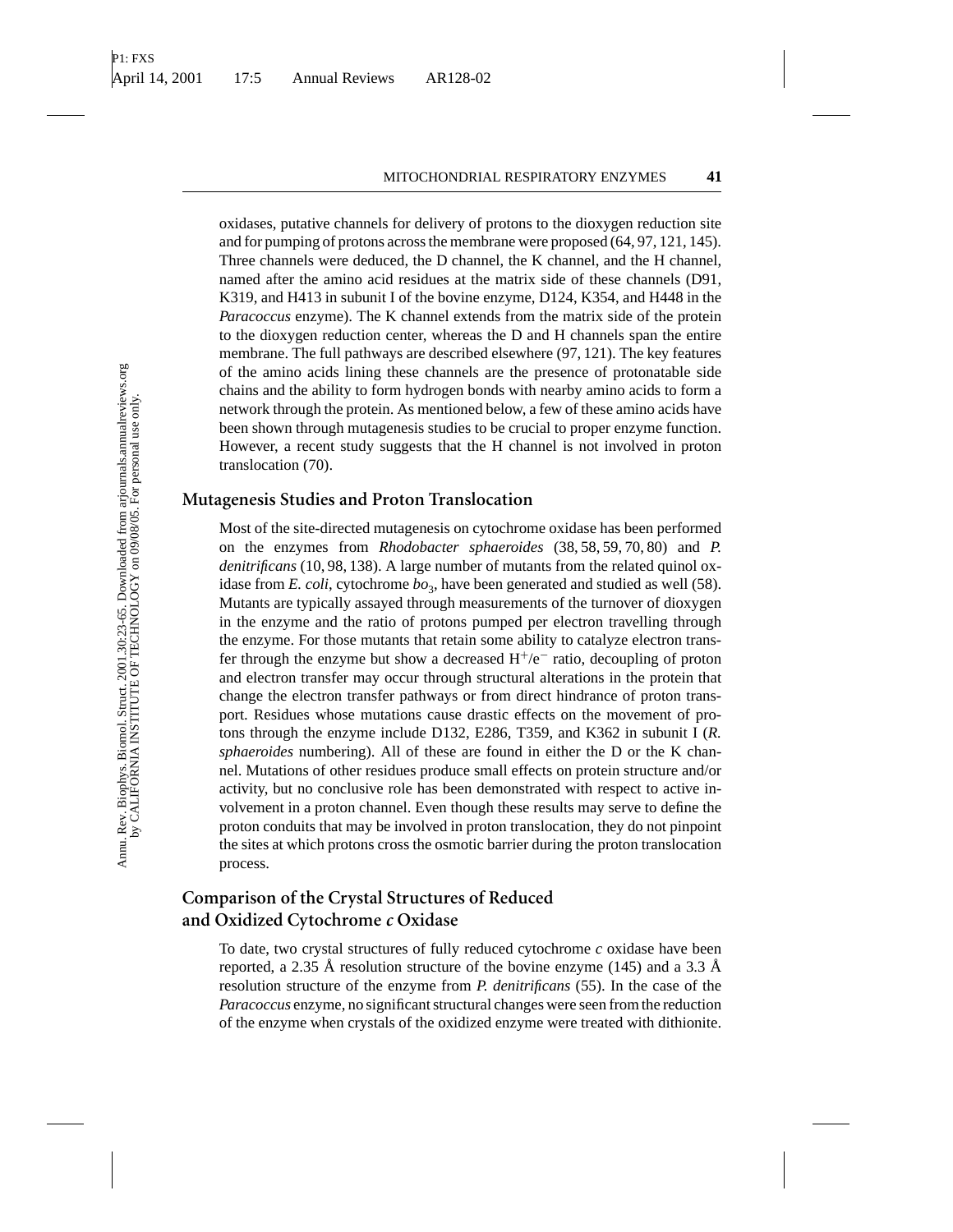For the bovine enzyme, reduction resulted in a substantial conformational change of amino acids 49–55 in subunit I, particularly in the orientation of D51. In the oxidized form of the enzyme, this amino acid is buried in the protein, forming hydrogen bonds with S441 of subunit I and H204 and S205 of subunit II. In the reduced form of the enzyme, the carboxylate group of D51 is directed outward into the solvent, with only one hydrogen bond to S441. On the basis of this structural change, the role of D51 as the terminal amino acid of the proton-pumping channel was postulated. Aside from the changes in the amino acids surrounding D51, however, no other significant change in protein structure was observed for the reduced enzyme. Fully reduced enzyme is not believed to be a physiologically relevant state of the enzyme, so the structural details of reaction intermediates may vary from those observed in this structure.

### **Redox-Linked Changes in Metal Environment and Protein Structure**

Redox-linked changes at the copper centers of cytochrome *c* oxidase have been probed using X-ray absorption spectroscopy (XAS), a probe more sensitive than crystallography for determining interatomic distances. The water-soluble domain of subunit II in cytochrome *ba*3, a cytochrome oxidase from *T. thermophilus*, was studied in its Cu(II)/Cu(I) and Cu(I)/Cu(I) states using extended X-ray absorption fine structure spectroscopy. The coordination geometry around copper showed a small change upon reduction from the mixed-valence to the fully reduced form, with the copper-copper distance increasing from 2.43 to 2.51 Å, the average coppersulfur distance increasing from 2.29 to 2.33  $\AA$ , and the copper-histidine distances remaining essentially constant (13). An X-ray absorption study of the Cu<sub>B</sub> center of *E. coli* cytochrome  $bo_3$ , a quinol oxidase that lacks the Cu<sub>A</sub> center, showed small changes in the copper histidine distances upon reduction, from three histidines each at 1.98 Å to two histidines at 1.92 Å and one at 2.10 Å (104).

Although changes in the coordination environment of the heme *a* moieties in cytochrome oxidase have not been determined through XAS, these changes are undoubtedly small. Heme *a* remains six-coordinate, low-spin in both its oxidized and reduced forms, and thus its Fe-His distances are expected to remain essentially constant. Heme  $a_3$  shows a high-spin/low-spin transition during the reaction cycle, which will affect the interaction of the heme with the axial histidine, but not to the extent of producing a significant conformational change in the protein backbone. As a result, the coordination geometry of the metal centers in the enzyme does not appear to change sufficiently upon simple oxidation/reduction to contribute to proton translocation under these conditions.

### **Reaction of the Enzyme with Dioxygen**

The electron transfer from cytochrome *c* to dioxygen provides the driving force for the translocation of protons across the mitochondrial membrane. The importance of this aspect of the reaction chemistry and the experimental accessibility of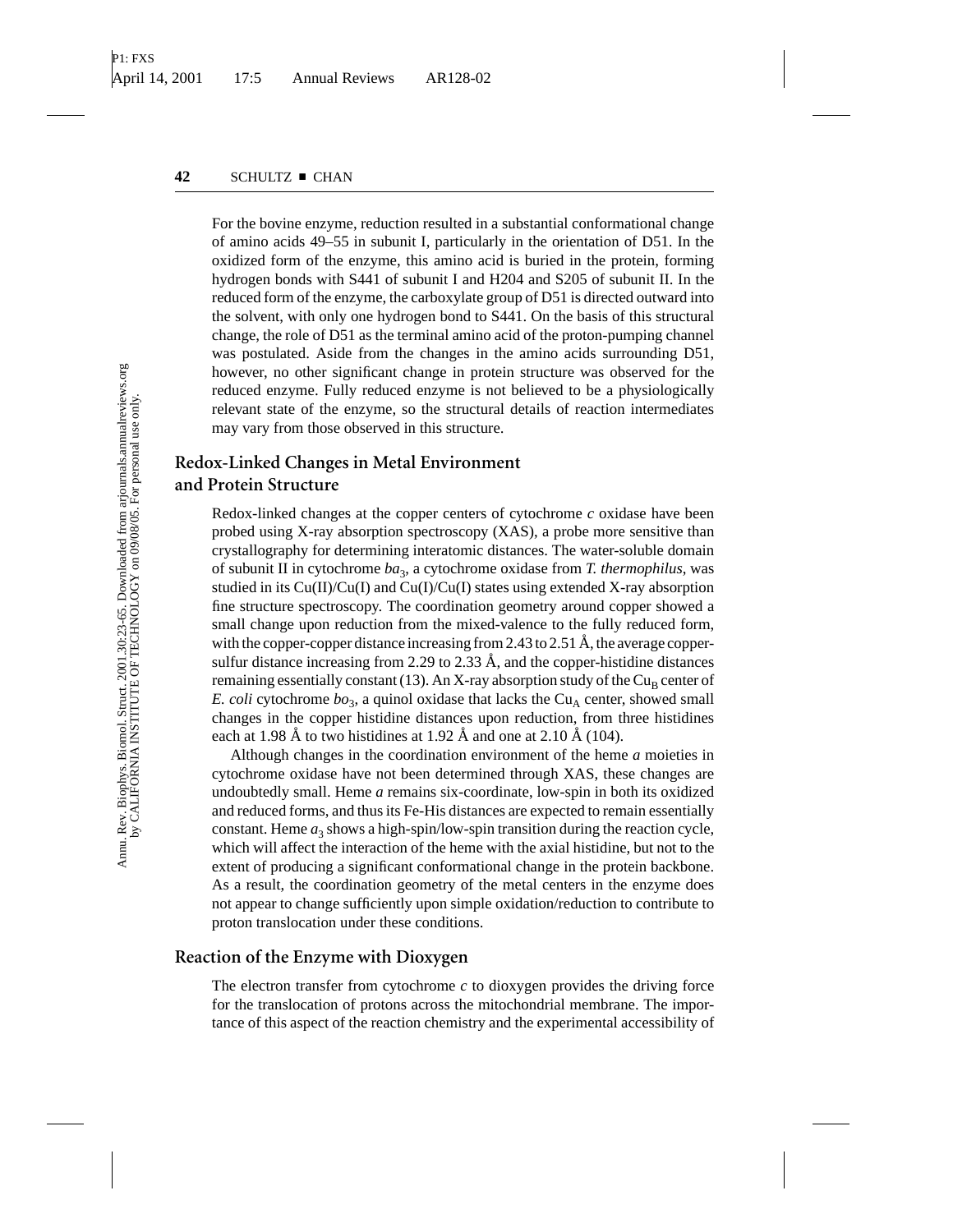

**Figure 8** The dioxygen reduction cycle of cytochrome *c* oxidase. The heme  $a_3$  iron, Cu<sub>B</sub>, and Y244 (bovine numbering) at the dioxygen binding site are shown.

this chemistry have led to a detailed description of the chemical transformations that take place in the reduction of dioxygen to water. The majority of the data concerning the dioxygen reaction cycle has come from flow-flash experiments, in which enzyme prepared in either two- or four-electron reduced states and bound with carbon monoxide is subjected to a laser pulse in order to displace the CO and initiate dioxygen reduction chemistry. Several intermediates in this cycle have been generated using alternative methods, such as reaction of oxidized enzyme with hydrogen peroxide, reversal of electron transfer using highly energized membranes, stopped-flow and freeze-quench techniques, and the reaction of partially or fully reduced enzyme with dioxygen at low temperatures to trap the intermediates. These intermediates have been studied extensively using optical, resonance Raman, electron paramagnetic resonance(EPR), and infrared spectroscopy, as well as other techniques.

The current understanding of the dioxygen reduction pathway under physiological conditions is shown in Figure 8. Prior to the binding of dioxygen, two electrons are transferred from ferrocytochrome *c* to the binuclear center of the enzyme. Reaction of the two-electron-reduced enzyme with dioxygen leads to the formation of a ferrous-oxy species known as intermediate A (Compound A). This species has been observed in flow-flash resonance Raman experiments using both fully reduced and mixed valence cytochrome oxidase (52, 53, 90, 126, 127). It is characterized by a peak at 571 cm<sup>-1</sup> in the resonance Raman spectrum and a very small shift in the Soret band in the absorption difference spectrum (versus reduced enzyme). Species A then reacts further to yield intermediate P (Compound C, peroxo form), originally assumed to be a peroxo species. This form has also been generated independently from the addition of hydrogen peroxide to oxidized or reduced enzyme (12, 140, 141), or by the partial reversal of dioxygen chemistry under conditions of high thermodynamic driving force in the reverse direction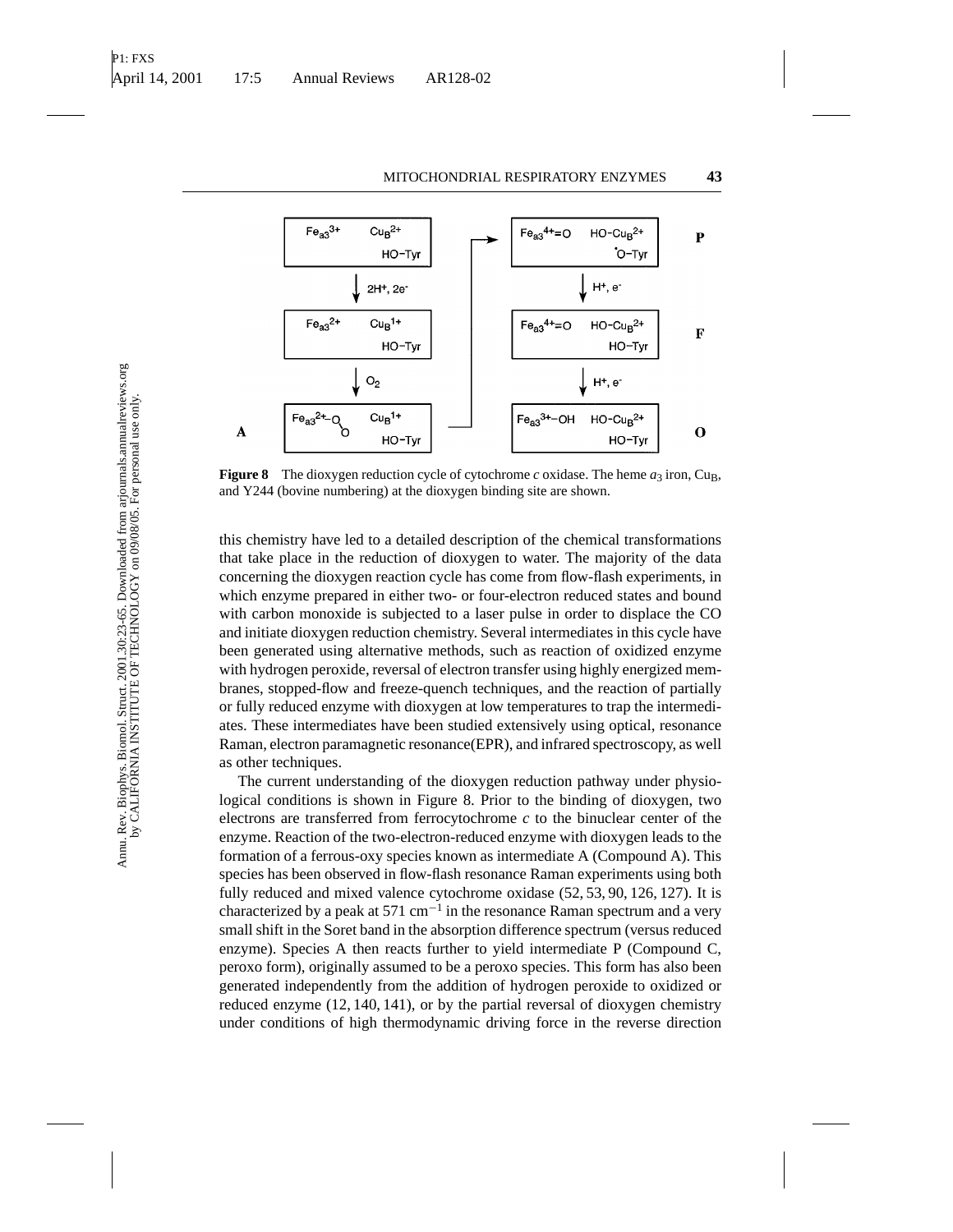(134, 136). It is characterized by an absorption maximum at 607 nm in the optical difference spectrum of the enzyme. Resonance Raman spectroscopy has suggested the presence of an oxoferryl species rather than a peroxide at this reduction level, on account of a band at 804 cm<sup>-1</sup> that does not display the isotopic behavior of a bound peroxide (88, 100). Based on the current state of knowledge, it appears that the modified tyrosine (Y244) acts as an electron donor at this point to reduce a transient peroxide and form a tyrosyl radical, oxyferryl heme  $a_3$  and a Cu<sub>B</sub>(II)hydroxide species through a coupled proton/electron transfer. Addition of a third electron from ferrocytochrome *c* yields species F, the ferryl form of the enzyme. This species has a band in the optical absorption difference spectrum at 580 nm (134, 139, 140) and shows an Fe(IV)-oxo stretch in the resonance Raman spectrum at 785 cm<sup>-1</sup> (51, 89, 125). Given the participation of the tyrosyl radical at Y244, the electron used to form the F intermediate likely reduces the tyrosyl radical back to tyrosine. Addition of a fourth electron to the dioxygen binding sites leads to the reduction of the oxyferryl group to water, forming species O and completing the reaction cycle.

Early low-temperature studies of cytochrome oxidase led to the identification and characterization of Compound A (23, 25), Compound C (14, 23, 24), and two forms of the three-electron reduced intermediate  $F(14, 65)$ . Notable in these studies was the observation of dioxygen O-O bond cleavage at the three-electron reduction level (14). In addition, low-temperature studies never resolved the presence of a radical species associated with the P intermediate. Therefore, it is likely the case that the P intermediate formed at low temperature remains as an intact peroxide species. As a result, although the dioxygen chemistry of cytochrome oxidase at low temperature generally parallels that at room temperature, low-temperature conditions do not yield a completely accurate description of physiological enzyme turnover.

#### **Redox-Coupled Proton Uptake by Cytochrome Oxidase**

Heme *a*, heme  $a_3$ , and Cu<sub>B</sub> in cytochrome oxidase have pH-dependent redox potentials, and thus changes in protonation state of the enzyme are expected to occur upon reduction. Through the use of pH indicators, the pH changes that occur as a result of redox changes in cytochrome oxidase have been measured. In the full reduction of enzyme,  $2-2.5$  H<sup>+</sup> are taken up by the enzyme (22, 83). The reduction of cyanide-bound enzyme results in the uptake of  $1-1.5$  protons (heme  $a_3$  remains oxidized) (22, 83). The reduction of CO-bound, mixed-valence cytochrome oxidase (heme  $a_3$ , Cu<sub>B</sub> reduced) is accompanied by the uptake of  $0.76$  H<sup> $+$ </sup> (22). Binding of dioxygen or carbon monoxide to reduced enzyme is not associated with proton uptake or release (83). Finally, the conversions of  $O \rightarrow P$ and  $O \rightarrow F$  in the forward direction are accompanied by the uptake of 2 and 3 protons, respectively (82). In general, the passing of electrons to the binuclear center of the enzyme appears to be coupled with the uptake of an equal number of protons; this electroneutrality principle likely applies all throughout the reaction cycle. In terms of the proton pumping of the enzyme, the 1:1 ratio of proton uptake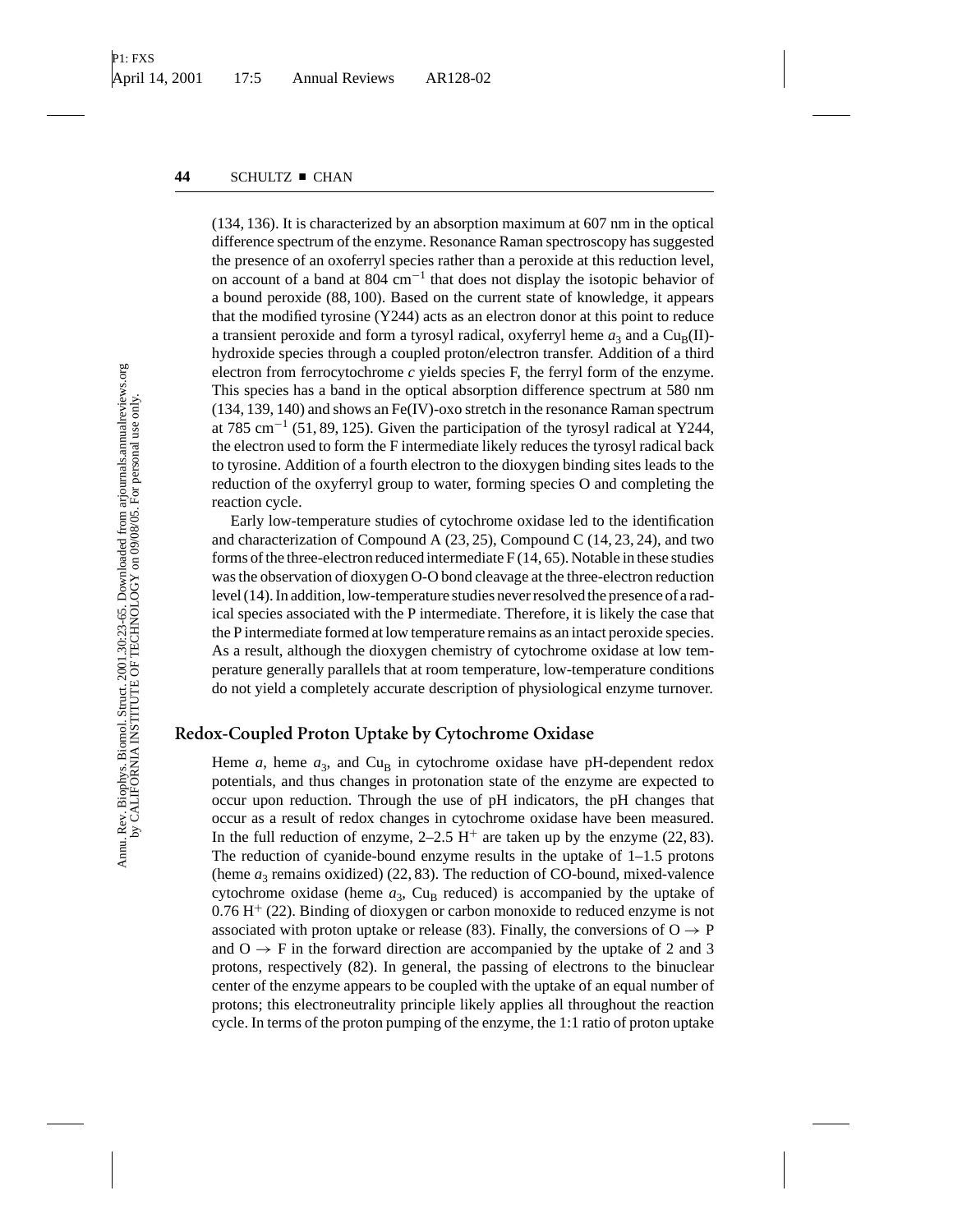to electron transfer to the binuclear center suggests that there is no storage of protons in the enzyme during the proton pumping cycle. Rather, there is likely just a chain of proton carriers through the enzyme, and proton pumping consists of protons hopping roughly in concert along a chain of hydrogen bonds. The energy transduction consists of altering the orientation of the hydrogen bonds, changing the  $pK_a$ 's of the amino acid residues, and transiently removing and restoring the osmotic barrier.

### **Thermodynamics of Electron Transfer**

Ultimately, the amount of energy available for pumping protons through cytochrome oxidase is determined by the reduction potentials of the substrates and protein-bound redox centers involved in enzyme turnover. The reduction potential for cytochrome *c* is approximately 250 mV. In cytochrome oxidase, measurements of redox potential are complicated by redox cooperativity and difficulty in probing the Cu<sub>B</sub> site. Nevertheless, reduction potentials of approximately 290, 290, 340, and 340 mV for  $Cu_A$ , heme *a*, heme  $a_3$ , and  $Cu_B$ , respectively, have been estimated for the resting enzyme (85). The reduction potential for the four-electron reduction of dioxygen to water is 815 mV at pH 7 under standard conditions, whereas the two-electron  $O_2/H_2O_2$  and  $H_2O_2/H_2O$  couples have reduction potentials of 280 mV and 1350 mV respectively. Even though the latter two potentials are altered in cytochrome oxidase on account of dioxygen binding to the heme-copper site, it is nevertheless clear that reduction of dioxygen to peroxide cannot provide significant energy for translocating protons. This has been verified in studies of the reaction of cytochrome oxidase with hydrogen peroxide as the terminal electron acceptor, in which as many as four protons are translocated through the enzyme during the reduction of peroxide to water (71, 78, 79, 129). Thus, cleavage of the O-O bond of peroxide to form the P intermediate, and the  $P \rightarrow F$  and  $F \rightarrow O$  transitions, are the only steps in the reaction cycle in which free energy can be transduced into proton translocation. On the basis of ATP-driven reverse electron transfer in this enzyme, Wikström (135) determined that the P  $\rightarrow$  F and F  $\rightarrow$  O transitions were each coupled to the translocation of two protons across the membrane, and therefore that these are the only two energy transduction steps in proton pumping. Using this 2H+/1e<sup>−</sup> stoichiometry, the reduction potentials of the P and F intermediates were measured as 1220 and 1050 mV, respectively, and the binding of dioxygen to the two-electron reduced enzyme and formation of the P intermediate was calculated to involve a free energy change of −5 kcal/mol (136).

Both the P and F intermediates appear to contain heme  $a_3$  in its oxyferryl form, and Cu<sub>B</sub> in its 2+ oxidation state with a presumed hydroxide ion bound to the open coordination site on the copper. The only difference in the redox centers between the P and F intermediates is the presence or absence of the tyrosyl radical. Notably, the O-O bond of dioxygen is broken in both intermediates, suggesting that O-O bond cleavage does not provide the principal means of inducing the redox-linked conformational changes required for proton pumping. Nevertheless,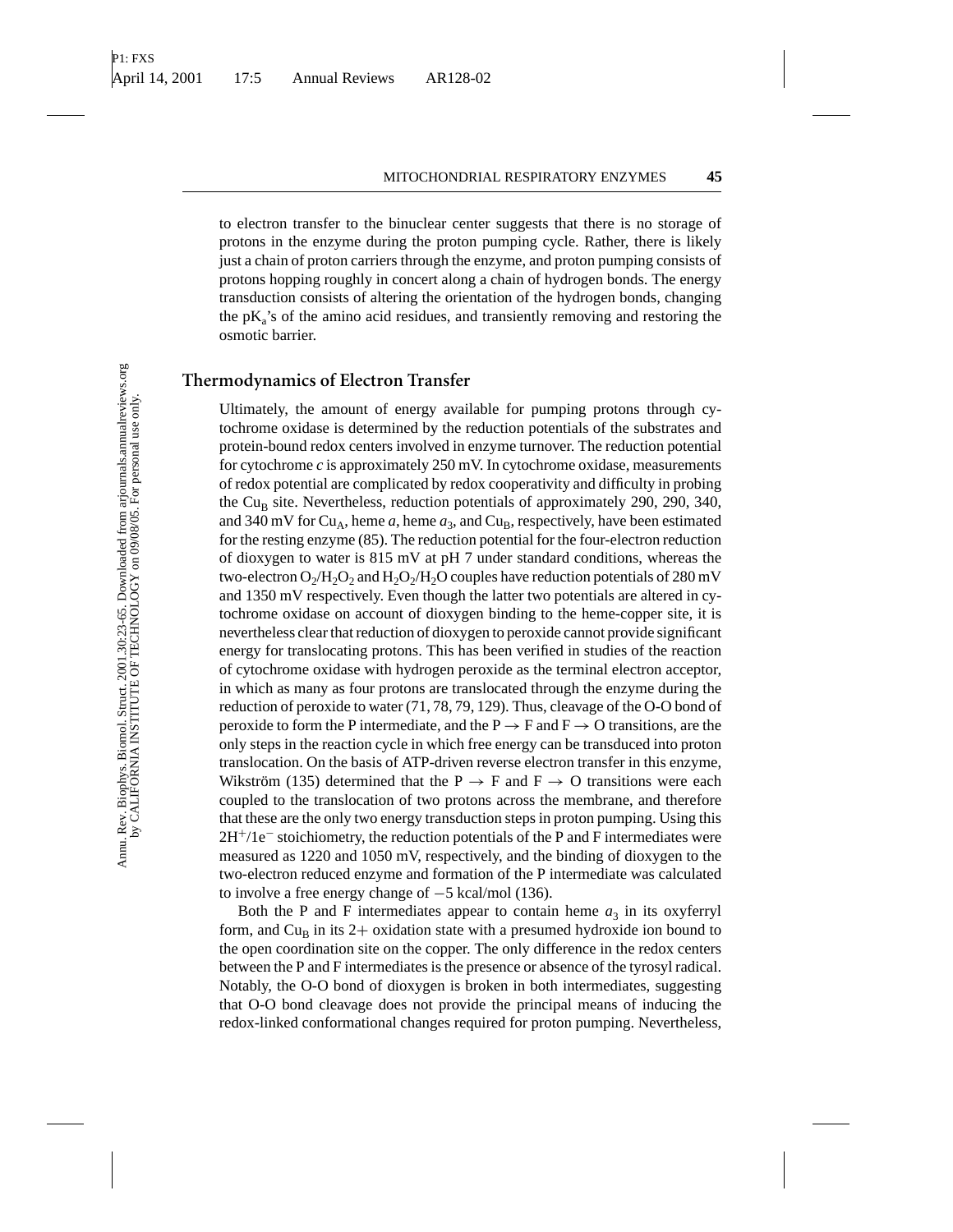O-O bond cleavage must promote conformational changes within the enzyme that allow the subsequent electron transfers through the enzyme to be coupled to proton translocation.

Given that cytochrome *c* binding does not provide energy for proton pumping, and that the metal coordination geometries do not change significantly upon reduction, the conformational changes necessary to promote proton pumping must arise from the effect of the charge of the redox centers on the rest of the protein along with the contribution of dioxygen bond cleavage. It is noteworthy that the oxyferryl group is capable of participating in electrostatic interactions, whereas the tyrosyl radical is electroneutral. Formation of the tyrosyl radical, however, will alter a hydrogen-bonding network. In addition, because of the difference in location and chemical properties of the tyrosyl radical and the oxyferryl group, the two electron transfers that promote proton pumping would seem to be highly asymmetrical in terms of how the redox processes at these centers couple to proton translocation. A possible resolution to this discrepancy is that the  $F \rightarrow O$  transition may involve a pre-equilibrium in which a formal hydrogen atom transfer from Y244 to the oxyferryl group creates ferric heme  $a_3$  and a tyrosyl radical, at which point an electron transfer to the tyrosyl radical can occur and couple to proton pumping. Transient formation of a ferric heme  $a_3/Y_2$ 44 radical state during the P  $\rightarrow$  F transition could also provide greater symmetry of the two electron transfers. Alternatively, it may be the case that the enzyme merely requires a high potential redox center to accept an electron and that the precise chemical nature of the electron acceptor is of minor importance with respect to proton pumping.

A theoretical treatment of the thermodynamics of redox linkage in cytochrome oxidase has been presented previously (85). Key to the operation of a redoxlinked pump is the fact that energy transduction occurs in the form of electron transfers as well as conformational changes in the protein that are not associated with the reorganization energy of the electron transfers. Within an ionchannel-based proton pump such as cytochrome oxidase, electron transfers are weakly coupled to protein movement and thus do not promote proton pumping directly. Rather, the electron transfers transduce energy into the protein backbone, and subsequent relaxation of the protein performs the proton pumping. In an analogy with Marcus theory, the energy landscape for protein conformational changes can be represented by parabolic curves in a dimension referred to as the nuclear coordinate. In this way, the energy landscape traversed by the protein during proton pumping can be represented by a three-dimensional plot, in which one axis corresponds to motion associated with electron transfer, and the other axis corresponds to motion along the nuclear coordinate. A generalized energy landscape is depicted in Figure 9. In general, energy released during movement along the electron transfer axis is lost as heat, whereas the energy drops along the nuclear coordinate represent free energy available for proton translocation. Understanding the proton pumping in cytochrome *c* oxidase requires a physical description of these transitions, particularly those along the nuclear coordinate.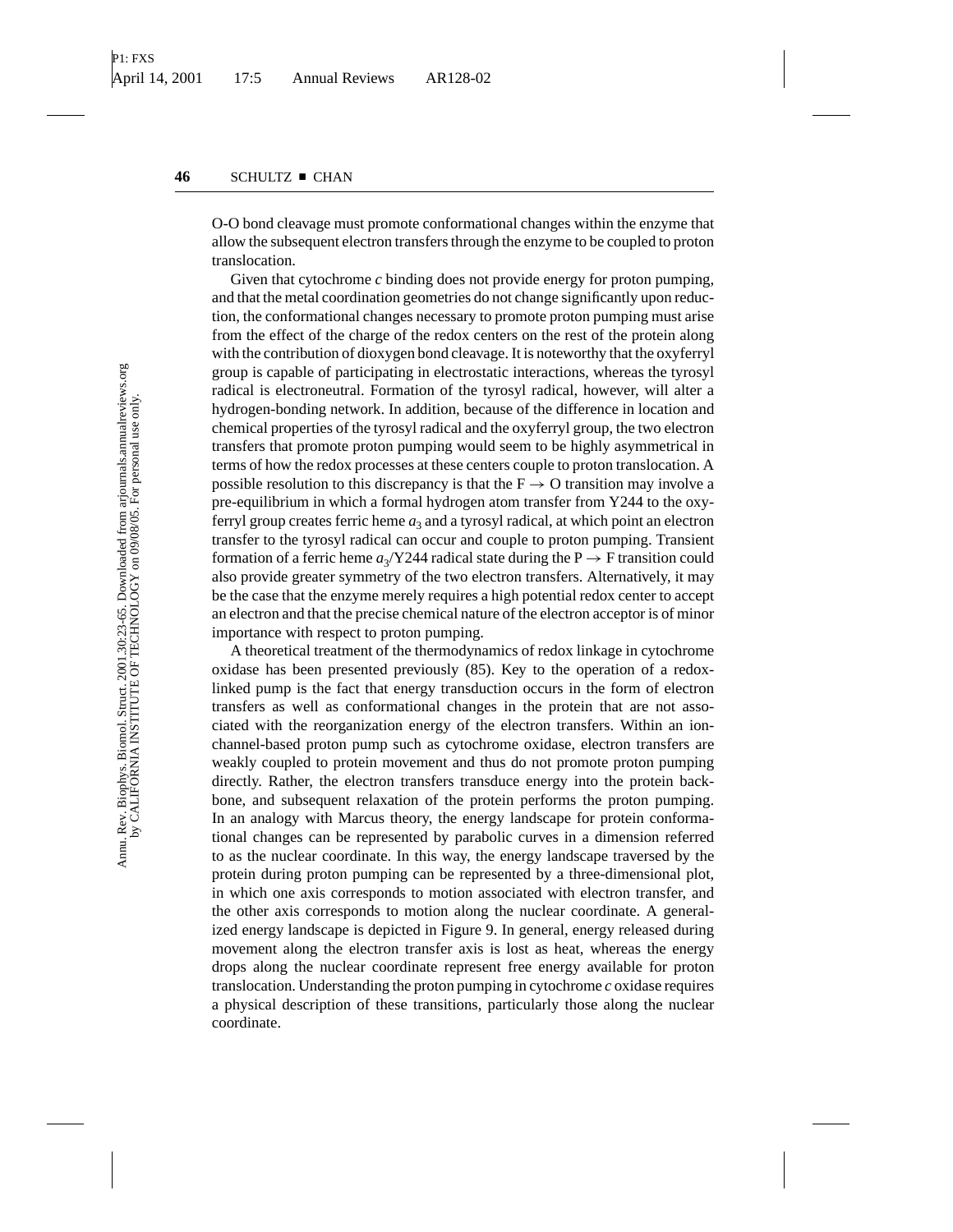

**Figure 9** Generalized energy landscape for a redox-linked proton pump. (1) Electron input. (2) Protein conformational change coupled to proton pumping. (3) Internal electron transfer or electron output. (4) Protein relaxation coupled to proton pumping.

### **Prospects for Further Understanding of the Enzyme**

Much of the chemistry of cytochrome oxidase is well understood. The enzyme structure is known, the dioxygen chemistry has been defined, the sequence of electron carriers has been established, the thermodynamics of electron transfer are well defined, and a theoretical framework for understanding redox linkage is in place. In spite of this wealth of knowledge, the actual chemical and structural details of the proton pumping process itself are still unknown. Such knowledge requires structural definition of the protein in its intermediate states in greater breadth and depth than is currently available. Detailed description of the protein structure in the P and F forms is of particular importance. A picture of the transitions between conformational states that lead to vectorial proton pumping is also necessary to complete a mechanistic description of this enzyme.

### **NADH:UBIQUINONE OXIDOREDUCTASE: A Proton Pump with an Unknown Mechanism**

NADH:ubiquinone oxidoreductase utilizes NADH formed during glycolysis and the TCA cycle in the first of the proton pumps in the respiratory chain (37, 130, 131). The reaction of this enzyme is shown in Equation 4. The electron transfer from NADH to ubiquinone is coupled to the translocation of protons, with an accepted proton-pumping stoichiometry of  $2H^+/e^-$  transferred through the protein. The proton uptake shown in Equation 4 involves protons that were initially released in the TCA cycle.

$$
NADH + H^{+} + Q \rightarrow NAD^{+} + QH_{2}
$$
\n<sup>(4)</sup>

Mitochondrial Complex I is a very large enzyme. The bovine complex contains at least 43 subunits and has a molecular weight greater than 900,000 (20).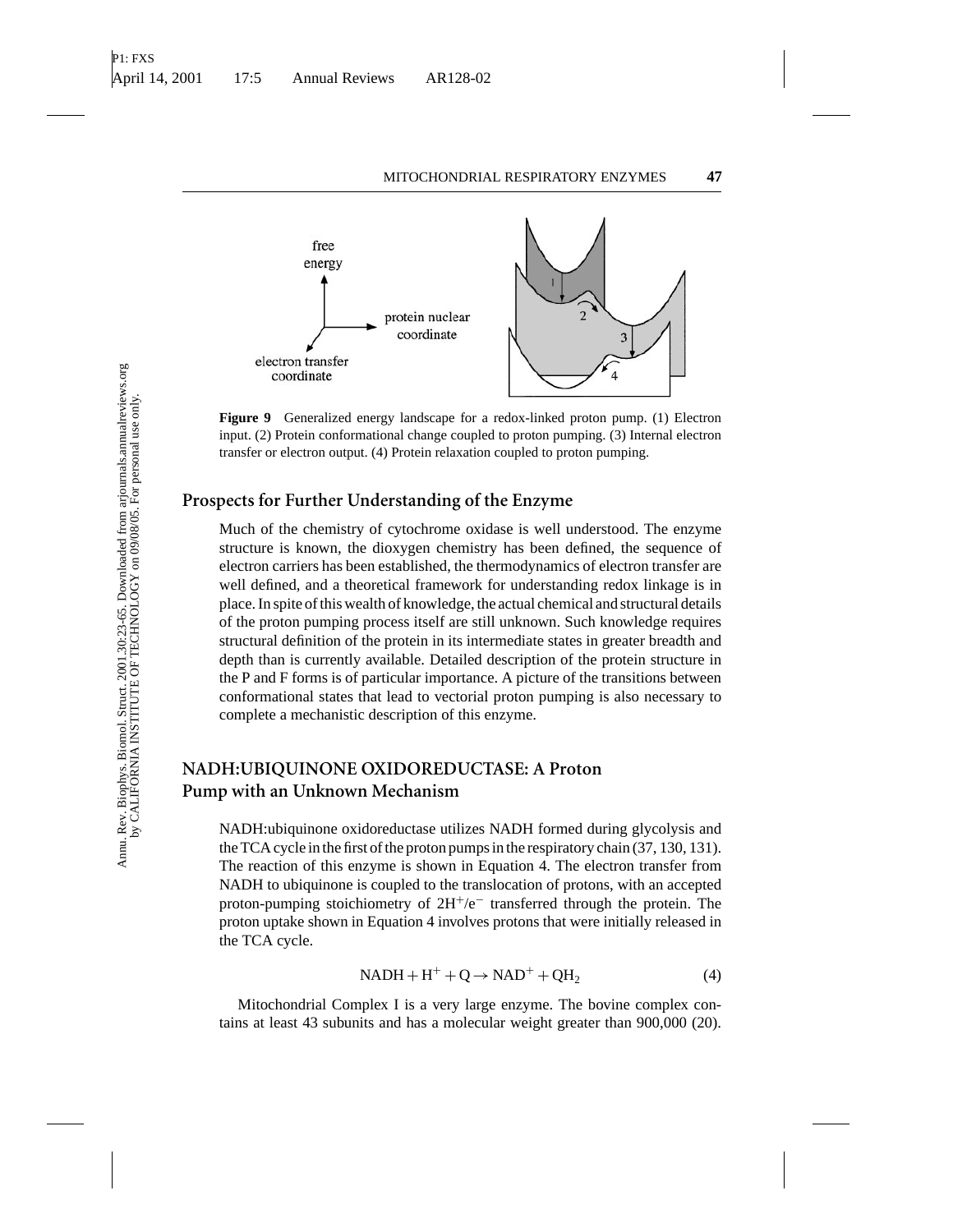**Figure 10** Schematic diagram of Complex I showing approximate locations of redox centers.



Seven of the subunits (ND1-ND6, ND4L) are encoded in the mitochondrial DNA with the remainder encoded in the nucleus. The enzyme contains a noncovalently bound flavin mononucleotide (FMN) molecule, as many as nine iron-sulfur clusters, and at least two ubiquinone binding sites. A schematic diagram of the enzyme is shown in Figure 10. Analysis of the enzyme has been aided by the presence of smaller, homologous enzymes in bacteria. Gene clusters of proton-translocating NADH:quinone oxidoreductases from the bacteria *P. denitrificans* (143), *E. coli* (133), *Rhodobacter capsulatus* (33), and *T. thermophilus* HB-8 (144) have been sequenced fully. These enzymes contain fourteen subunits, seven of which correspond to the bovine subunits encoded in the mitochondrial DNA, and the remainder of which all have homologs in the bovine enzyme. The molecular weight of the bacterial enzymes is approximately 530,000.

#### **Structure of the Complex**

The most detailed description to date of the overall protein structure of Complex I comes from electron microscopy of the enzymes from the fungus *Neurospora crassa* and the bacterium *E. coli* (48, 49, 57). The two enzymes are very similar in appearance in spite of a large difference in molecular weights for these enzymes (900,000 for the fungal enzyme, 530,000 for the bacterial enzyme). The structure of the *N. crassa* enzyme is shown in Figure 1. The enzyme is L-shaped, with one arm lying within the mitochondrial membrane and the other arm protruding into the matrix space. In the *N. crassa* enzyme, the membrane arm is approximately 20 nm long and the peripheral arm extends 8 nm out from the membrane. In the *E. coli* enzyme, the membrane arm is slightly shorter, but the peripheral arm is approximately the same length as that of the *N. crassa* enzyme. Most of the additional mass of the *N. crassa* enzyme occurs around the membrane arm and at the junction of the membrane and peripheral arms, with the additional subunits apparently providing greater stability of the enzyme as compared to that from *E. coli*.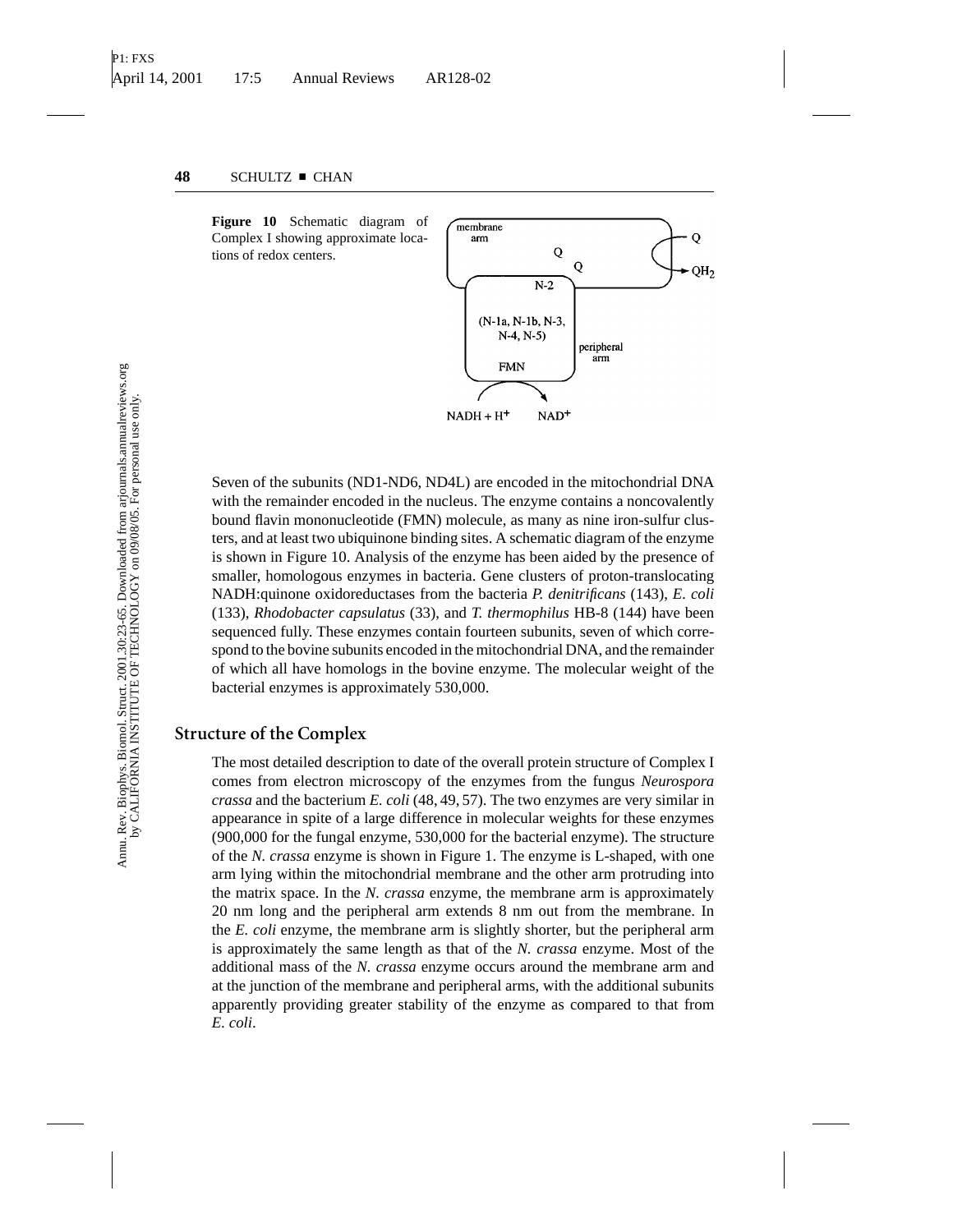### **Subunit Description and Localization of Prosthetic Groups**

A useful description of Complex I arises from the fact the enzyme can be separated into distinct subunit fractions upon exposure to certain reagents. Treatment of bovine Complex I with perchlorate leads to the breakup of the complex into three fragments: a water-soluble flavoprotein fragment (FP), a water-soluble iron protein (IP), and a hydrophobic protein fraction (HP) (45, 101–103). The flavoprotein fragment contains the FMN, an Fe<sub>2</sub>S<sub>2</sub> cluster, and an Fe<sub>4</sub>S<sub>4</sub> cluster. The iron protein contains most if not all of the remaining iron in the enzyme, whereas the hydrophobic protein consists mostly of membrane-bound subunits. Of particular importance is the fact that the two extramembranous fractions contain all of the fixed redox centers in the enzyme, whereas the membrane-spanning subunits are devoid of redox centers. The two hydrophilic fragments lie within the matrix space and appear to constitute the peripheral arm of the enzyme as described above.

If Complex I is treated with the detergent *N,N*-dimethyldodecylamine *N*-oxide, it can be separated into two fractions termed I $\alpha$  and I $\beta$  (41). Fragment I $\alpha$  consists of the FP and IP fractions, in addition to some of the membrane-bound subunits. This fragment is capable of catalyzing electron transfer from NADH to ubiquinone-1, but it is not certain whether this fragment is competent to translocate protons when reinserted into a membrane. Fragment I $\beta$  consists solely of hydrophobic subunits and shows no catalytic activity. Sucrose-gradient centrifugation of the fragment  $I\alpha$ leads to the isolation of a smaller subcomplex termed  $I\lambda$ , in which the remaining hydrophobic subunits have been removed (40). This subcomplex maintains its electron transfer activity with respect to ubiquinone-1, but shows a much slower reduction rate for decylubiquinone.

In a similar manner, the *E. coli* NADH:ubiquinone oxidoreductase has been fractioned into three fragments (72). An NADH dehyrogenase fragment consists of three hydrophilic subunits, in which FMN and five iron-sulfur clusters are believed to be bound. An amphipathic fragment composed of four subunits contains the remaining iron-sulfur clusters, and a hydrophobic fragment, consisting of the seven subunits homologous to the mitochondrially encoded subunits of the bovine enzyme, contains ubiquinone binding sites.

### **The Iron-Sulfur Clusters**

A comparison of mammalian and bacterial NADH:quinone oxidoreductases for which a complete DNA sequence is known shows the presence of 32 strictly conserved cysteine residues, which allows the binding of eight iron-sulfur clusters. These iron-sulfur cluster sites are found only in the hydrophilic enzyme subunits. In addition, four additional conserved cysteines in the enzymes from *E. coli, T. thermophilus*, and *Salmonella typhimurium* (8) suggest the presence of a ninth iron-sulfur cluster in these enzymes. Six EPR signals have been assigned to ironsulfur clusters in this enzyme. The clusters associated with these signals are termed N-1a (Fe<sub>2</sub>S<sub>2</sub>), N-1b (Fe<sub>2</sub>S<sub>2</sub>), N-2 (Fe<sub>4</sub>S<sub>4</sub>), N-3 (Fe<sub>4</sub>S<sub>4</sub>), N-4 (Fe<sub>4</sub>S<sub>4</sub>), and N-5 (Fe<sub>4</sub>S<sub>4</sub>)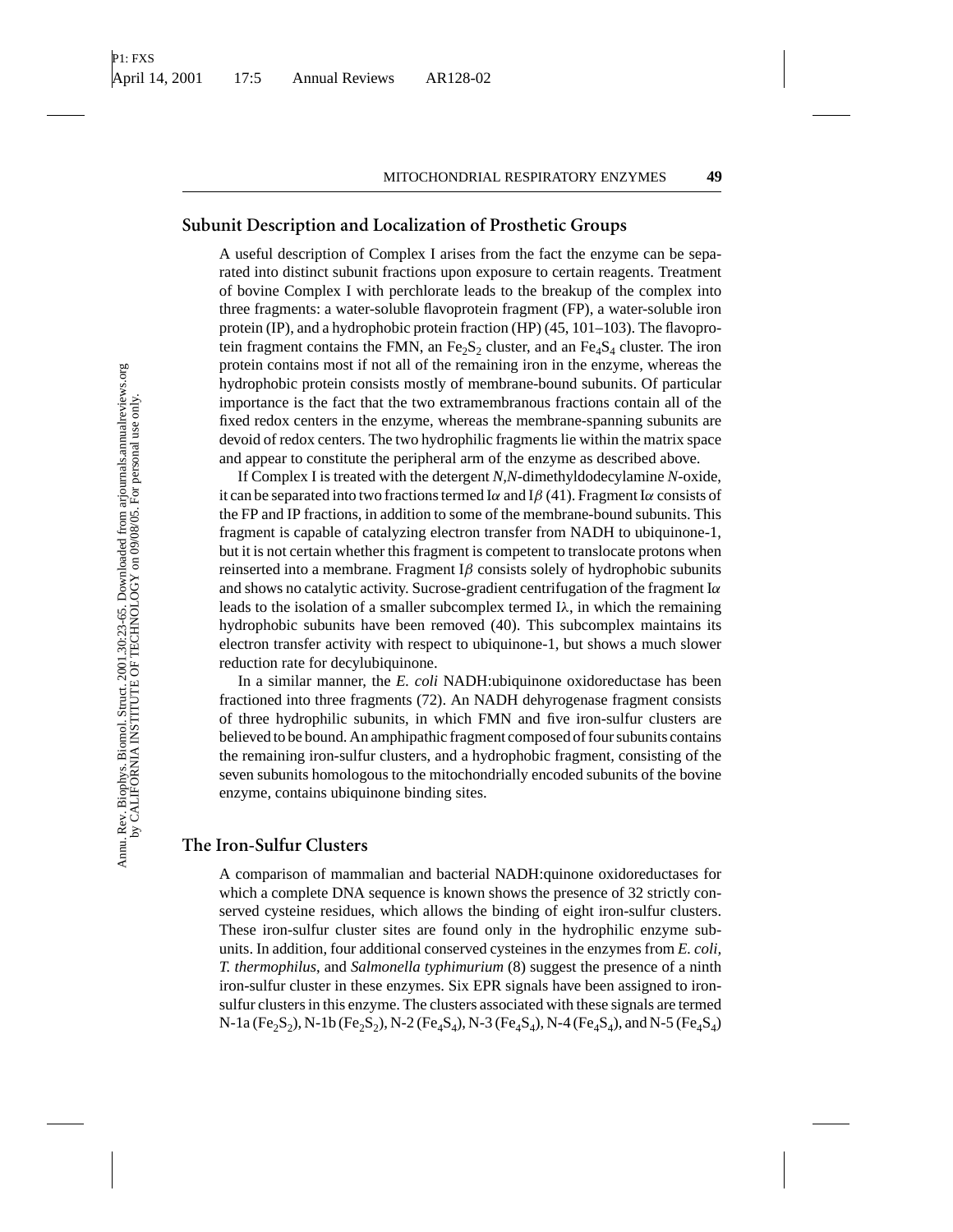(91). Only N-1b, N-2, N-3, and N-4 have been observed universally in protonpumping NADH:quinone oxidoreductases. In addition, an  $Fe<sub>2</sub>S<sub>2</sub>$  cluster labeled N-1c has been observed in preparations of *E. coli* Complex I (72).

The N-2 cluster appears to be located near the interface of the hydrophilic and hydrophobic fragments of Complex I. Evidence for this location comes from the observation that the bovine Iλ fragment displays a disrupted EPR spectrum for the N-2 cluster with respect to that in the holoenzyme, whereas the remaining EPR-detectable clusters remain unchanged (40). In addition, the fungus *N. crassa* produces a small form of Complex I that lacks the membrane-bound subunits when chloramphenicol is used to inhibit protein synthesis from the mitochondrial DNA. This small form catalyzes electron transfer from NADH to ubiquinone, but lacks the N-2 center (43, 132). As further evidence for its location, the N-2 cluster appears to interact magnetically with ubisemiquinone in the membrane-bound fraction of Complex I, as described below.

### **The Ubiquinone Binding Sites**

In accord with the hydrophobic nature of ubiquinone-10, the binding sites for this substrate are found in the membrane-bound fraction of the enzyme. Inhibition of Complex I by compounds such as rotenone and piericidin-A occurs through the prevention of electron transfer from N-2 to ubiquinone by disrupting the binding of quinone to the catalytic sites. Through the use of tritiated dihydrorotenone, which is able to photocrosslink to the enzyme, the rotenone binding site was localized to subunit ND1 (35), implying that ubiquinone binding also occurs at this subunit. It is worth noting that ND1 was identified as a subunit in fragment  $I\alpha$ , a fragment capable of NADH:ubiquinone oxidoreductase activity.

The presence of (at least) two ubiquinone binding sites has been deduced from several lines of evidence. The onset of inhibition of Complex I in submitochondrial particles by N-methyl-4-phenylpyridinium (MPP<sup>+</sup>) was shown to be biphasic (112). Also, the presence of both competitive and noncompetitive inhibition modes for several Complex I inhibitors suggests the presence of two sites (44). Dual binding sites have also been postulated on the basis of the differences in reaction kinetics and proton pumping by various ubiquinone analogs (31). EPR studies of energized submitochondrial particles have shown the presence of two semiquinone radical signals associated with Complex I, one of which is eliminated in the presence of respiratory decouplers. Both signals are decreased in the presence of rotenone, but show different inhibition behavior, demonstrating that the signals truly arise from different sites and not from different states of the enzyme. These signals are also distinguishable on the basis of their relaxation behavior, in that one is considered a slow-relaxing species while the other relaxes more rapidly (128). A splitting of the  $g = 2.05$  signal of center N-2 has been postulated to arise from interaction of the iron-sulfur with a semiquinone at an interspin distance of  $8-11$  Å, but this splitting has also been interpreted in terms of a model in which the N-2 EPR signal arises from two interacting iron-sulfur clusters (122).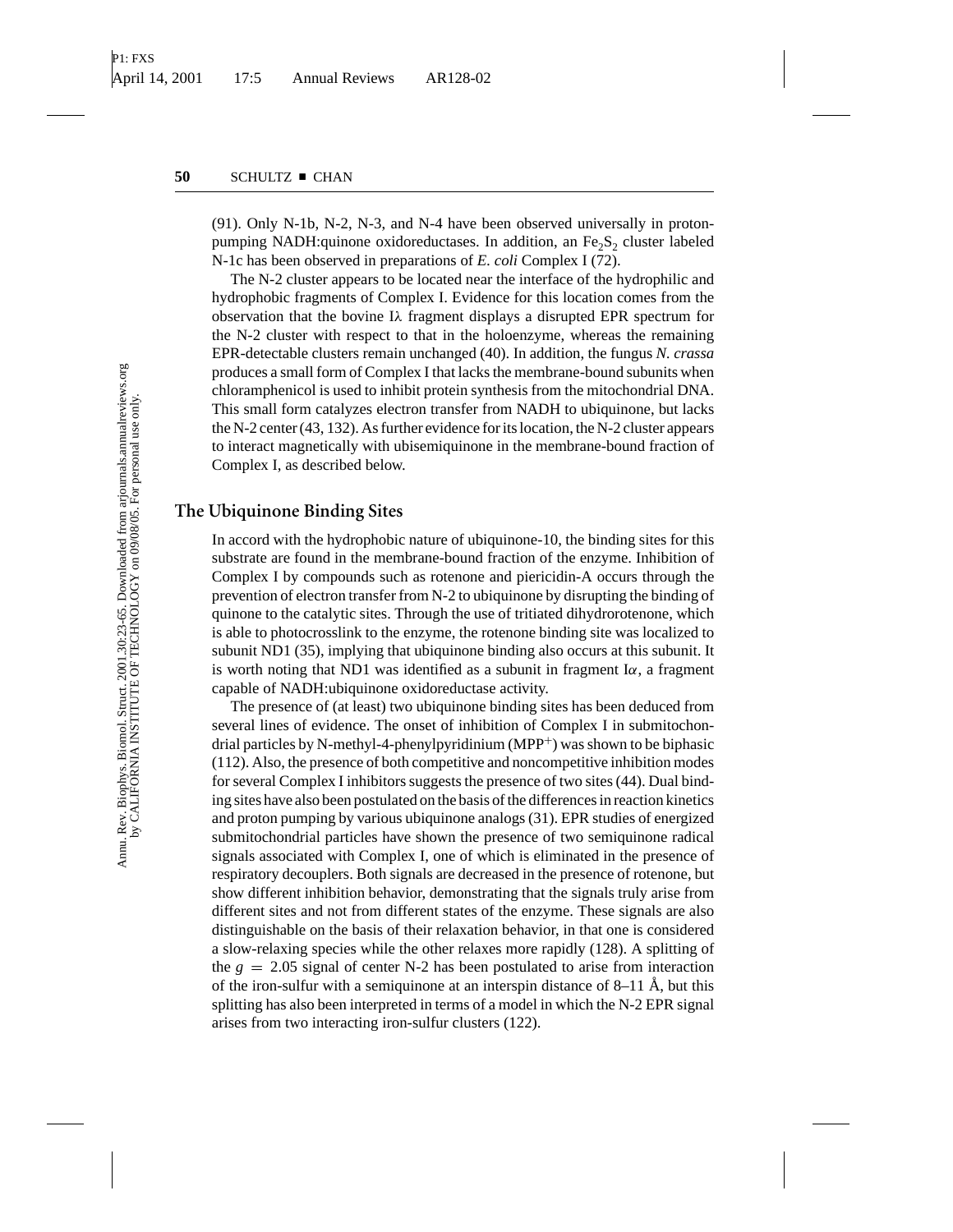### **Thermodynamics of Proton Translocation**

The energetics of proton pumping are dictated by the reduction potentials of  $NAD^+$ and ubiquinone, −320 mV and +60 mV respectively. Using the stoichiometry of Equation 4, the transfer of two electrons from NADH to ubiquinone is associated with a release of 760 meV of energy under standard conditions. With a protonmotive force ( $\Delta \psi$ -2.3 *RT* $\Delta$ pH/*F*) of 200 mV across the inner mitochondrial membrane and a 2H+/1e<sup>−</sup> proton-pumping stoichiometry, an energetic barrier of 800 meV must be overcome in order to promote the requisite proton pumping. Thus, the enzyme must operate at a high ([NADH][Q])/([NAD<sup>+</sup>][QH<sub>2</sub>]) ratio, and the coupling between the electron and proton transfer must be strong in order for efficient proton pumping to occur in a nearly thermoneutral reaction.

The redox centers in the enzyme and their associated reduction potentials are FMN (−340 mV), N-1a (−370 mV), N-5 (−260 mV), N-1b (−250 mV), N-3 (−250 mV), N-4 (−250 mV), and N-2 (−150 mV) (61, 113, 114). The intermediate reduction potential of N-2 with respect to  $NAD<sup>+</sup>$  and ubiquinone has led to the suggestion that one proton is translocated across the membrane during the electron transfer from NADH to N-2, and the second proton translocation is associated with the electron transfer from N-2 to ubiquinone. The reduction potentials of centers N-1a and N-2 show a 60 mV/pH unit dependence (61), suggesting that proton-coupled redox processes at these sites may play a role in the proton translocation.

### **Electron Transfer**

The kinetics of the individual electron transfers from NADH through the redox centers of Complex I have not been measured successfully to date because the electron transfers occur on a time scale less than 5 ms, the dead time of freezequench EPR techniques  $(6, 9, 95)$ . Thus, the electron transfer pathway $(s)$  through the enzyme remains speculative. However, based on the topology of the enzyme, studies of the reactivity of the subcomplexes of the enzyme, and the reduction potentials of the redox centers, a likely set of electron transfers through the enzyme is NADH  $\rightarrow$  FMN  $\rightarrow$  (N-5, N-1b, N-3, N-4)  $\rightarrow$  N-2  $\rightarrow$  ubiquinone, where the isopotential iron-sulfur clusters could act as a linear series of redox centers or could equilibrate to form a reservoir of electrons. As the electron transfer through the enzyme is coupled to proton translocation, a lack of detail concerning the electron transfers constitutes a significant barrier to understanding proton pumping by this enzyme.

### **Details of Proton Pumping**

Given the incomplete structural and chemical information to date regarding Complex I, a detailed understanding of the proton pumping in this enzyme has not been achieved. Mechanistic models of proton translocation have been proposed (17, 34), but they currently lack experimental backing. Important details that need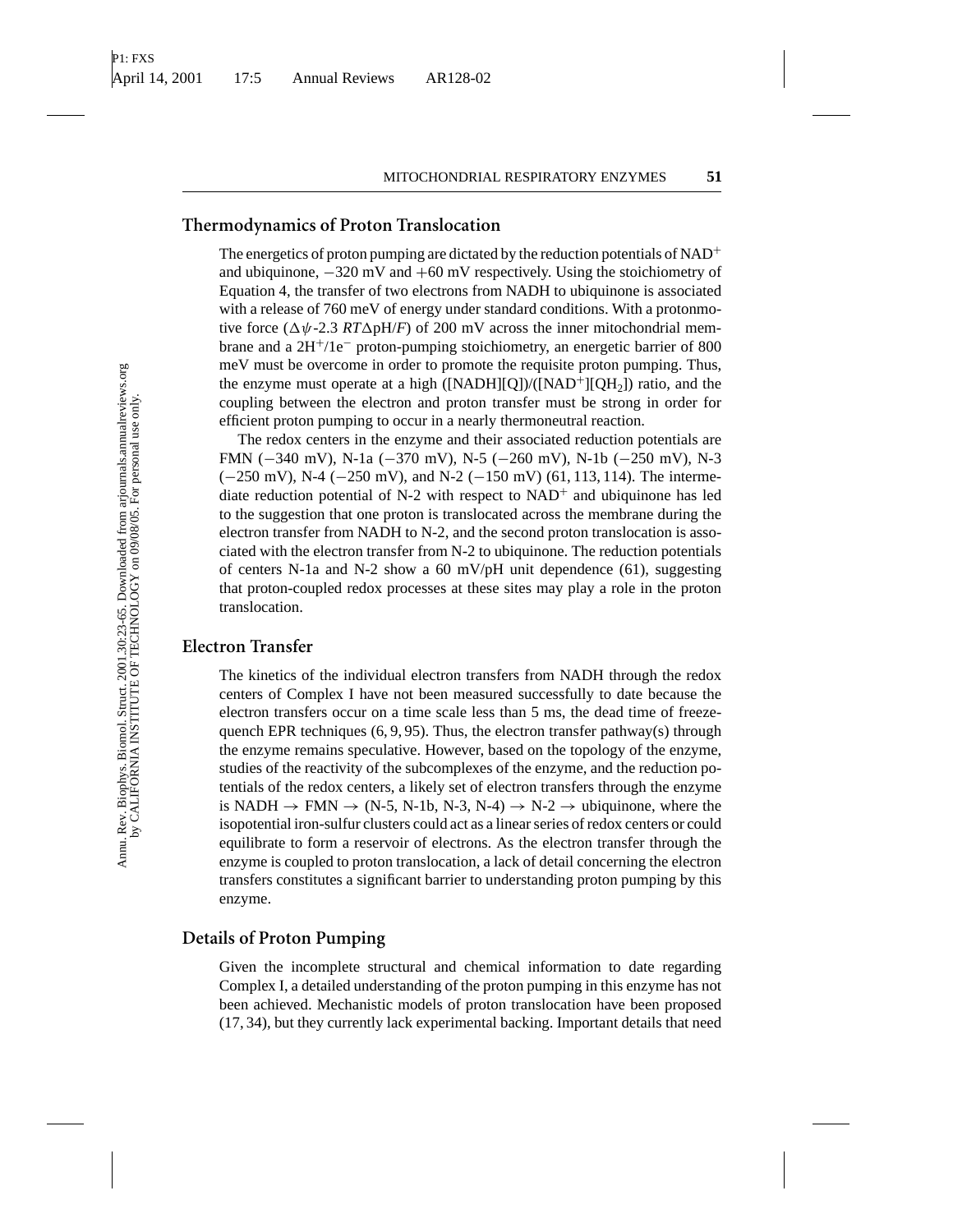to be resolved with respect to proton pumping include the atomic level structure of the enzyme, the true sequence of electron carriers in the enzyme and the rates of electron transfer between the centers, the number of ubiquinone binding sites, the location of proton channels in the complex, and whether or not a small molecule (ubiquinone) acts as a diffusable proton carrier in the enzyme.

In addition to these issues, two important questions regarding energy transduction remain to be understood. First, although the potential gradient that must be overcome in proton pumping extends across the mitochondrial membrane, most of the redox centers in Complex I reside in the extramembranous arm of the protein complex. Thus, there must be a means of communicating the redox changes in the peripheral arm of the enzyme to the membrane arm where the proton translocation actually occurs. The second issue relates both to redox linkage and to proton gating. In the presence of a potential gradient across the mitochondrial membrane, the turnover of the enzyme and the associated proton pumping constitutes a nearly thermoneutral reaction. Given these thermodynamics, one would expect significant proton slippage in this enzyme, in that decoupling of proton transfer from electron transfer yields a more thermodynamically favorable process. Because there are few redox centers within the membrane space, it is unclear how electrostatic interactions within the membrane itself prevent both the backflow of protons and the uncoupling of proton and electron transfer. These two issues are the fundamental conceptual problems in understanding the proton translocation by this enzyme.

Given the near-thermoneutrality of proton pumping in Complex I, it is likely that the proton translocation involves a small molecule as a proton carrier, as this type of mechanism removes the possibility of proton slippage decreasing the efficiency of the enzyme. However, a Q-cycle cannot occur in this enzyme because NADH is the electron donor rather than ubiquinol. The large number of electron carriers and quinone binding sites in the complex are consistent with branched electron transfer pathways and redox processes occurring at more than one quinone binding site, features expected for small-molecule-based proton translocation. These possibilities are commonly incorporated into proton-pumping models for the enzyme (17, 34).

### **SUCCINATE:UBIQUINONE OXIDOREDUCTASE: A Respiratory Enzyme That Does Not Pump Protons**

Succinate:ubiquinone oxidoreductase (SQR) operates in both the respiratory chain and the TCA cycle, oxidizing succinate to fumarate and transferring the electrons from succinate to ubiquinone, according to Equation 5 (4, 50). The reaction of this enzyme is reversible, such that the direction of electron flow through the enzyme is dictated by the relative concentrations of reactants and products. SQR is not a proton pump, but it does serve as an entry point for electrons into the respiratory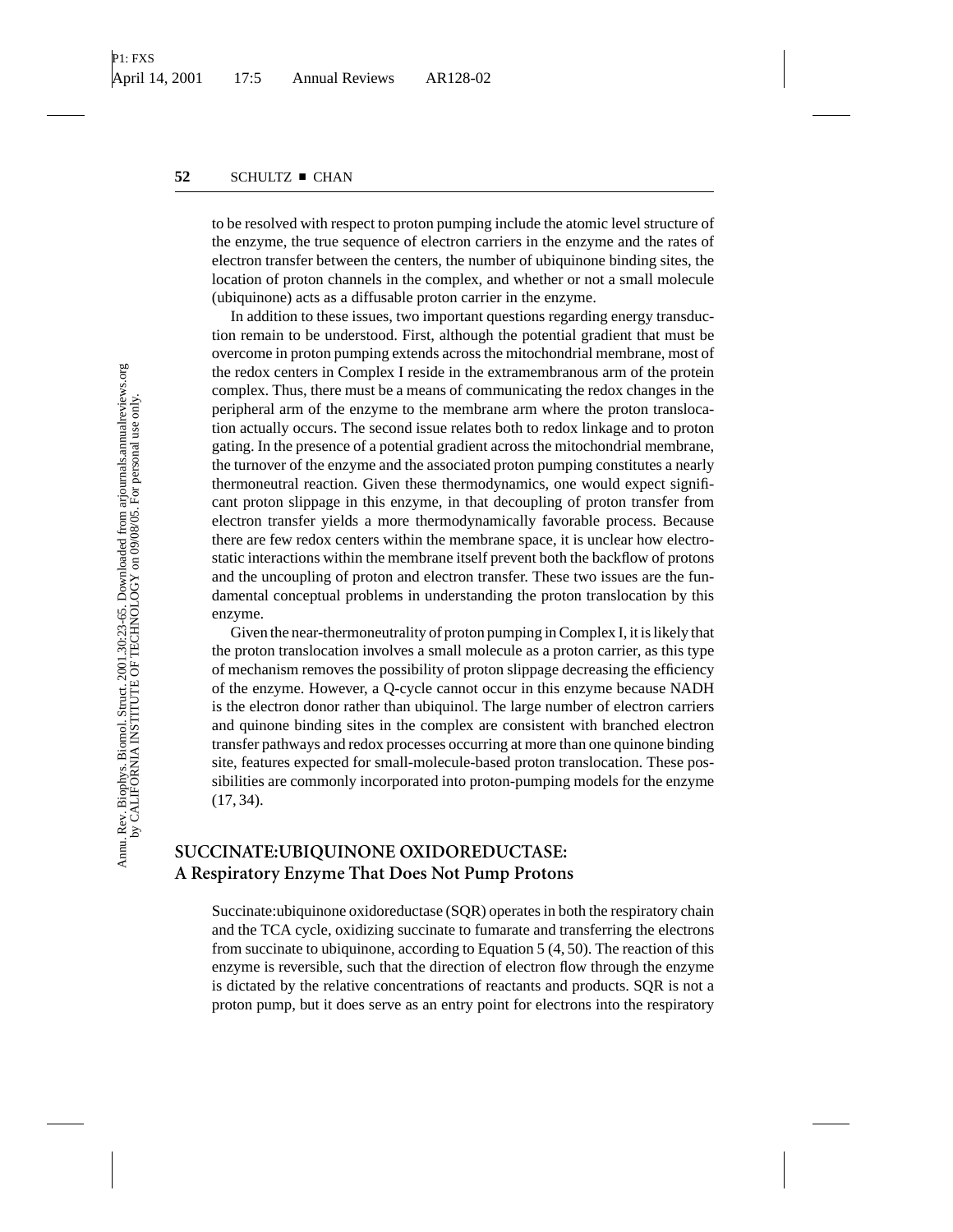chain and as a site for regulation of the activity of the TCA cycle.

$$
succinate + Q \rightarrow fumarate + QH_2 \tag{5}
$$

Mammalian SQR is a four-subunit enzyme with a molecular weight of 125,000. The two largest subunits are extramembranous subunits that lie in the matrix space. A 79 kDa flavoprotein contains a covalently bound flavin adenine dinucleotide (FAD), and a 27 kDa iron-sulfur protein binds three iron-sulfur clusters: an  $Fe<sub>2</sub>S<sub>2</sub>$ center (S-1), an Fe<sub>4</sub>S<sub>4</sub> cluster (S-2), and an Fe<sub>3</sub>S<sub>4</sub> center (S-3). The two remaining subunits are membrane-bound. These subunits bind a single low-spin *b* heme at a site not yet fully determined and have at least two ubiquinone/ubiquinol binding sites. The presence of two magnetically interacting ubisemiquinone species has been observed in partially reduced bovine enzyme through the use of EPR spectroscopy (106).

SQR is a member of a family of enzymes catalyzing the transfer of electrons between succinate and quinones, a family that includes the quinol:fumarate oxidoreductase (QFR) enzymes. Enzymes in this family have highly conserved flavoprotein and iron-sulfur protein subunits. The membrane-bound subunits show topological similarity but vary significantly in amino acid sequence, and additional variability occurs in heme content, reduction potentials of the heme groups, identity of the quinol substrate, and quinol/quinone binding sites. On account of the strong similarities among the enzymes, a direct comparison between SQR and QFR enzymes is useful. Two crystal structures of quinol:fumarate oxidoreductases, from *E. coli* (62) and *Wolinella succinogenes* (69), have been reported recently. In that no crystal structure of mitochondrial SQR has been reported, emphasis is placed on the QFR enzymes as structural references for understanding the operation of SQR.

#### **QFR Crystal Structures**

Crystal structures of the QFR enzymes from *E. coli* and *Wolinella succinogenes* have been solved at resolutions of 3.3 Å and 2.2 Å, respectively (62, 69), and are shown in Figure 11. The *E. coli* enzyme resides within the cytoplasmic membrane with its extramembranous subunits in the cytoplasmic space. Menaquinol is the electron donor for this enzyme. As with mitochondrial SQR, the *E. coli* QFR consists of a flavoprotein subunit, an iron-sulfur protein containing three ironsulfur clusters, and two membrane-bound subunits. It has a total molecular weight of 128,000. The flavoprotein (FrdA) displays a Rossman fold characteristic of FAD-binding proteins, with FAD bound to the N- $\varepsilon$  nitrogen of H44 through a covalent linkage with carbon C-8a. The inhibitor oxaloacetate binds in a polar region adjacent to the flavin, interacting with residues T244, E245, R287, G392, and H355.

The iron-sulfur protein (FrdB) lies between the flavoprotein and the membranebound subunits. This subunit binds its three iron-sulfur clusters in a nearly linear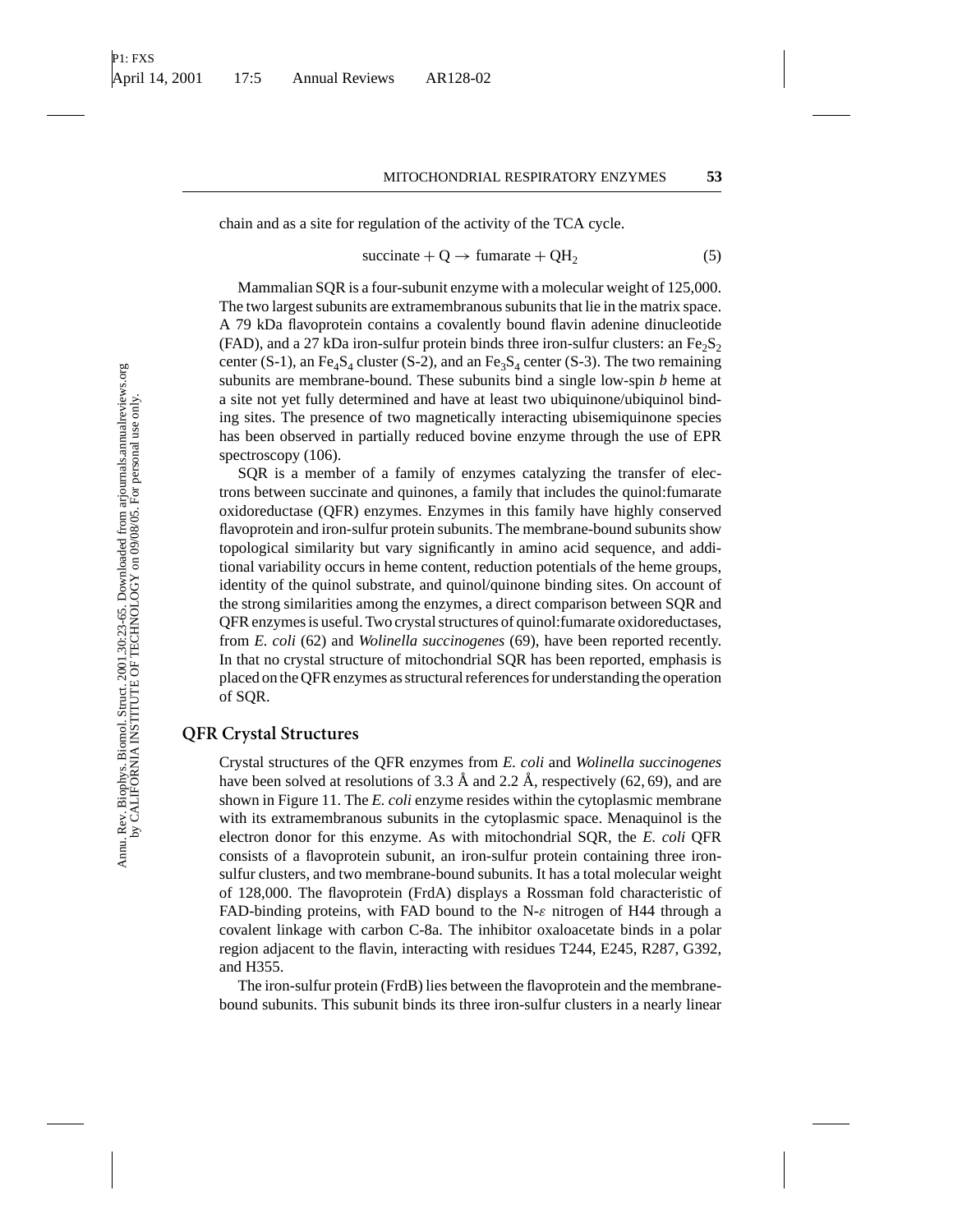array. Center S-1 is bound through residues C57, C62, C65, and C77 in a domain similar to that of Fe<sub>2</sub>S<sub>2</sub>-containing ferredoxins. Center S-2 is bound by C148, C151, C154, and C214, whereas S-3 is bound by C158, C204, and C210. The domain containing these two clusters is reminiscent of  $Fe<sub>4</sub>S<sub>4</sub>$ -containing ferredoxins.

Two membrane-bound subunits, FrdC and FrdD, complete the structure of the enzyme. Each of these subunits consists of three transmembrane helices connected by loop regions. The helices are labeled I–III (FrdC) and IV–VI (FrdD). Two molecules of menaquinone (a product of enzyme turnover) were bound in this transmembrane region. One molecule,  $Q_P (P = proximal)$ , is bound near the cytoplasmic side of the membrane near the iron-sulfur subunit. The binding pocket for this quinone is formed from helices I, II, IV, and V. Residue R28 of the FrdC subunit and the carbonyl of C204 of the iron-sulfur protein are close enough to the menaquinone to participate in hydrogen-bonding interactions with the oxygen atoms of the quinone or with the hydroxyl groups of the quinol. In addition, the side chain of R81 of FrdC lies within 4  $\AA$  of one of the oxygen atoms of menaquinone. It is likely that the two arginine residues are capable of stabilizing a semiquinone anion or a deprotonated quinol at this site. The second molecule of menaquinone,  $Q_D$  (distal), is bound near the periplasmic side of the membrane. The quinone molecule lies in a hydrophobic pocket formed from residues from helices I, II, IV, and V.

The arrangement of redox centers through the enzyme is nearly linear in the order  $Q<sub>D</sub>$ ,  $Q<sub>P</sub>$ , S-3, S-2, S-1, and FAD. Center-to-center distances between these redox centers are 27 Å ( $Q_D \rightarrow Q_P$ ), 11 Å ( $Q_P \rightarrow S-3$ ), 13 Å ( $S-3 \rightarrow S-2$ ), 14 Å  $(S-2 \rightarrow S-1)$ , and 13 Å  $(S-1 \rightarrow FAD)$ . On the basis of these distances, an electron transfer chain from  $Q<sub>p</sub>$  to FAD is both viable and consistent with the known enzymology of the enzyme. The 27 Å distance between the two quinones suggests that electron transfer between the two is not viable. In addition, the hydrophobic environment around the  $Q_D$  site is incompatible with redox processes occurring at  $Q_D$ .

The *Wolinella succinogenes* enzyme, with a molecular weight of 130,000, contains three subunits: the flavoprotein subunit, iron-sulfur protein, and one transmembrane subunit (69). The flavoprotein and iron-sulfur subunits are homologous to those of the *E. coli* enzyme and are very similar structurally. The membrane subunit consists of five helices labeled I, II, IV, V, and VI. In contrast to the *E. coli* enzyme, this subunit contains two heme groups,  $b<sub>P</sub>$  and  $b<sub>D</sub>$ . Heme  $b<sub>P</sub>$  is bound by residues H93 (helix II) and H182 (helix V), and heme  $b<sub>D</sub>$  is bound by H44 (helix I) and H143 (helix IV). The porphyrin planes of the two heme groups are both parallel to the membrane normal, but they are nearly perpendicular with respect to each other. The edges of the heme groups are less than  $5 \text{ Å}$  apart at their nearest approach, and a propionate of heme  $b<sub>P</sub>$  is approximately 9 Å away from center S-3. Finally, no quinone molecules were detected in the *Wolinella succinogenes* enzyme.

Mammalian SQR is likely to have a structure very similar to that of the QFR enzymes. The flavoprotein and iron-sulfur protein subunits should be nearly identical in terms of subunit fold and prosthetic group location. The ambiguity in the structure lies in the membrane-bound subunits, especially the structure and location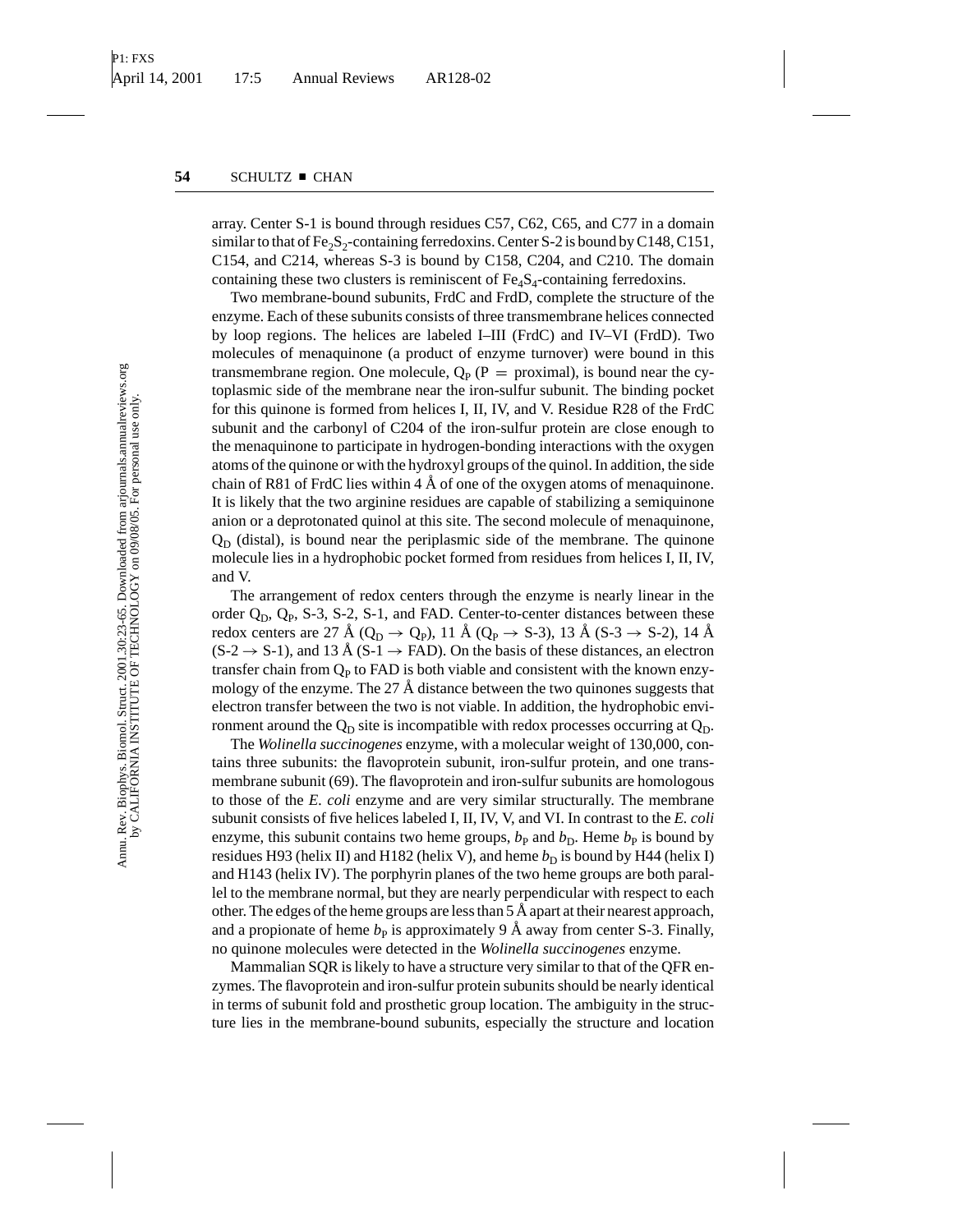of the quinone binding sites. The *b* heme should have an orientation similar to those of the hemes in the *Wolinella succinogenes* enzyme, although its precise location within the membrane-bound subunits is yet to be determined.

#### **Thermodynamics of Electron Transfer in SQR**

The reduction potentials of fumarate and ubiquinone are 10 mV and 60 mV, respectively. Thus, the reduction of ubiquinone by succinate is moderately favorable ( $\Delta G = -100$  meV) under standard conditions. In mammalian SOR, the reported reduction potentials of FAD, S-1, S-2, S-3, and the *b* heme are −79, 0,  $-260$ , 60, and  $-185$  mV, respectively (5, 92–94, 146). Despite the fact that center S-2 has a reduction potential much lower than those of fumarate and ubiquinone, the location of this cluster within the protein essentially requires it to be involved in mediating electron transfer from succinate to ubiquinone. Similarly, the *b* heme of SQR has a very low potential; however, its location within the membrane subunits does not make it an obligatory electron carrier in this enzyme, and the role of this moiety in enzyme turnover is currently unclear.

In *E. coli* QFR, the reduction potentials of FAD, S-1, S-2, and S-3 are −55, −20, −320, and −70 mV, respectively (3, 21, 111). The S-3 center shows a substantially lower potential than that in SQR, in accord with S-3 being an electron donor for ubiquinone but an electron acceptor from menaquinol ( $E<sup>o'</sup> = -74$  mV).

#### **Why Isn't SQR a Proton Pump?**

Of the complexes in the canonical mitochondrial respiratory chain, only SQR is not a proton pump. The most compelling reason why this is the case is that the electron transfer reactions catalyzed by SQR are not sufficiently exergonic to promote translocation. With an energy release of 50 meV for each single electron transfer through the enzyme, an additional 150 mV of driving force from the ([succinate][Q])/([fumarate][QH<sub>2</sub>]) ratio would be required merely to make a proton transfer stoichiometry of  $1H^+/1e^-$  thermoneutral, assuming perfect coupling of proton translocation to electron transfer. However, under normal physiological conditions, the  $[QH<sub>2</sub>]/[Q]$  ratio is high, suggesting that the electron transfer promoted by this enzyme is close to thermoneutral without any proton translocation.

The possibility of proton translocation occurring in SQR or QFR enzymes arose in part from the presence of prosthetic groups within the membrane-bound subunits. From the two known structures of quinol:fumarate oxidoreductases, it appears that for some enzymes there is a viable electron transfer pathway across the cytoplasmic or mitochondrial membrane. The presence of quinone/quinol binding sites on either side of the membrane, with one or two connecting heme groups, suggests a similarity to cytochrome  $b$  of the  $bc_1$  complex. This architecture appears to be superfluous if the sole purpose of SQR/QFR is to transfer electrons between fumarate and quinone, a feat that appears to require only the redox centers in the flavoprotein and the iron-sulfur protein along with quinone binding sites in the membrane. In an SQR enzyme in the bacterium *Bacillus subtilis*, the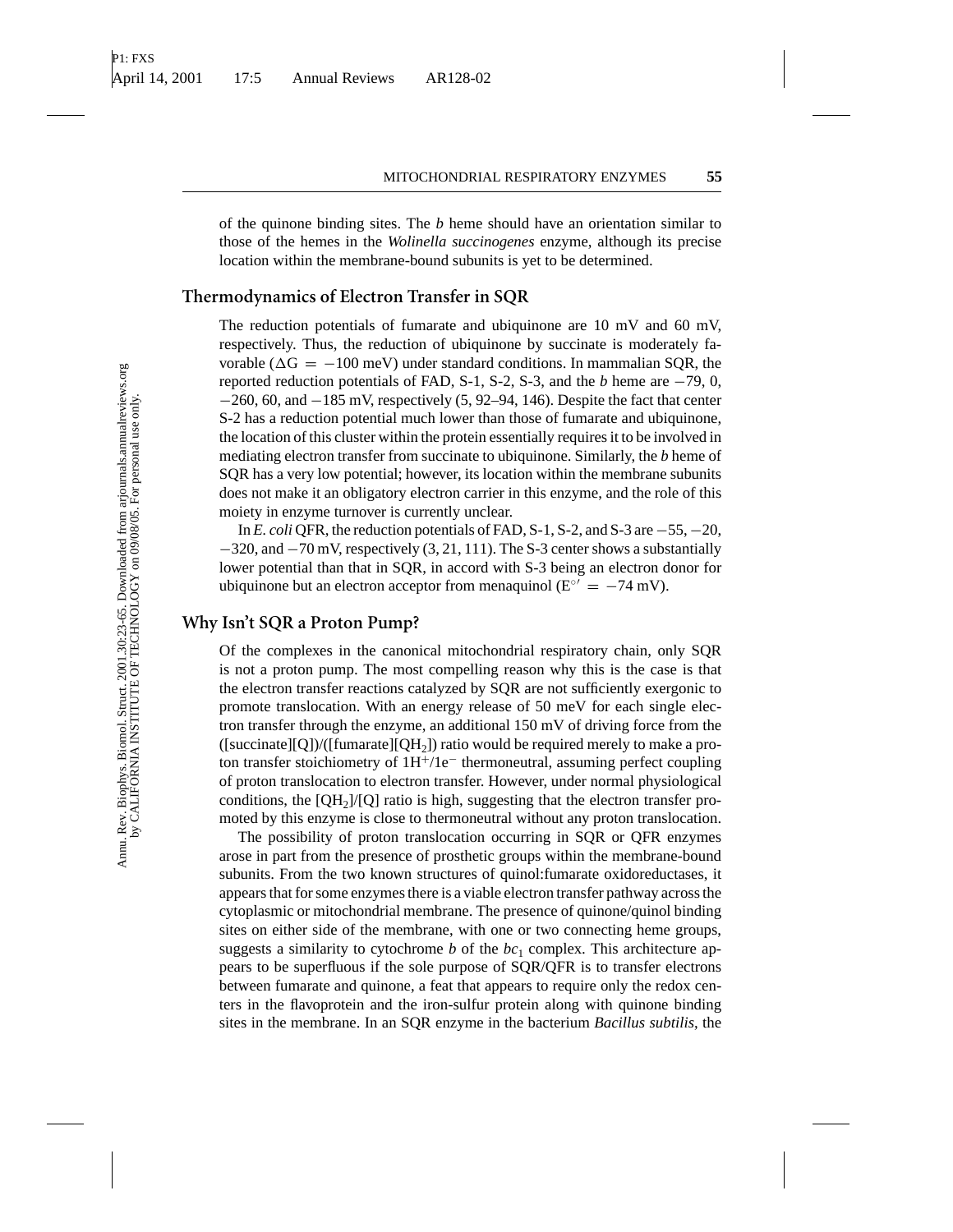rate of electron transfer from succinate to menaquinone is enhanced in the presence of an electrochemical potential gradient (73), suggesting that the oxidation of succinate and the reduction of menaquinone occur on opposite sides of the cytoplasmic membrane. For QFR and SQR enzymes that are not affected by the membrane potential gradient, the presence of heme groups and distal quinone binding sites likely reflects the complexity of the quinone redox chemistry that occurs within the membrane-bound subunits. Further understanding of the role of these membrane-bound prosthetic groups, as well as the relationship between SQR and QFR enzymes, will come from the crystal structure determination of mitochondrial SQR or a related bacterial SQR enzyme.

#### **FINAL REMARKS**

Complexes I, III, and IV, the redox-linked proton pumps of the respiratory chain, are arguably the most difficult to understand in mechanistic terms. This is in part because the reaction intermediates critical for proton translocation are shortlived and difficult to study, and also because the magnitude of the conformational changes in the proteins necessary to promote proton pumping are expected to be subtle, transient, and complex in nature.

In general for a redox-linked proton pump, redox energy is converted into electrical work (proton translocation), potential energy, and heat. The potential energy, transiently stored in the protein, will be converted further into electrical work and heat. In describing the various electron transfer and proton transfer steps, the distinction between proton-coupled electron transfer and storage of redox energy in the protein followed by proton movement is not always clear. The first scenario implies that electron transfer is not kinetically or thermodynamically favored until a proton moves. The second implies that the electron transfer is thermodynamically and kinetically favorable, but that subsequent proton transfer will stabilize the system further. Even for the coupled electron/proton transfer, a distinction could be made between a concerted reaction versus a rapid, consecutive two-step process. Thus, for a given energy transduction step, the details of the energy transduction cannot be known without knowing the identity of any intermediates in the process.

For any redox-linked proton pump, the set of electron transfers, proton transfers, and conformational changes makes up the proton-pumping pathway. Deviations from this pathway constitute electron leaks and proton slips. In general, once the reaction cycle deviates from the pathway, the thermodynamics of electron transfer do not allow the enzyme to get back onto a fully productive proton-pumping path until the start of the next reaction cycle, in other words, until the futile cycle is aborted. The dedicated proton-pumping pathway begins with electron input into the enzyme, yet the bimolecular nature of the enzyme-substrate reaction makes this step difficult to access experimentally, as is particularly the case with Complexes I and IV.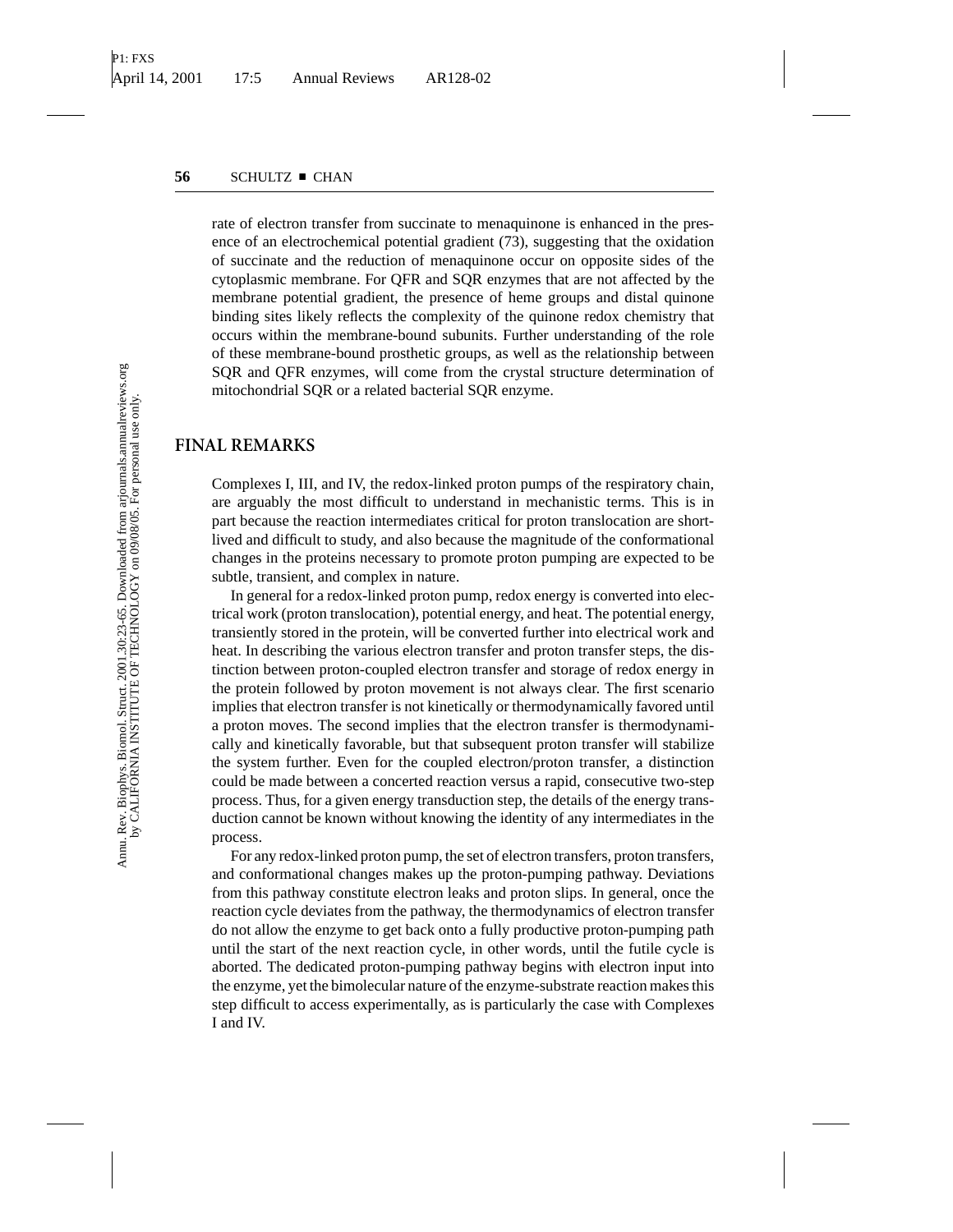It is worth re-emphasizing that while the proton-pumping pathway is the only productive pathway with regard to generating the electrochemical potential gradient, it is not the only means of converting chemical substrates to products. For each electron transfer through a proton-pumping enzyme, the transfer may be coupled to proton translocation, or a more favorable electron transfer pathway may be taken that does not involve proton pumping. Likewise, the electrochemical potential gradient will force protons toward the matrix side of the membrane unless the redox-linked conformational changes in the protein provide the unidirectional proton pumping. In light of these points, a mechanistic understanding of a proton pump requires not merely knowing what happens at every step in the proton pumping cycle, but also why thermodynamically favored electron leaks and proton slips do not occur instead.

The unresolved questions with regard to the proton translocation mechanisms of the respiratory enzymes are essentially the same for all of the enzymes. A complete mechanistic description of these enzymes requires knowing the molecular structure of the protein, the nature of the substrate-enzyme interactions and substrate transformations, electron transfer pathways in the enzyme, kinetics and thermodynamics of electron transfer, conformational changes associated with electron transfer, the specific protonation/deprotonation reactions of amino acid residues and small-molecule proton carriers, the coupling of electron transfer and proton transfer, and the means by which unidirectional flow of protons is assured. To a significant extent, these factors constitute a heirarchy of understanding in that the subtle details of proton pumping cannot be understood without first understanding the fundamental structure and enzymology of the proteins. The solution of the crystal structures of the mitochondrial respiratory enzymes and their bacterial counterparts has been a crucial contribution to our current views of proton translocation. Molecular structures of Complex I and of reaction intermediates of all of the proton pumps in the respiratory chain will undoubtedly be required before a full understanding of the workings of these enzymes is obtained.

#### **ACKNOWLEDGMENTS**

We would like to thank Tina Iverson for assistance in the preparation of several figures presented in this work and for many helpful discussions.

#### **Visit the Annual Reviews home page at www.AnnualReviews.org**

#### **LITERATURE CITED**

1. Abrahams JP, Buchanan SK, Van Raaij MJ, Fearnley IM, Leslie AGW, Walker JE. 1996. The structure of bovine  $F_1$ -ATPase complexed with the peptide antibiotic efrapeptin. *Proc. Natl. Acad. Sci. USA* 93: 9420–24

2. Abrahams JP, Leslie AGW, Lutter R, Walker JE. 1994. Structure at 2.8 Å resolution of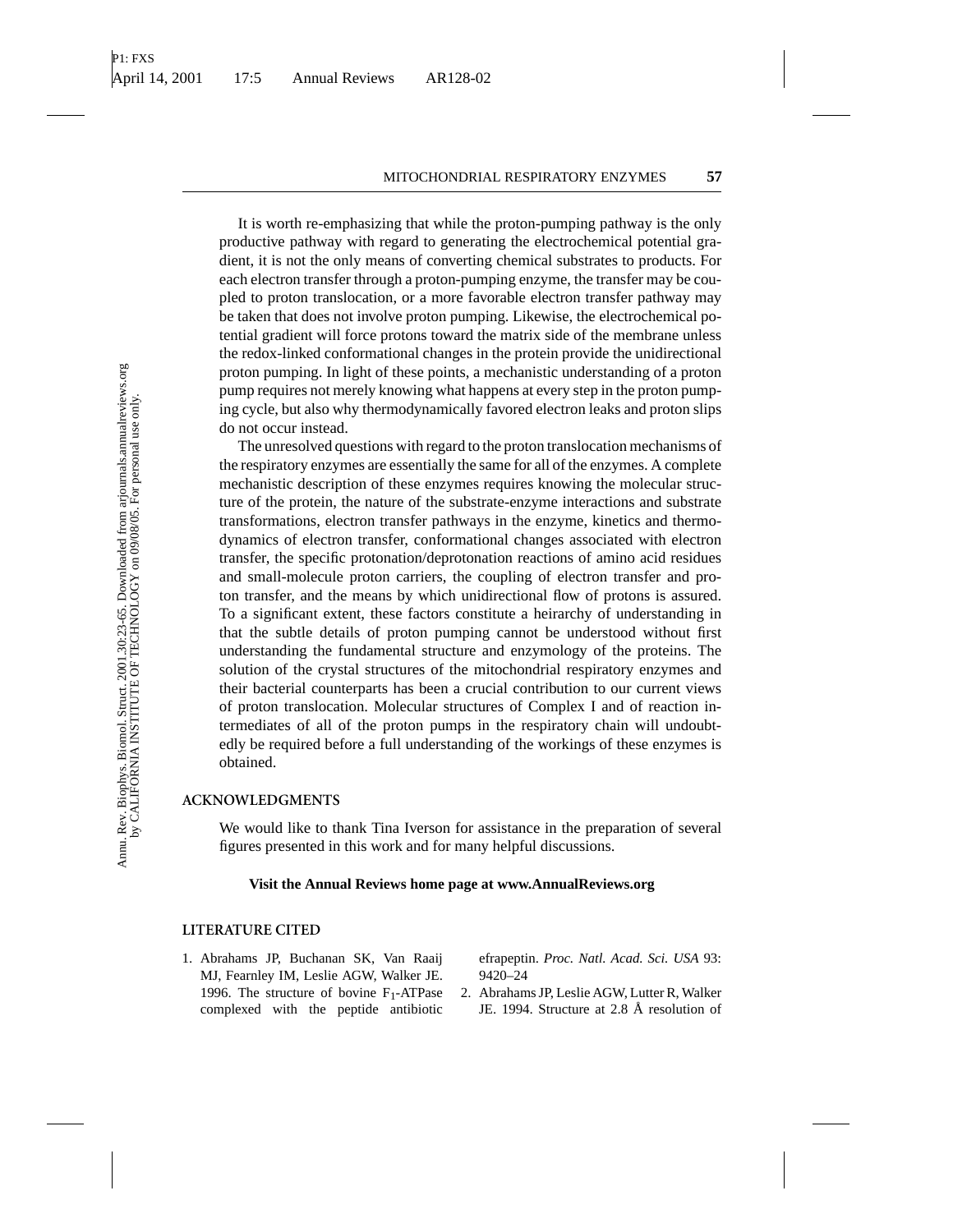F1-ATPase from bovine heart mitochondria. *Nature* 370:621–28

- 3. Ackrell BAC, Cochran B, Cecchini G. 1989. Interactions of oxaloacetate with *Escherichia coli* fumarate reductase. *Arch. Biochem. Biophys.* 268:26–34
- 4. Ackrell BAC, Johnson MK, Gunsalus RP, Cecchini G. 1992. Structure and function of succinate dehydrogenase and fumarate reductase. In *Chemistry and Biochemistry of Flavoenzymes*, ed. F Müller, 3:229–97. Boca Raton, FL: CRC Press
- 5. Ackrell BAC, Kearney EB, Edmondson D. 1975. Mechanism of the reductive activation of succinate dehydrogenase. *J. Biol. Chem.* 250:7114–19
- 6. Albracht SPJ, Bakker PTA. 1986. Evidence for two independent pathways of electron transfer in mitochondrial NADH:Q oxidoreductase. II. Kinetics of reoxidation of the reduced enzyme. *Biochim. Biophys. Acta* 850:423–28
- 7. Ambler RP. 1991. Sequence variability in bacterial cytochromes *c*. *Biochim. Biophys. Acta* 1058:42–47
- 8. Archer CD, Wang X, Elliott T. 1993. Mutants defective in the energy-conserving NADH dehydrogenase of *Salmonella typhimurium* identified by a decrease in energy-dependent proteolysis after carbon starvation. *Proc. Natl. Acad. Sci. USA* 90: 9877–81
- 9. Bakker PTA, Albracht SPJ. 1986. Evidence for two independent pathways of electron transfer in mitochondrial NADH:Q oxidoreductase. I. Pre-steady-state kinetics with NADPH. *Biochim. Biophys. Acta* 850:413–22
- 10. Behr J, Michel H, Mäntele W, Hellwig P. 2000. Functional properties of the heme propionates in cytochrome *c* oxidase from *Paracoccus denitrificans*. Evidence from FTIR difference spectroscopy and sitedirected mutagenesis. *Biochemistry* 39: 1356–63
- 11. Bianchet MA, Hullihen J, Pedersen PL,

Amzel LM. 1998. The 2.8-Å structure of rat liver  $F_1$ -ATPase: configuration of a critical intermediate in ATP synthesis/hydrolysis. *Proc. Natl. Acad. Sci. USA* 95: 11065–70

- 12. Bickar D, Bonaventura J, Bonaventura C. 1982. Cytochrome *c* oxidase binding of hydrogen peroxide. *Biochemistry* 21:2661– 66
- 13. Blackburn NJ, de Vries S, Barr ME, Houser RP, Tolman WB, et al. 1997. X-ray absorption studies on the mixed-valence and fully reduced forms of the soluble  $Cu<sub>A</sub>$  domains of cytochrome *c* oxidase. *J. Am. Chem. Soc.* 119:6135–43
- 14. Blair DF, Witt SN, Chan SI. 1985. Mechanism of cytochrome *c* oxidase-catalyzed dioxygen reduction at low temperatures. Evidence for two intermediates at the threeelectron level and entropic promotion of the bond-breaking step. *J. Am. Chem. Soc.* 107:7389–99
- 15. Boyer PD. 1993. The binding change mechanism for ATP synthase—some probabilities and possibilities. *Biochim. Biophys. Acta* 1140:215–50
- 16. Boyer PD. 1997. The ATP synthase—a splendid molecular machine. *Annu. Rev. Biochem.* 66:717–49
- 17. Brandt U. 1997. Proton-translocation by membrane-bound NADH:ubiquinone-oxidoreductase (complex I) through redoxgated ligand conduction. *Biochim. Biophys. Acta* 1318:79–91
- 18. Brandt U, Trumpower B. 1994. The protonmotive Q cycle in mitochondria and bacteria. *Crit. Rev. Biochem. Mol. Biol.* 29:165– 97
- 19. Brandt U, von Jagow G. 1991. Analysis of inhibitor binding to the mitochondrial cytochrome *c* reductase by fluorescence quench titration. Evidence for a 'catalytic switch' at the Q<sub>o</sub> center. *Eur. J. Biochem.* 195:163–70
- 20. Buchanan SK, Walker JE. 1996. Largescale chromatographic purification of  $F_1F_0$ -ATPase and complex I from bovine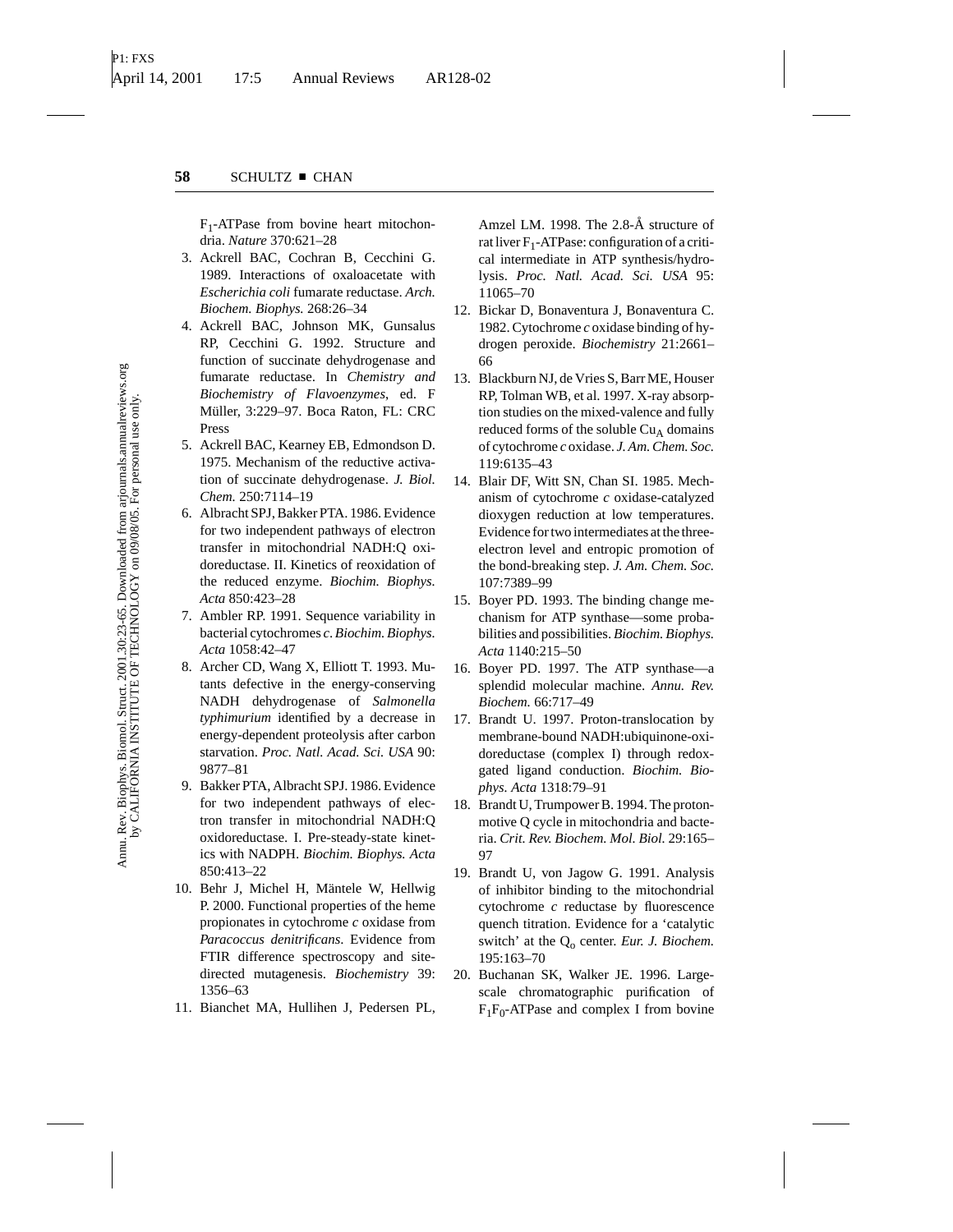heart mitochondria. *Biochem. J.* 318:343– 49

- 21. Cammack R, Patil DS, Condon C, Owen P, Cole ST, Weiner JH. 1984. ESR spectroscopic studies of succinate dehydrogenase and fumarate reductase from *Esherichia coli*. In *Flavins and Flavoproteins*, ed. RC Bray, PC Engel, SG Mayhew, pp. 551–54. Berlin: Walter de Gruyter
- 22. Capitanio N, Vygodina TV, Capitanio G, Konstantinov AA, Nicholls P, Papa S. 1997. Redox-linked protolytic reactions in soluble cytochrome-*c* oxidase from beefheart mitochondria: redox Bohr effects. *Biochim. Biophys. Acta* 1318:255–65
- 23. Chance B, Saronio C, Leigh JS Jr. 1975. Functional intermediates in reaction of cytochrome oxidase with oxygen. *Proc. Natl. Acad. Sci. USA* 72:1635–40
- 24. Clore GM, Andréasson LE, Karlsson B, Aasa R, Malmström BG. 1980. Characterization of the intermediates in the reaction of mixed-valence-state soluble cytochrome oxidase with oxygen at low temperatures by optical and electron-paramagneticresonance spectroscopy. *Biochem. J.* 185: 155–67
- 25. Clore GM, Andréasson LE, Karlsson B, Aasa R, Malmström BG. 1980. Characterization of the low-temperature intermediates of the reaction of fully reduced soluble cytochrome oxidase with oxygen by electron-paramagnetic-resonance and optical spectroscopy. *Biochem. J.* 185:139–54
- 26. Collinson IR, Runswick MJ, Buchanan SK, Fearnley IM, Skehel JM, et al. 1994.  $F_0$ membrane domain of ATP synthase from bovine heart mitochondria: purification, subunit composition, and reconstitution with F1-ATPase. *Biochemistry* 33:7971–78
- 27. Collinson IR, Skehel JM, Fearnley IM, Runswick MJ, Walker JE. 1996. The  $F_1F_0$ -ATPase complex from bovine heart mitochondria: the molar ratio of the subunits in the stalk region linking the  $F_1$  and  $F_0$ domains. *Biochemistry* 35:12640–46
- 28. Crofts AR, Barquera B, Gennis RB, Kuras

R, Guergova-Kuras M, Berry EA. 1999. Mechanism of ubiquinol oxidation by the *bc*<sup>1</sup> complex: different domains of the quinol binding pocket and their role in the mechanism and binding of inhibitors. *Biochemistry* 38:15807–26

- 29. Crofts AR, Guergova-Kuras M, Huang L, Kuras R, Zhang Z, Berry EA. 1999. Mechanism of ubiquinol oxidation by the *bc*<sup>1</sup> complex: role of the iron sulfur protein and its mobility. *Biochemistry* 38:15791–806
- 30. Davenport JW, McCarty RE. 1984. An analysis of proton fluxes coupled to electron transport and ATP synthesis in chloroplast thylakoids. *Biochim. Biophys. Acta* 766:363–74
- 31. Degli Esposti M, Ngo A, McMullen GL, Ghelli A, Sparla F, et al. 1996. The specificity of mitochondrial complex I for ubiquinones. *Biochem. J.* 313:327–34
- 32. de Vries S, Albracht SPJ, Berden JA, Slater EC. 1982. The pathway of electrons through QH<sub>2</sub>:cytochrome *c* oxidoreductase studied by pre-steady-state kinetics. *Biochim. Biophys. Acta* 681:41–53
- 33. Dupuis A, Chevallet M, Darrouzet E, Duborjal H, Lunardi J, Issartel JP. 1998. The complex I from *Rhodobacter capsulatus*. *Biochim. Biophys. Acta* 1364:147–65
- 34. Dutton PL, Moser CC, Sled VD, Daldal F, Ohnishi T. 1998. A reductant-induced oxidation mechanism for complex I. *Biochim. Biophys. Acta* 1364:245–57
- 35. Earley FG, Patel SD, Ragan I, Attardi G. 1987. Photolabelling of a mitochondrially encoded subunit of NADH dehydrogenase with [3H]dihydrorotenone.*FEBS Lett.* 219:108–12
- 36. Esnouf RM. 1997. An extensively modified version of Molscript that includes greatly enhanced coloring capabilities. *J. Mol. Graph. Model.* 15:132–34
- 37. Fearnley IM, Walker JE. 1992. Conservation of sequences of subunits of mitochondrial complex I and their relationships with other proteins.*Biochim. Biophys. Acta* 1140:105–34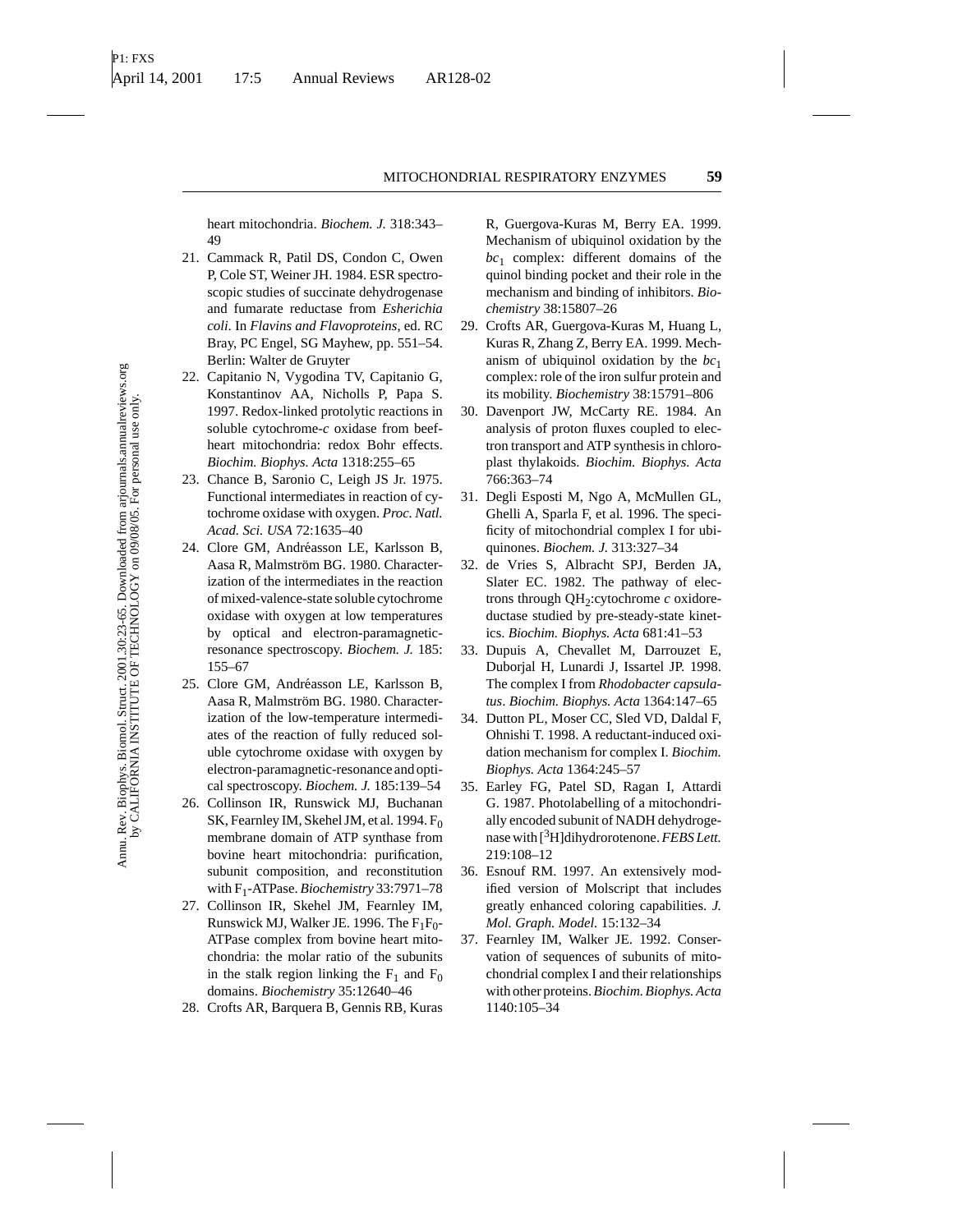- 38. Fetter JR, Qian J, Shapleigh J, Thomas JW, García-Horsman A, et al. 1995. Possible proton relay pathways in cytochrome *c* oxidase. *Proc. Natl. Acad. Sci. USA* 92:1604– 8
- 39. Fillingame RH. 1990. Molecular mechanics of ATP synthesis by  $F_1F_0$ -type H<sup>+</sup>transporting ATP synthases. *Bacteria* 12: 345–91
- 40. Finel M, Majander AS, Tyynelä J, De Jong AMP, Albracht SPJ, Wikström 1994. Isolation and characterisation of subcomplexes of the mitochondrial NADH:ubiquinone oxidoreductase (complex I). *Eur. J. Biochem.* 226:237–42
- 41. Finel M, Skehel JM, Albracht SPJ, Fearnley IM, Walker JE. 1992. Resolution of NADH:ubiquinone oxidoreductase from bovine heart mitochondria into two subcomplexes, one of which contains the redox centers of the enzyme. *Biochemistry* 31:11425–34
- 42. Foster DL, Fillingame RH. 1982. Stoichiometry of subunits in the H+-ATPase complex of *Escherichia coli*. *J. Biol. Chem.* 257:2009–15
- 43. Friedrich T, Hofhaus G, Ise W, Nehls U, Schmitz B, Weiss H. 1989. A small isoform of NADH:ubiquinone oxidoreductase (complex I) without mitochondrially encoded subunits is made in chloramphenicol-treated *Neurospora crassa*. *Eur. J. Biochem.* 180:173–80
- 44. Friedrich T, van Heek P, Leif H, Ohnishi T, Forche E, et al. 1994. Two binding sites of inhibitors in NADH:ubiquinone oxidoreductase (complex I). Relationship of one site with the ubiquinone-binding site of bacterial glucose:ubiquinone oxidoreductase. *Eur. J. Biochem.* 219:691– 98
- 45. Galante YM, Hatefi Y. 1979. Purification and molecular and enzymic properties of mitochondrial NADH dehydrogenase. *Arch. Biochem. Biophys.* 192:559–68
- 46. García-Horsman JA, Barquera B, Rumbley J, Ma J, Gennis RB. 1994. The superfamily

of heme-copper respiratory oxidases. *J. Bacteriol.* 176:5587–600

- 47. Girvin ME, Rastogi VK, Abildgaard F, Markley JL, Fillingame RH. 1998. Solution structure of the transmembrane  $H^+$ transporting subunit c of the  $F_1F_0$  ATP synthase. *Biochemistry* 37:8817–24
- 48. Guénebaut V, Schlitt A, Weiss H, Leonard K, Friedrich T. 1998. Consistent structure between bacterial and mitochondrial NADH:ubiquinone oxidoreductase (complex I). *J. Mol. Biol.* 276:105–12
- 49. Guénebaut V, Vincentelli R, Mills D, Weiss H, Leonard KR. 1997. Three-dimensional structure of NADH-dehydrogenase from *Neurospora crassa* by electron microscopy and conical tilt reconstruction. *J. Mol. Biol.* 265:409–18
- 50. Hägerhäll C. 1997. Succinate: quinone oxidoreductases. Variations on a conserved theme. *Biochim. Biophys. Acta* 1320:107– 41
- 51. Han SW, Ching YC, Rousseau DL. 1990. Ferryl and hydroxy intermediates in the reaction of oxygen with reduced cytochrome *c* oxidase. *Nature* 348:89–90
- 52. Han SW, Ching YC, Rousseau DL. 1990. Primary intermediate in the reaction of mixed-valence cytochrome *c* oxidase with oxygen. *Biochemistry* 29:1380–84
- 53. Han SW, Ching YC, Rousseau DL. 1990. Primary intermediate in the reaction of oxygen with fully reduced cytochrome *c* oxidase. *Proc. Natl. Acad. Sci. USA* 87: 2491–95
- 54. Hansen KC, Schultz BE, Wang G, Chan SI. 2000. Reaction of *Escherichia coli* cytochrome  $bo<sub>3</sub>$  and mitochondrial cytochrome  $bc_1$  with a photoreleasable decylubiquinol. *Biochim. Biophys. Acta* 1456: 121–37
- 55. Harrenga A, Michel H. 1999. The cytochrome c oxidase from *Paracoccus denitrificans* does not change the metal center ligation upon reduction. *J. Biol. Chem.* 274:33296–99
- 56. Hendler RW, Pardhasaradhi K, Reynafarje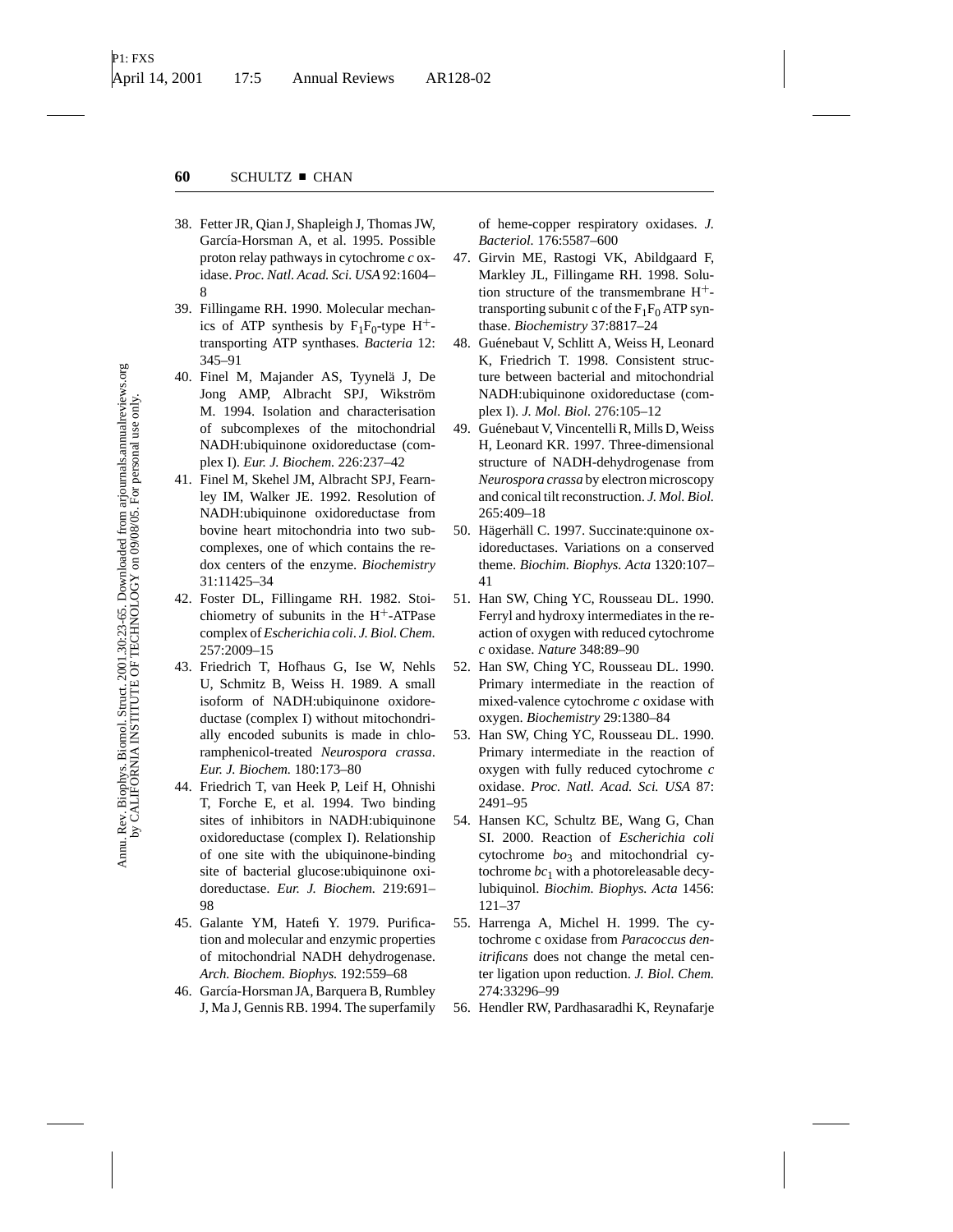B, Ludwig B. 1991. Comparison of energytransducing capabilities of the two- and three-subunit cytochromes  $aa_3$  from *Paracoccus denitrificans* and the 13-subunit beef heart enzyme. *Biophys. J.* 60:415–23

- 57. Hofhaus G, Weiss H, Leonard K. 1991. Electron microscopic analysis of the peripheral and membrane parts of mitochondrial NADH dehydrogenase (complex I). *J. Mol. Biol.* 221:1027–43
- 58. Hosler JP, Ferguson-Miller S, Calhoun MW, Thomas JW, Hill J, et al. 1993. Insight into the active-site structure and function of cytochrome oxidase by analysis of site-directed mutants of bacterial cytochrome  $aa_3$  and cytochrome *bo*. *J. Bioenerg. Biomembr.* 25:121–36
- 59. Hosler JP, Shapleigh JP, Mitchell DM, Kim Y, Pressler MA, et al. 1996. Polar residues in helix VIII of subunit I of cytochrome *c* oxidase influence the activity and the structure of the active site. *Biochemistry* 35:10776–83
- 60. Howitt SM, Gibson F, Cox GB. 1988. The proton pore of the  $F_0F_1$ -ATPase of *Escherichia coli*: Ser-206 is not required for proton translocation. *Biochim. Biophys. Acta* 936:74–80
- 61. Ingledew WJ, Ohnishi T. 1980. An analysis of some thermodynamic properties of iron-sulphur centres in site I of mitochondria. *Biochem. J.* 186:111–17
- 62. Iverson TM, Luna-Chavez C, Cecchini G, Rees DC. 1999. Structure of the *Escherichia coli* fumarate reductase respiratory complex. *Science* 284:1961–66
- 63. Iwata S, Lee JW, Okada K, Lee JK, Iwata M, et al. 1998. Complete structure of the 11-subunit bovine mitochondrial cytochrome *bc*<sup>1</sup> complex. *Science* 281:64–71
- 64. Iwata S, Ostermeier C, Ludwig B, Michel H. 1995. Structure at  $2.8 \text{ Å}$  resolution of cytochrome *c* oxidase from *Paracoccus denitrificans*. *Nature* 376:660–69
- 65. Karlsson B, Aasa R, Vänngård T, Mallmström BG. 1981. An EPR-detectable intermediate in the cytochrome oxidase-

dioxygen reaction. *FEBS Lett.* 131:186–88

- 66. Kato-Yamada Y, Noji H, Yasuda R, Kinosita K Jr, Yoshida M. 1998. Direct observation of the rotation of  $\varepsilon$  subunit in F<sub>1</sub>-ATPase. *J. Biol. Chem.* 273:19375–77
- 67. Kim H, Xia D, Yu CA, Xia JZ, Kachurin AM, et al. 1998. Inhibitor binding changes domain mobility in the iron-sulfur protein of the mitochondrial *bc*<sup>1</sup> complex from bovine heart. *Proc. Natl. Acad. Sci. USA* 95:8026–33
- 68. Kraulis PJ. 1991. MOLSCRIPT: a program to produce both detailed and schematic plots of protein structures. *J. Appl. Crystallogr.* 24:946–50
- 69. Lancaster CR, Kröger A, Auer M, Michel H. 1999. Structure of fumarate reductase from *Wolinella succinogenes* at 2.2 Å resolution. *Nature* 402:377–85
- 70. Lee H-M, Das TK, Rousseau DL, Mills D, Ferguson-Miller S, Gennis RB. 2000. Mutations in the putative H-channel in the cytochrome *c* oxidase from *Rhodobacter sphaeroides* show that this channel is not important for proton conduction but reveal modulation of the properties of heme *a*. *Biochemistry* 39:2989–96
- 71. Lehninger AL. 1984. Proton translocation coupled to mitochondrial electron transport. *Biochem. Soc. Trans.* 12:386–88
- 72. Leif H, Sled' VD, Ohnishi T, Weiss H, Friedrich T. 1995. Isolation and characterization of the proton-translocating NADH:ubiquinone oxidoreductase from *Escherichia coli*. *Eur. J. Biochem.* 230: 538–48
- 73. Lemma E, Unden G, Kröger A. 1990. Menaquinone is an obligatory component of the chain catalyzing succinate respiration in *Bacillus subtilis*. *Arch. Microbiol.* 155:62–67
- 74. Malatesta F, Antonini G, Sarti P, Brunori M. 1995. Structure and function of a molecular machine: cytochrome *c* oxidase. *Biophys. Chem.* 54:1–33
- 75. Maloney PC. 1987. Coupling to an energized membrane: role of ion-motive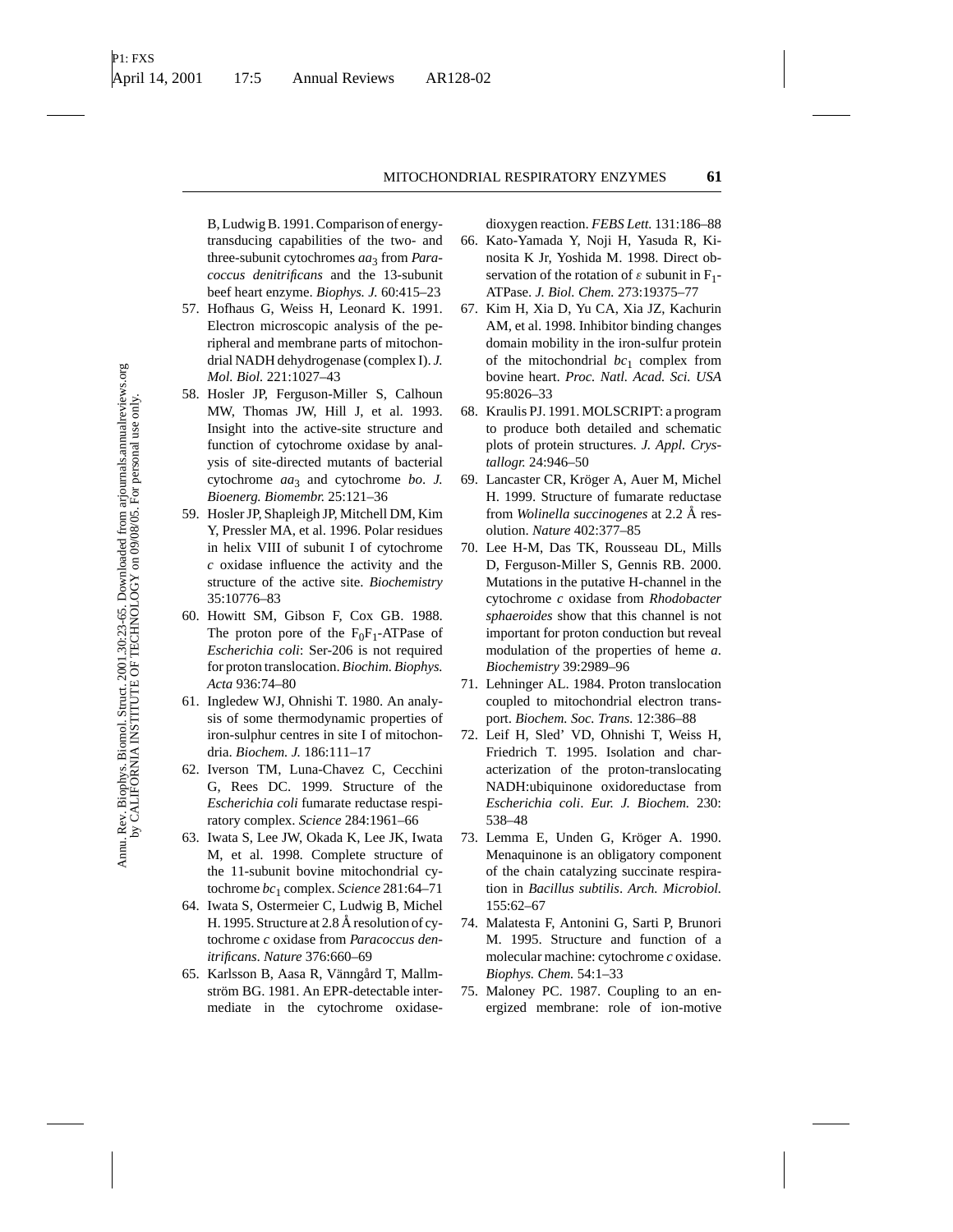gradients in the transduction of metabolic energy. In *Escherichia coli and Salmonella typhimurium: Cellular and Molecular Biology*, ed. FC Neidhardt, 1:222–43. Washington, DC: Am. Soc. Microbiol

- 76. Merritt EA, Murphy MEP. 1994. Raster3D version 2.0. A program for photorealistic molecular graphics. *Acta Crystallogr. D* 50:869–73
- 77. Michel H, Behr J, Harrenga A, Kannt A. 1998. Cytochrome *c* oxidase: structure and spectroscopy. *Annu. Rev. Biophys. Biomol. Struct.* 27:329–56
- 78. Miki T, Orii Y. 1986. Cytochrome *c* peroxidase activity of bovine heart cytochrome oxidase incorporated in liposomes and generation of membrane potential. *J. Biochem.* 100:735–45
- 79. Miki T, Orii Y. 1986. Proton translocation by cytochrome oxidase vesicles catalyzing the peroxidatic oxidation of ferrocytochrome *c*. *J. Biol. Chem.* 261:3915–18
- 80. Mitchell DM, Aasa R, Adelroth P, Brzezinski P, Gennis RB, Malmström BG. 1995. EPR studies of wild-type and several mutants of cytochrome *c* oxidase from *Rhodobacter sphaeroides*: Glu286 is not a bridging ligand in the cytochrome  $a_3$ -Cu<sub>B</sub> center. *FEBS Lett.* 374:371–74
- 81. Mitchell P. 1976. Possible molecular mechanisms of the protonmotive function of cytochrome systems. *J. Theor. Biol.* 62:327– 67
- 82. Mitchell R, Mitchell P, Rich PR. 1992. Protonation states of the catalytic intermediates of cytochrome *c* oxidase. *Biochim. Biophys. Acta* 1101:188–91
- 83. Mitchell R, Rich PR. 1994. Proton uptake by cytochrome *c* oxidase on reduction and on ligand binding. *Biochim. Biophys. Acta* 1186:19–26
- 84. Murphy ME, Lindley PF, Adman ET. 1997. Structural comparison of cupredoxin domains: domain recycling to construct proteins with novel functions. *Protein Sci.* 6:761–70
- 85. Musser SM, Chan SI. 1995. Understanding

the cytochrome *c* oxidase proton pump: thermodynamics of redox linkage. *Biophys. J.* 68:2543–55

- 86. Musser SM, Stowell MHB, Chan SI. 1995. Cytochrome *c* oxidase: chemistry of a molecular machine. *Adv. Enzymol. Relat. Areas Mol. Biol.* 71:79–208
- 87. Noji H, Yasuda R, Yoshida M, Kinosita K Jr. 1997. Direct observation of the rotation of F1-ATPase. *Nature* 386:299–302
- 88. Ogura T, Takahashi S, Hirota S, Shinzawa-Itoh K, Yoshikawa S, et al. 1993. Timeresolved resonance Raman elucidation of the pathway for dioxygen reduction by cytochrome *c* oxidase. *J. Am. Chem. Soc.* 115:8527–36
- 89. Ogura T, Takahashi S, Shinzawa-Itoh K, Yoshikawa S, Kitagawa T. 1990. Observation of the Fe<sup>4+</sup> = O stretching Raman band for cytochrome oxidase compound B at ambient temperature. *J. Biol. Chem.* 265:14721–23
- 90. Ogura T, Takahashi S, Shinzawa-Itoh K, Yoshikawa S, Kitagawa T. 1990. Observation of the Fe<sup>II</sup>-O<sub>2</sub> stretching Raman band for cytochrome oxidase compound A at ambient temperature. *J. Am. Chem. Soc.* 112:5630–31
- 91. Ohnishi T. 1975. Thermodynamic and EPR characterization of iron-sulfur centers in the NADH-ubiquinone segment of the mitochondrial respiratory chain in pigeon heart. *Biochim. Biophys. Acta* 387:475– 90
- 92. Ohnishi T, King TE, Salerno JC, Blum H, Bowyer JR, Maida T. 1981. Thermodynamic and electron paramagnetic resonance characterization of flavin in succinate dehydrogenase. *J. Biol. Chem.* 256: 5577–82
- 93. Ohnishi T, Salerno JC. 1976. Thermodynamic and EPR characteristics of two ferredoxin-type iron-sulfur centers in the succinate-ubiquinone reductase segment of the respiratory chain. *J. Biol. Chem.* 251:2094–104
- 94. Ohnishi T, Winter DB, Lim J, King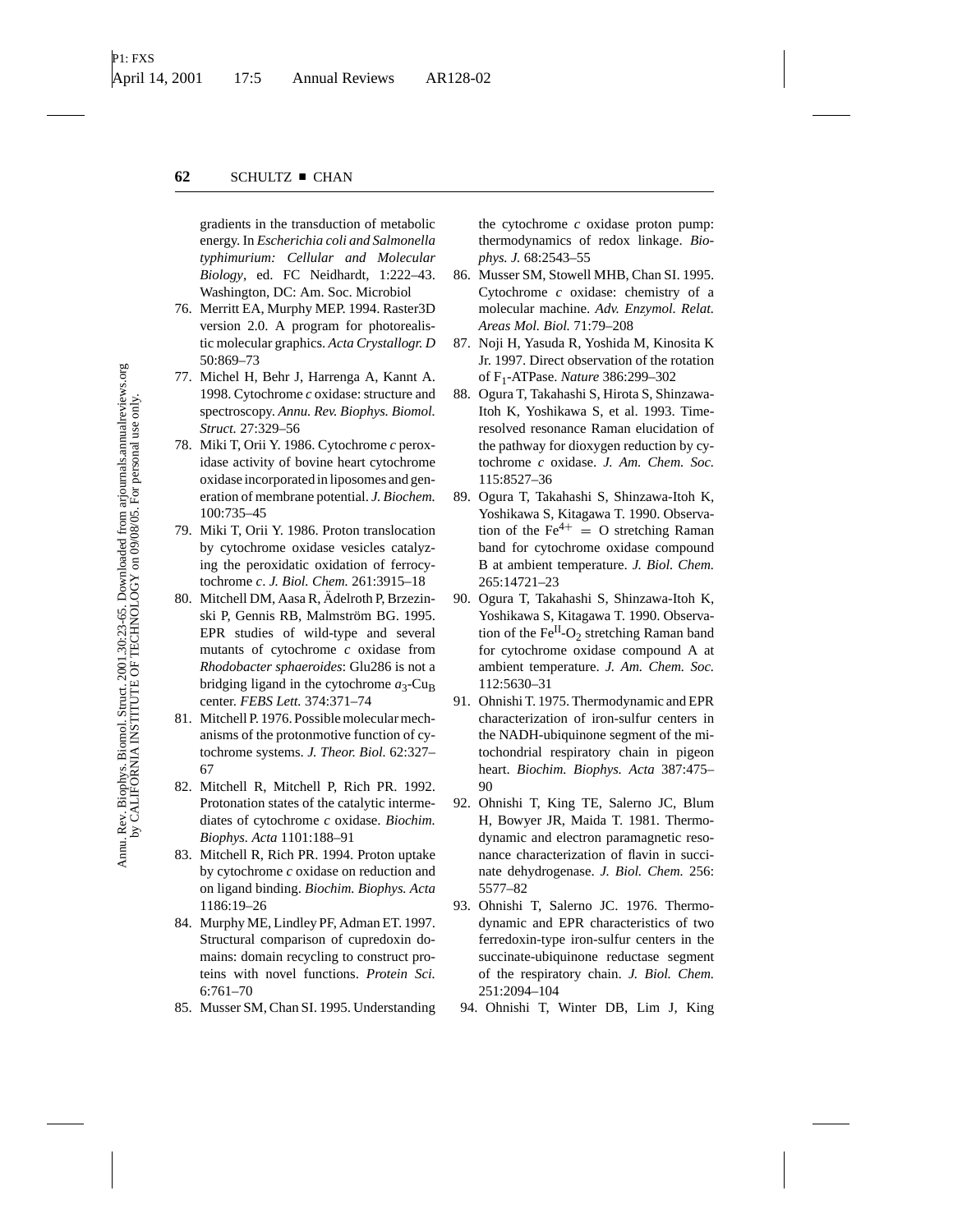TE. 1974. EPR studies on a HiPIP type iron-sulfur center in the succinate dehydrogenase segment of the respiratory chain. *Biochim. Biophys. Res. Commun.* 61:1017–25

- 95. Orme-Johnson NR, Hansen RE, Beinert H. 1974. Electron paramagnetic resonance-detectable electron acceptors in beef heart mitochondria. Ubihydroquinone-cytochrome *c* reductase segment of the electron transfer system and complex mitochondrial fragments. *J. Biol. Chem.* 249:1928–39
- 96. Orriss GL, Leslie AGW, Braig K, Walker JE. 1998. Bovine  $F_1$ -ATPase covalently inhibited with 4-chloro-7 nitrobenzofurazan: the structure provides further support for a rotary catalytic mechanism. *Structure* 6:831–37
- 97. Ostermeier C, Harrenga A, Ermler U, Michel H. 1997. Structure at  $2.7 \text{ Å}$  resolution of the *Paracoccus denitrificans* twosubunit cytochrome *c* oxidase complexed with an antibody F<sub>v</sub> fragment. *Proc. Natl. Acad. Sci. USA* 94:10547–53
- 98. Pfitzner U, Odenwald A, Ostermann T, Weingard L, Ludwig B, Richter OMH. 1998. Cytochrome *c* oxidase (heme *aa*3) from *Paracoccus denitrificans*: analysis of mutations in putative proton channels of subunit I. *J. Bioenerg. Biomembr.* 30:89–97
- 99. Prochaska LJ, Fink PS. 1987. On the role of subunit III in proton translocation in cytochrome *c* oxidase. *J. Bioenerg. Biomembr.* 19:143–66
- 100. Proshlyakov DA, Ogura T, Shinzawa-Itoh K, Yoshikawa S, Appelman EH, Kitagawa T. 1994. Selective resonance Raman observation of the "607 nm" form generated in the reaction of oxidized cytochrome *c* oxidase with hydrogen peroxide. *J. Biol. Chem.* 269:29385–88
- 101. Ragan CI. 1987. Structure of NADHubiquinone reductase (complex I). *Curr. Top. Bioenerget.* 15:1–36
- 102. Ragan CI, Galante YM, Hatefi Y. 1982.

Purification of three iron-sulfur proteins from the iron-protein fragment of mitochondrial NADH-ubiquinone oxidoreductase. *Biochemistry* 21:2518–24

- 103. Ragan CI, Galante YM, Hatefi Y, Ohnishi T. 1982. Resolution of mitochondrial NADH dehydrogenase and isolation of two iron-sulfur proteins. *Biochemistry* 21:590–94
- 104. Ralle M, Verkhovskaya ML, Morgan JE, Verkhovsky MI, Wikström M, Blackburn NJ. 1999. Coordination of  $Cu<sub>B</sub>$  in reduced and CO-liganded states of cytochrome *bo*<sup>3</sup> from *Escherichia coli*. Is chloride ion a cofactor? *Biochemistry* 38:7185–94
- 105. Rich PR. 1984. Electron and proton transfers through quinones and cytochrome *bc* complexes. *Biochim. Biophys. Acta* 768:53–79
- 106. Ruzicka FJ, Beinert H, Schepler KL, Dunham WR, Sands RH. 1975. Interaction of ubisemiquinone with a paramagnetic component in heart tissue. *Proc. Natl. Acad. Sci. USA* 72:2886–90
- 107. Sambongi Y, Iko Y, Tanabe M, Omote H, Iwamoto-Kihara A, et al. 1999. Mechanical rotation of the c subunit oligomer in ATP synthase  $(F_0F_1)$ : direct observation. *Science* 286:1722–24
- 108. Sebald W, Machleidt W, Wachter E. 1980.  $N, N'$ -dicyclohexylcarbodiimide binds specifically to a single glutamyl residue of the proteolipid subunit of the mitochondrial adenosinetriphosphatases from *Neurospora crassa* and *Saccharomyces cerevisiae*. *Proc. Natl. Acad. Sci. USA* 77:785–89
- 109. Senior AE. 1990. The proton-translocating ATPase of *Escherichia coli*. *Annu. Rev. Biophys. Biophys. Chem.* 19:7–41
- 110. Shirakihara Y, Leslie AGW, Abrahams JP, Walker JE, Ueda T, et al. 1997. The crystal structure of the nucleotide-free  $\alpha_3\beta_3$ subcomplex of  $F_1$ -ATPase from the thermophilic *Bacillus* PS3 is a symmetric trimer. *Structure* 5:825–36
- 111. Simpkin D, Ingledew WJ. 1985. The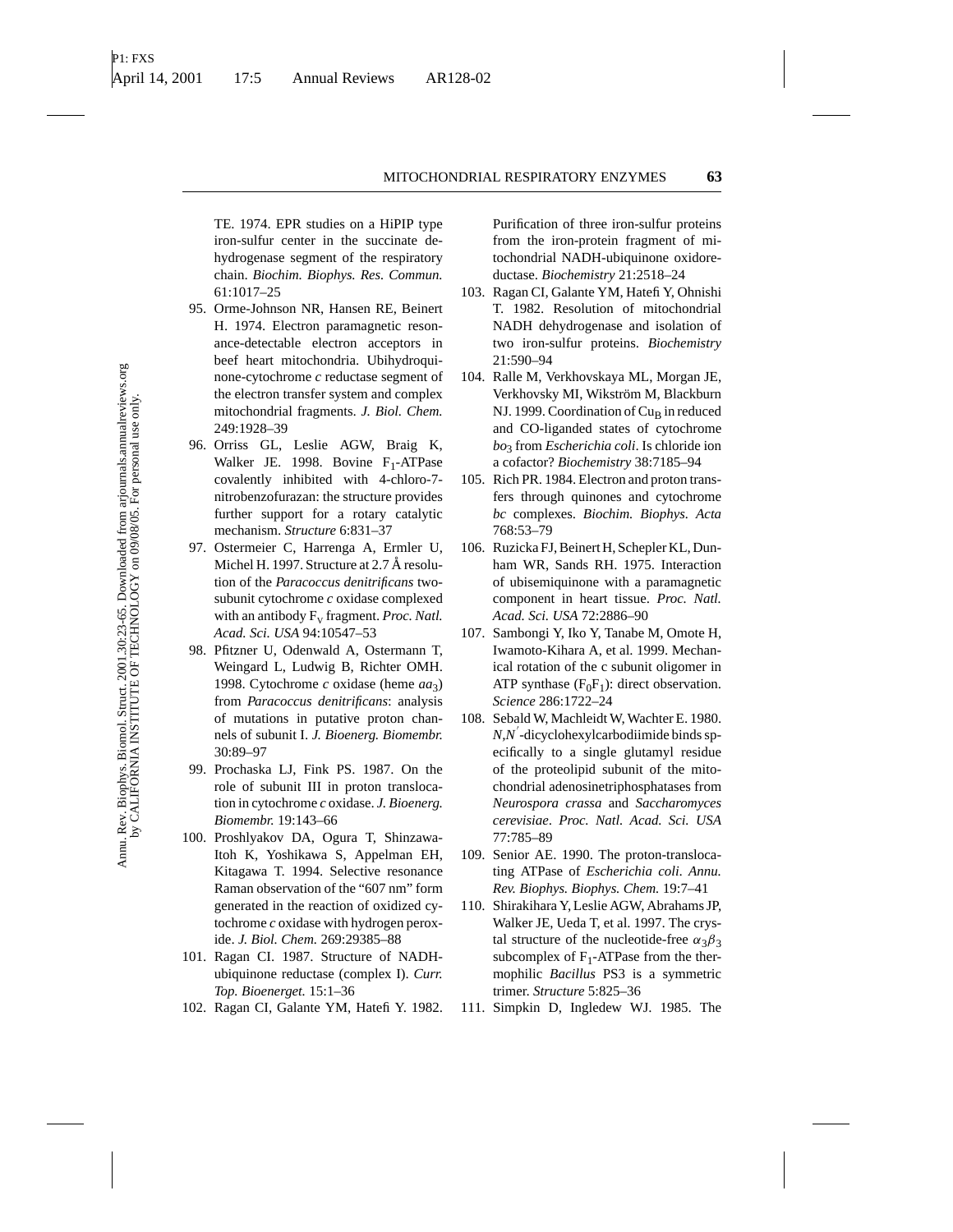membrane-bound fumarate reductase of *Escherichia coli*: an electron-paramagnetic-resonance study. *Biochem. Soc. Trans.* 13:603–7

- 112. Singer TP, Ramsay RR. 1994. The reaction sites of rotenone and ubiquinone with mitochondrial NADH dehydrogenase. *Biochim. Biophys. Acta* 1187:198– 202
- 113. Sled' VD, Friedrich T, Leif H, Weiss H, Meinhardt SW, et al. 1993. Bacterial NADH-quinone oxidoreductases: ironsulfur clusters and related problems. *J. Bioenerg. Biomembr.* 25:347–56
- 114. Sled' VD, Rudnitzky NI, Hatefi Y, Ohnishi T. 1994. Thermodynamic analysis of flavin in mitochondrial NADH: ubiquinone oxidoreductase (complex I). *Biochemistry* 33:10069–75
- 115. Snyder C, Trumpower BL. 1998. Mechanism of ubiquinol oxidation by the cytochrome *bc*<sup>1</sup> complex: pre-steady-state kinetics of cytochrome  $bc_1$  complexes containing site-directed mutants of the Rieske iron-sulfur protein. *Biochim. Biophys. Acta* 1365:125–34
- 116. Stock D, Leslie AGW, Walker JE. 1999. Molecular architecture of the rotary motor in ATP synthase. *Science* 286:1700–5
- 117. Strotmann H, Lohse D. 1988. Determination of the  $H^+/ATP$  ratio of the  $H^+$ transport-coupled reversible chloroplast ATPase reaction by equilibrium studies. *FEBS Lett.* 229:308–12
- 118. Trumpower BL. 1990. Cytochrome *bc*<sup>1</sup> complexes of microorganisms.*Microbiol. Rev.* 54:101–29
- 119. Trumpower BL, Gennis RB. 1994. Energy transduction by cytochrome complexes in mitochondrial and bacterial respiration: the enzymology of coupling electron transfer reactions to transmembrane proton translocation. *Annu. Rev. Biochem.* 63:675–716
- 120. Tsukihara T, Aoyama H, Yamashita E, Tomizaki T, Yamaguchi H, et al. 1995. Structures of metal sites of oxidized

bovine heart cytochrome *c* oxidase at 2.8 Å. Science 269:1069-74

- 121. Tsukihara T, Aoyama H, Yamashita E, Tomizaki T, Yamaguchi H, et al. 1996. The whole structure of the 13-subunit oxidized cytochrome  $c$  oxidase at 2.8  $\AA$ . *Science* 272:1136–44
- 122. van Belzen R, Kotlyar AB, Moon N, Dunham WR, Albracht SPJ. 1997. The ironsulfur clusters 2 and ubisemiquinone radicals of NADH:ubiquinone oxidoreductase are involved in energy coupling in submitochondrial particles. *Biochemistry* 36:886–93
- 123. van Raaij MJ, Abrahams JP, Leslie AGW, Walker JE. 1996. The structure of bovine F1-ATPase complexed with the antibiotic inhibitor aurovertin B. *Proc. Natl. Acad. Sci. USA* 93:6913–17
- 124. van Walraven HS, Strotmann H, Schwarz O, Rumberg B. 1996. The  $H^+$ /ATP coupling ratio of the ATP synthase from thiol-modulated chloroplasts and two cyanobacterial strains is four. *FEBS Lett.* 379:309–13
- 125. Varotsis C, Babcock GT. 1990. Appearance of the  $v(Fe^{IV} = O)$  vibration from a ferryl-oxo intermediate in the cytochrome oxidase/dioxygen reaction. *Biochemistry* 29:7357–62
- 126. Varotsis C, Woodruff WH, Babcock GT. 1989. Time-resolved Raman detection of  $\nu$ (Fe-O) in an early intermediate in the reduction of  $O_2$  by cytochrome oxidase. *J*. *Am. Chem. Soc.* 111:6439–40. Erratum. 1990. *J. Am. Chem. Soc.* 112:1297
- 127. Varotsis C, Woodruff WH, Babcock GT. 1990. Direct detection of a dioxygen adduct of cytochrome  $a_3$  in the mixed valence cytochrome oxidase/dioxygen reaction. *J. Biol. Chem.* 265:11131–36
- 128. Vinogradov AD, Sled' VD, Burbaev DS, Grivennikova VG, Moroz IA, Ohnishi T. 1995. Energy-dependent complex I-associated ubisemiquinones in submitochondrial particles. *FEBS Lett.* 370:83–87
- 129. Vygodina TV, Capitanio N, Papa S,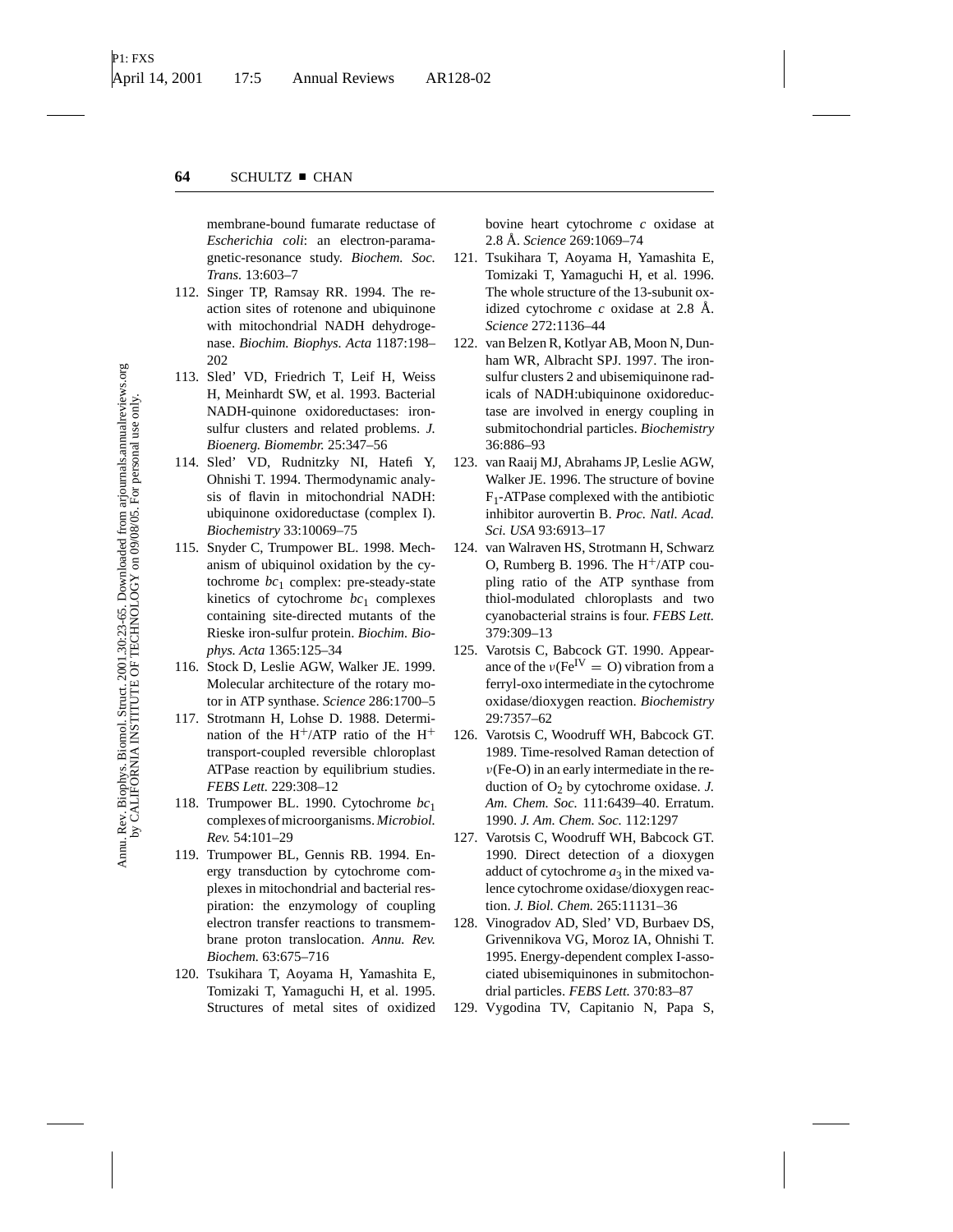Konstantinov AA. 1997. Proton pumping by cytochrome *c* oxidase is coupled to peroxidase half of its catalytic cycle. *FEBS Lett.* 412:405–9

- 130. Walker JE. 1992. The NADH:ubiquinone oxidoreductase (complex I) of respiratory chains. *Q. Rev. Biophys.* 25:253–324
- 131. Walker JE, Skehel JM, Buchanan SK. 1995. Structural analysis of NADH:ubiquinone oxidoreductase from bovine heart mitochondria. *Methods Enzymol.* 260: 14–34
- 132. Wang DC, Meinhardt SW, Sackmann U, Weiss H, Ohnishi T. 1991. The iron-sulfur clusters in the two related forms of mitochondrial NADH:ubiquinone oxidoreductase made by *Neurospora crassa*. *Eur. J. Biochem.* 197:257–64
- 133. Weidner U, Geier S, Ptock A, Friedrich T, Leif H, Weiss H. 1993. The gene locus of the proton-translocating NADH: ubiquinone oxidoreductase in *Escherichia coli*. Organization of the 14 genes and relationship between the derived proteins and subunits of mitochondrial complex I. *J. Mol. Biol.* 233:109–22
- 134. Wikström M. 1981. Energy-dependent reversal of the cytochrome oxidase reaction. *Proc. Natl. Acad. Sci. USA* 78:4051–54
- 135. Wikström M. 1989. Identification of the electron transfers in cytochrome oxidase that are coupled to proton-pumping. *Nature* 338:776–78
- 136. Wikström M, Morgan JE. 1992. The dioxygen cycle. Spectral, kinetic, and thermodynamic characteristics of ferryl and peroxy intermediates observed by reversal of the cytochrome oxidase reaction. *J. Biol. Chem.* 267:10266–73
- 137. Williams PA, Blackburn NJ, Sanders D, Bellamy H, Stura EA, et al. 1999. The CuA domain of *Thermus thermophilus*  $ba_3$ -type cytochrome *c* oxidase at 1.6 Å resolution. *Nat. Struct. Biol.* 6:509–16
- 138. Witt H, Zickermann V, Ludwig B. 1995.

Site-directed mutagenesis of cytochrome *c* oxidase reveals two acidic residues involved in the binding of cytochrome *c*. *Biochim. Biophys. Acta* 1230:74–76

- 139. Witt SN, Blair DF, Chan SI. 1986. Chemical and spectroscopic evidence for the formation of a ferryl  $Fe_{33}$  intermediate during turnover of cytochrome *c* oxidase. *J. Biol. Chem.* 261:8104–7.
- 140. Witt SN, Chan SI. 1987. Evidence for a ferryl Fea3 in oxygenated cytochrome *c* oxidase. *J. Biol. Chem.* 262:1446–48
- 141. Wriggleswortg JM. 1984. Formation and reduction of a 'peroxy' intermediate of cytochrome *c* oxidase by hydrogen peroxide. *Biochem. J.* 217:715–19
- 142. Xia D, Yu CA, Kim H, Xia JZ, Kachurin AM et al. 1997. Crystal structure of the cytochrome  $bc_1$  complex from bovine heart mitochondria. *Science* 277:60–66
- 143. Yagi T. 1993. The bacterial energytransducing NADH-quinone oxidoreductase. *Biochim Biophy. Acta* 1141:1–17
- 144. Yano T, Chu SS, Sled' VD, Ohnishi T, Yagi T. 1997. The proton-translocating NADH-quinone oxidoreductase (NDH-1) of thermophilic bacterium *Thermus thermophilus* HB-8. Complete DNA sequence of the gene cluster and thermostable properties of the expressed NQO2 subunit. *J. Biol. Chem.* 272:4201– 11
- 145. Yoshikawa S, Shinzawa-Itoh K, Nakashima R, Yaono R, Yamashita E et al. 1998. REdox-coupled crystal structural changes in bovine heart cytochrome *c* oxidase. *Science* 280:1723–29
- 146. Yu L, Xu J-X, Haley PE, Yu C-A. 1987. Properties of bovine heart mitochondrial cytochrome *b*560. *J. Biol. Chem.* 262: 1137–43
- 147. Zhang ZL, Huang LS, Shulmeister VM, Chi YI, Kim KK, et al. 1998. Electrons transfer by domain movement in cytochrome *bc*1. *Nature* 392:677–84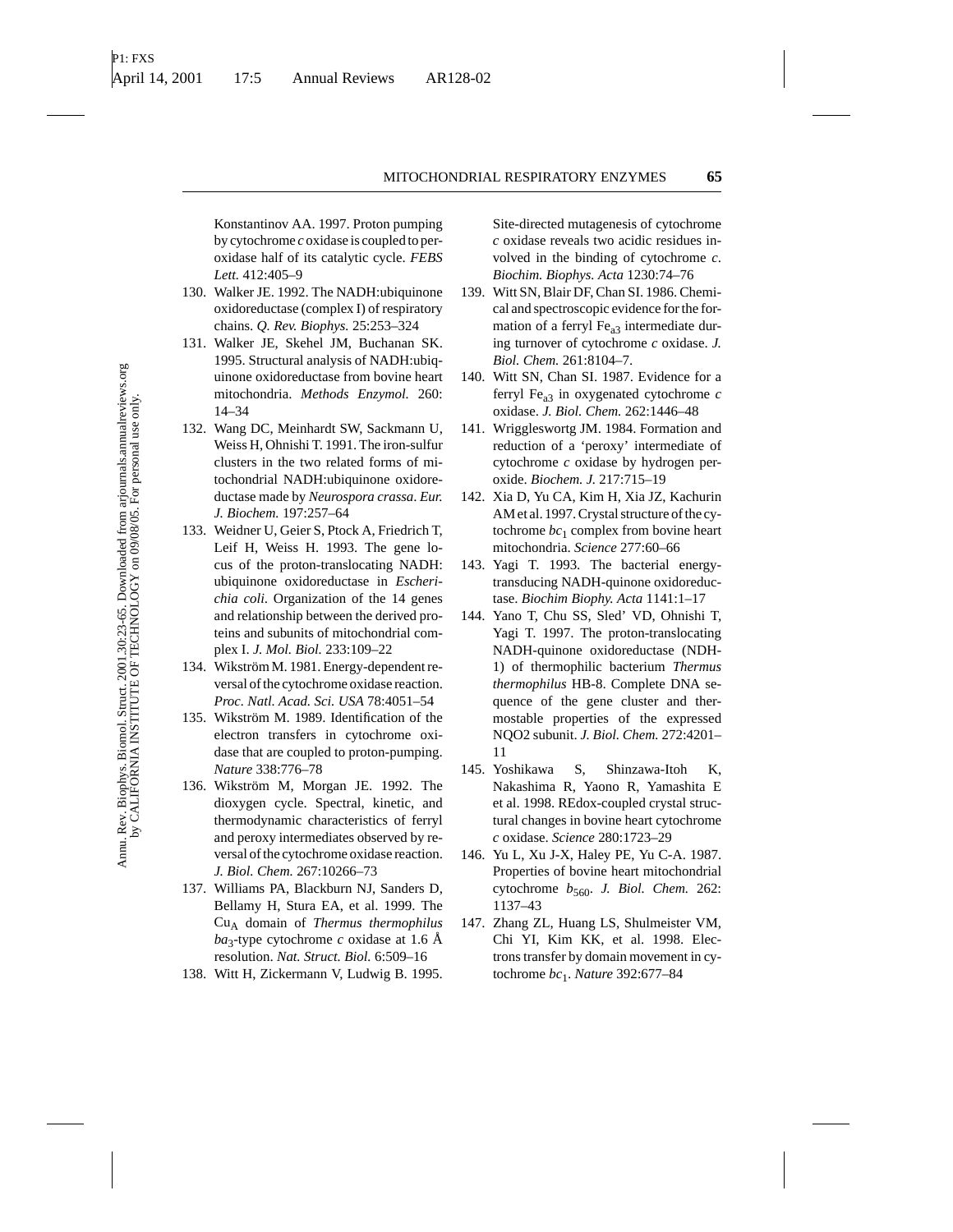

**Figure 1** The mitochondrial respiratory chain. Structures are of mitochondrial enzymes or bacterial analogs. Protein Data Bank (PDB) accession codes 1FUM, 1BGY, 1CXA, 1OCC, 1QO1. Crystal structure plots in this figure and in Figures 2, 4, 5, 7, and 11 were generated and rendered with the programs MOLSCRIPT (68), BOBSCRIPT (36), and Raster3D (76). The Complex I structure was reproduced from reference 49 with the permission of Academic Press.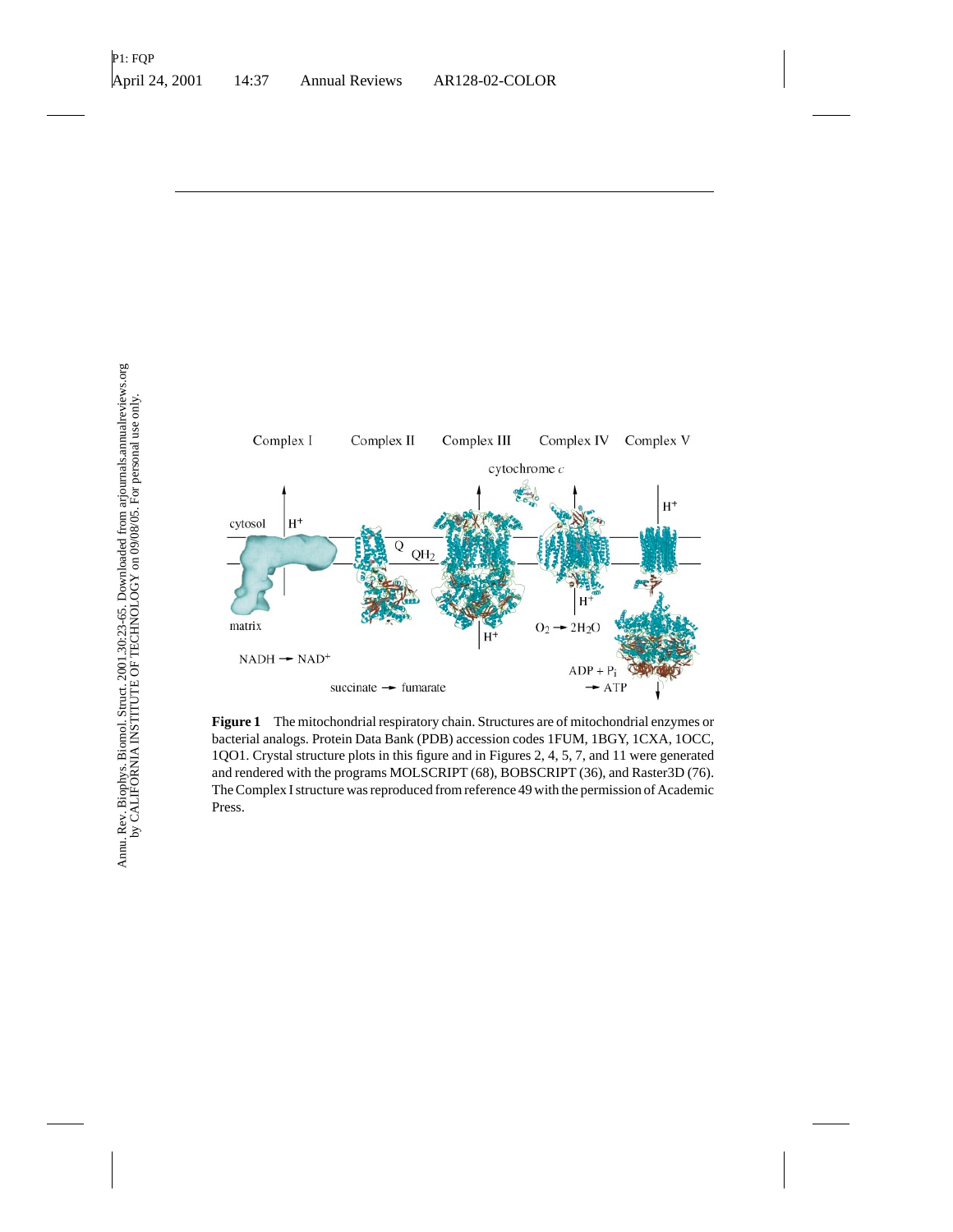

Figure 2 Structure of the F<sub>1</sub>c<sub>10</sub>-ATPase complex from *S. cerevisiae* (PDB accession code 1QO1). One  $\alpha$  and one  $\beta$  subunit have been removed to show the orientation of the  $\gamma$ subunit.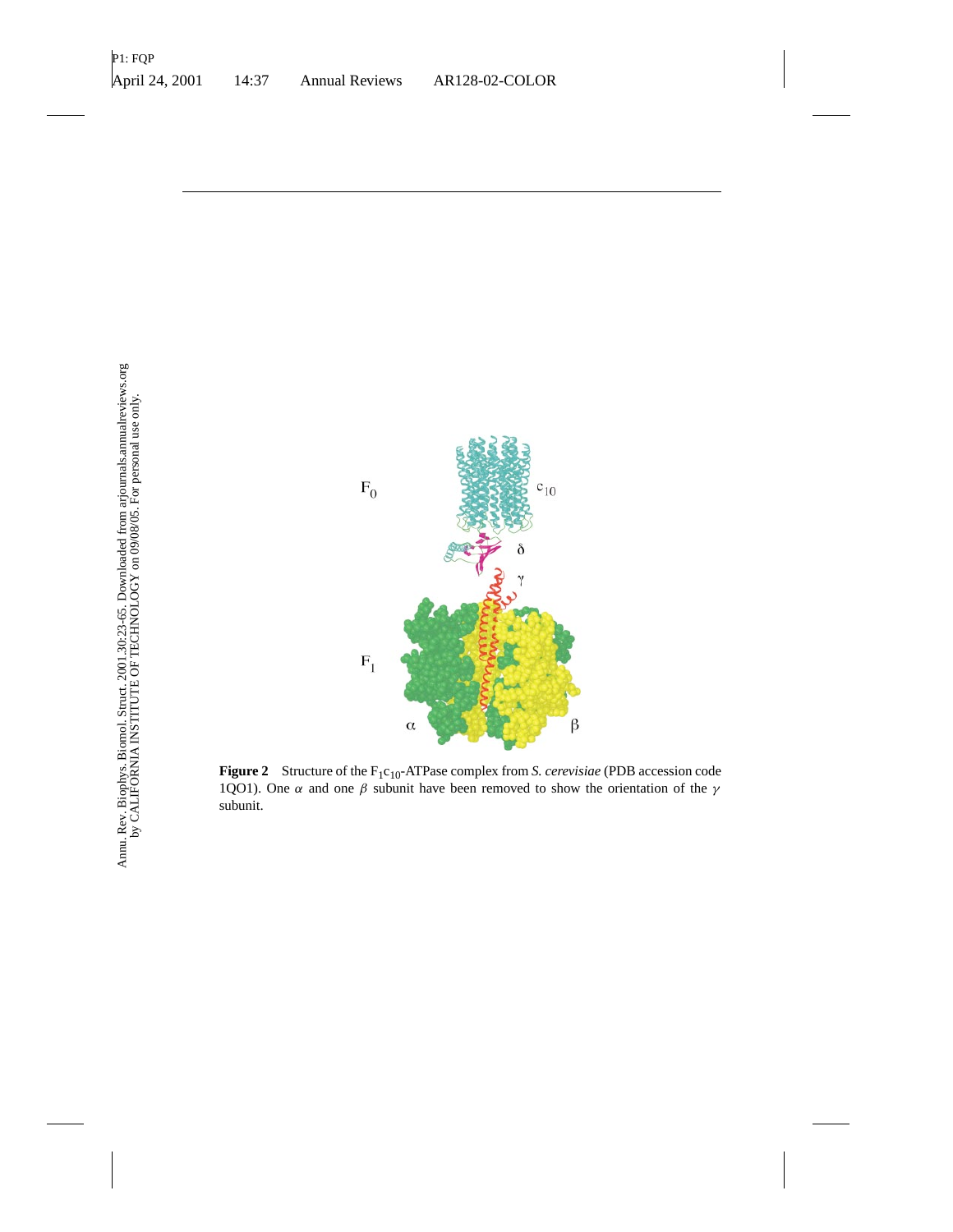

**Figure 4** Stereo view of the ATP-binding site in the  $\beta$  subunit of F<sub>1</sub>-ATPase (PDB accession code 1BMF) containing the ATP analog AMP-PNP (shown in red).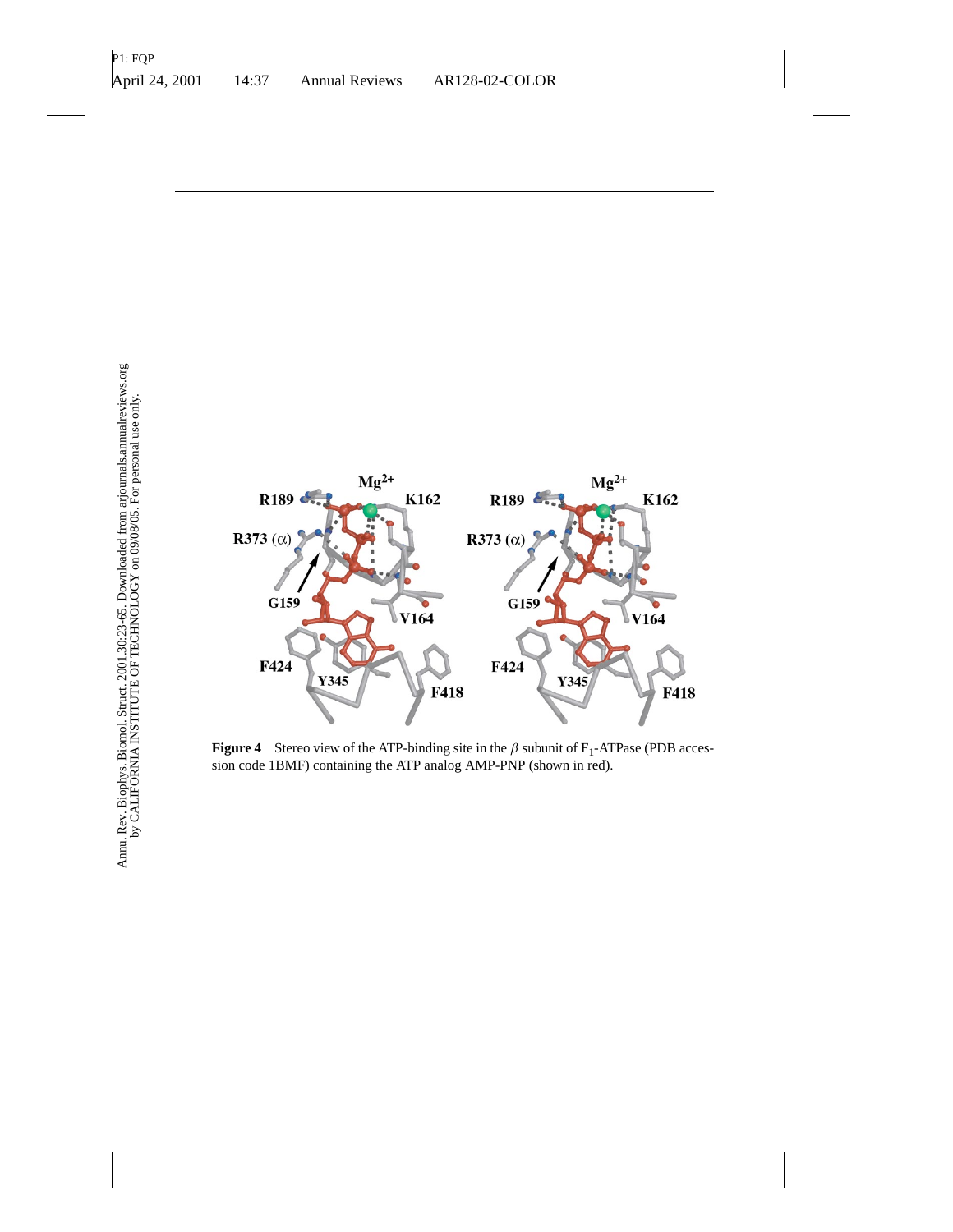

**Figure 5** Crystal structure of cytochrome  $b$  (purple), cytochrome  $c_1$  (yellow), and the extramembranous domain of the iron-sulfur protein (dark blue) from one monomeric unit of cytochrome *bc*1. Stigmatellin and antimycin are bound at the P and N centers of the protein, respectively. Superimposed on the structure is the position of the iron-sulfur protein in the absence of inhibitors (light blue), showing the range of the domain movement of the iron-sulfur protein. PDB accession codes 1BCC, 3BCC.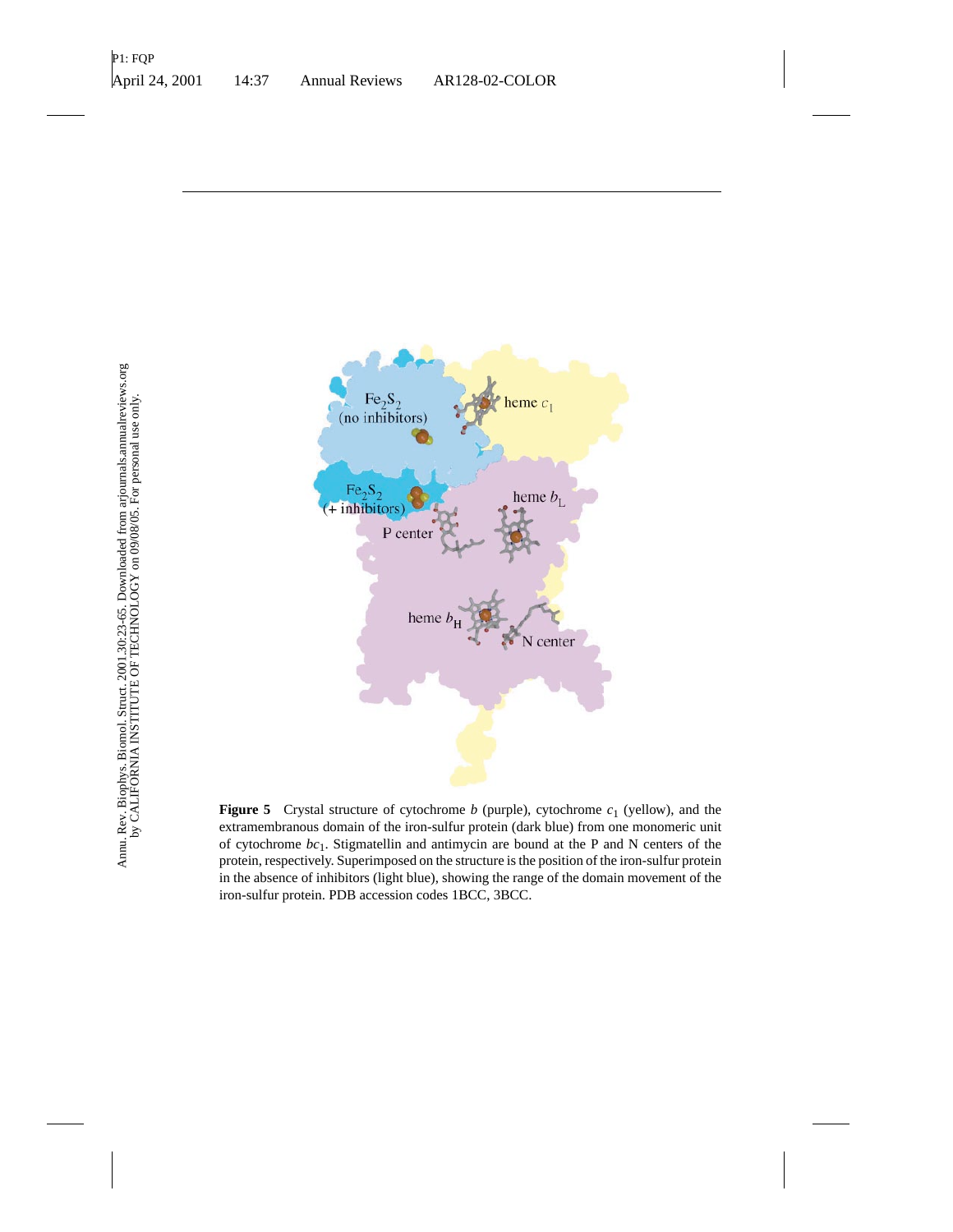

Figure 7 Stereo view of the prosthetic groups and selected amino acid residues in cytochrome *c* oxidase. The ligands on the heme groups are removed for clarity. PDB accession code 1OCC.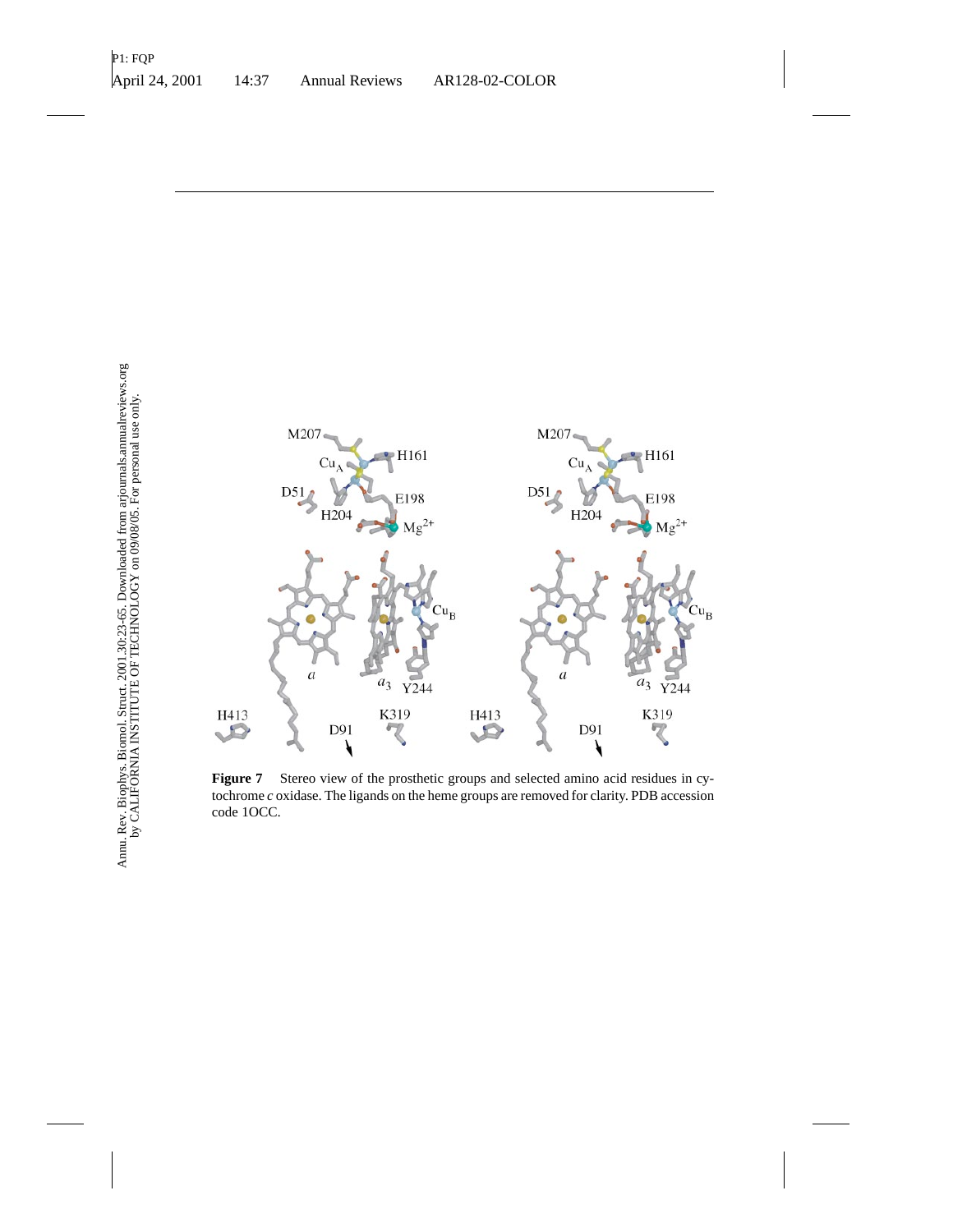

**Figure 11** Structures of QFR enzymes from *E. coli* (*left*) and *W. succinogenes* (*right*). The membrane anchor (*top*), iron-sulfur protein (*middle*), and flavoprotein (*bottom*) are shown in green, yellow, and purple, respectively. OAA: oxaloacetate; FMR: fumarate. PDB accession codes 1FUM, 1QLB.